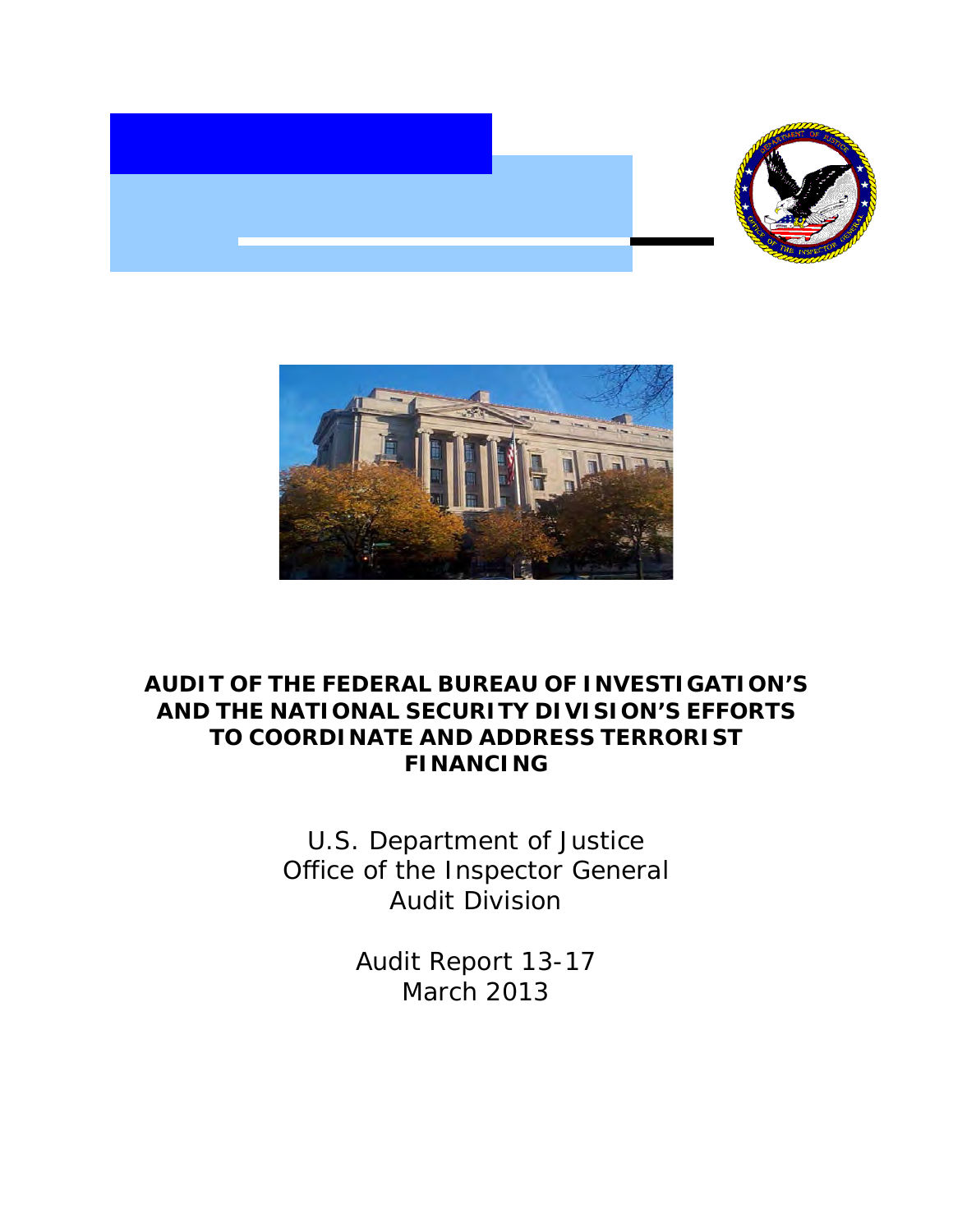# **AUDIT OF THE FEDERAL BUREAU OF INVESTIGATION'S AND THE NATIONAL SECURITY DIVISION'S EFFORTS TO COORDINATE AND ADDRESS TERRORIST FINANCING**

## **EXECUTIVE SUMMARY**

 investigate, and prosecute terrorist financing. We found that the FBI and with investigating terrorist financing. Our audit assessed programs implemented by the Federal Bureau of Investigation (FBI) and National Security Division (NSD) to identify, NSD have mechanisms to ensure terrorist financing-related information is shared and coordinated with each other and with other relevant law enforcement organizations and intelligence agencies. However, we found that the FBI could improve some case management practices associated

counterterrorism investigations.<sup>1</sup> According to TFOS, these investigative techniques are: (1) FBI database inquiries, (2) FinCEN data inquiries, review of bank account activity.<sup>2</sup> In August 2005, the FBI Terrorist Financing Operations Section (TFOS) recommended that FBI field offices consider the use, where appropriate, of six basic financial-related investigative techniques when conducting (3) government-wide database inquiries, (4) public and commercial database inquiries, (5) credit history checks, and (6) the identification and

 field offices and the Terrorist Financing Operations Section. The FBI directed each field office to focus on financial information in counterterrorism cases and establish a financial investigative sub-file for all counterterrorism investigations. Also, each FBI field office was instructed to designate a Terrorist Financing Coordinator to serve as a liaison between the

The case files we reviewed did not always contain documentation of the use of financial-related investigative techniques or for not using techniques when it appeared unnecessary to do so. According to the FBI, Special Agents are not required to document each action it deems unnecessary to take and doing so may be unduly burdensome and

l

<span id="page-1-0"></span> $1$  The term "strong consideration" was contained in an August 2005 electronic communication that directed the financial focus for all counterterrorism investigations.

<span id="page-1-1"></span> $2$  The Attorney General Guidelines for FBI Domestic Operations and the Domestic Investigations and Operations Guide call for the FBI to employ the least intrusive means that do not otherwise compromise FBI operations. Search warrants, wiretaps, and undercover operations are very intrusive. By contrast, investigative methods with limited procedural requirements, such as checks of government and commercial data bases and communication with established sources, are less intrusive.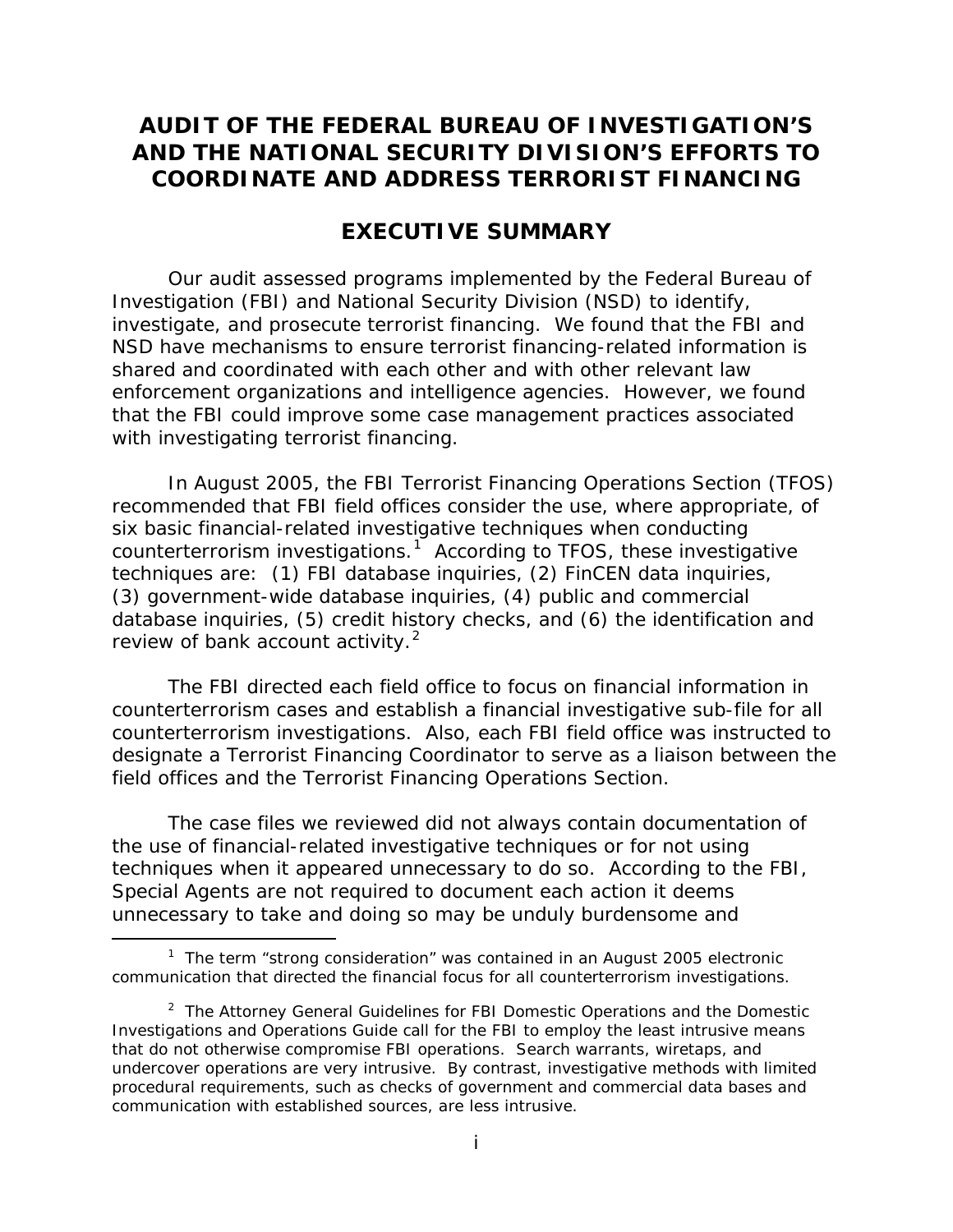counterterrorism investigation included an appropriate financial focus. In investigations, field office staff affirms that they have exhausted reasonable inefficient. However, in our judgment better-supported case files enable succeeding Special Agents and FBI managers to determine whether a given addition, clearly documenting the use of financial-related investigative techniques or valid reasons for not using these techniques is consistent with FBI investigative and case-file management requirements. FBI field offices are required to ensure that all reasonable investigative techniques have been exploited during each terrorism investigation. When closing such and practical intelligence collection methods and that investigative methods and techniques initiated have been completed or discontinued.

 most but not all sampled cases. We determined that the FBI documented the use of or provided a valid reason for not using FBI database inquiries for 100 percent of the case files reviewed. For the remaining five techniques, we or the FBI identified documentation of the use of or valid reasons for not using the techniques in

 The FBI issued a directive to focus on the financial aspects in investigations, but we found that Special Agents did not always adhere to counterterrorism cases by creating a specific sub-file for all counterterrorism this directive.

We also found that during the review period Terrorist Financing Coordinators did not routinely review counterterrorism cases to ensure the field offices implemented the financial focus directive for counterterrorism investigations. We believe it is important that all criminal and counterterrorism cases be reviewed for a potential nexus to terrorist financing so that FBI management can seek to achieve a consistent approach to applying financial-related investigative techniques. Our review found that the coordinators did not always perform their duties as intended by the FBI, performed unrelated collateral duties, and were not always selected in accordance with TFOS guidance.

dismantle and disrupt the entire structure of a terrorist organization.<br>ii The Department considers terrorist financing-related matters to be a subset of its counterterrorism investigations. Our audit found that the FBI and NSD share information and coordinate with federal, state, local, and international entities through programs and initiatives that address terrorism in its entirety and that include matters involving terrorist financing. We believe this approach is appropriate and provides better opportunities to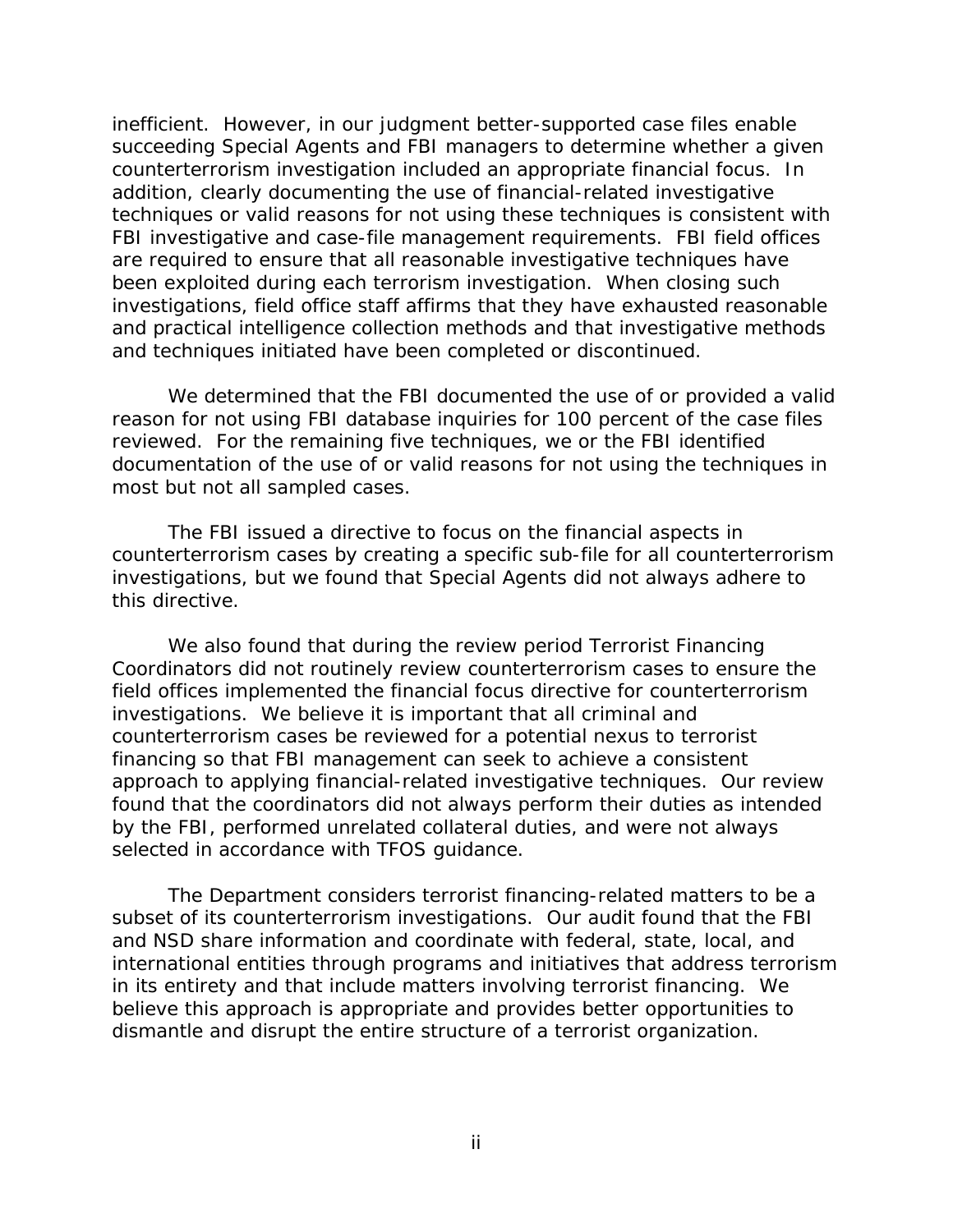We make eight recommendations to assist the FBI in appropriately identifying and investigating terrorism-related financing activities.

 terrorist financing and both agencies' efforts to coordinate and share This report provides the full results of our review of the FBI's and NSD's implementation of programs to identify, investigate, and prosecute information to combat terrorist financing.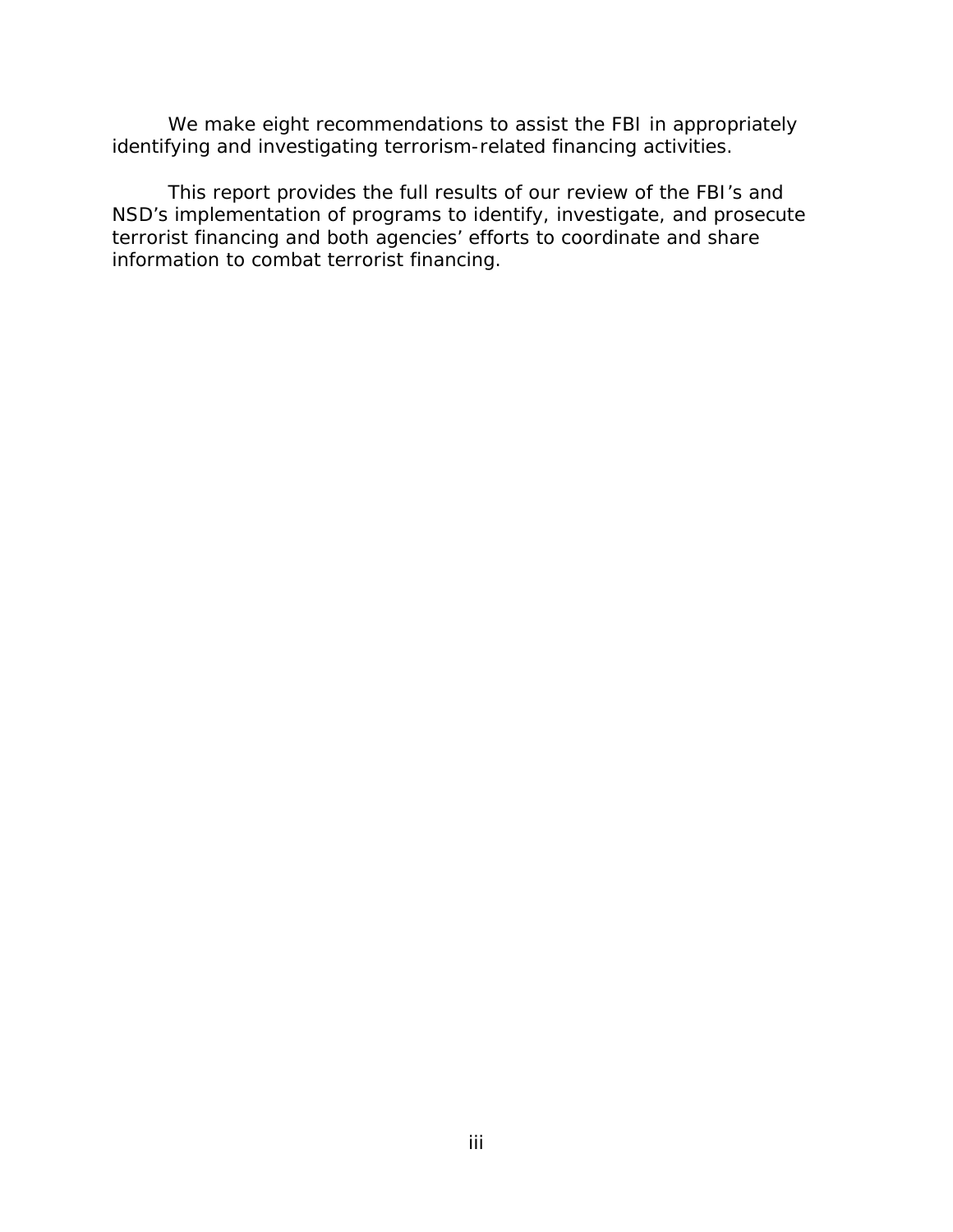# **TABLE OF CONTENTS**

| The FBI's Efforts to Address Terrorist Financing 4                                                               |    |
|------------------------------------------------------------------------------------------------------------------|----|
|                                                                                                                  |    |
|                                                                                                                  |    |
|                                                                                                                  |    |
| The NSD's Efforts to Address Terrorist Financing  7                                                              |    |
|                                                                                                                  |    |
|                                                                                                                  |    |
| THE FBI's IMPLEMENTATION OF PROGRAMS TO IDENTIFY,<br>Ι.<br><b>INVESTIGATE, AND PROSECUTE TERRORIST FINANCING</b> |    |
| Support for the Utilization of Terrorist Financing Techniques 9                                                  |    |
| Cases Designated Specifically as Terrorist Financing Cases 15                                                    |    |
| Improvements Needed to Support the Use of Financial-Related                                                      |    |
|                                                                                                                  |    |
| Mandatory Financial Investigative Sub-file 18                                                                    |    |
|                                                                                                                  |    |
|                                                                                                                  |    |
|                                                                                                                  |    |
|                                                                                                                  |    |
|                                                                                                                  |    |
| Provision of Coordination and Technical Assistance 27                                                            |    |
| Review of Counterterrorism and Criminal Cases 28                                                                 |    |
|                                                                                                                  |    |
| FBI-Proposed Changes to the Terrorist Financing                                                                  |    |
|                                                                                                                  | 31 |
|                                                                                                                  |    |
|                                                                                                                  |    |
|                                                                                                                  |    |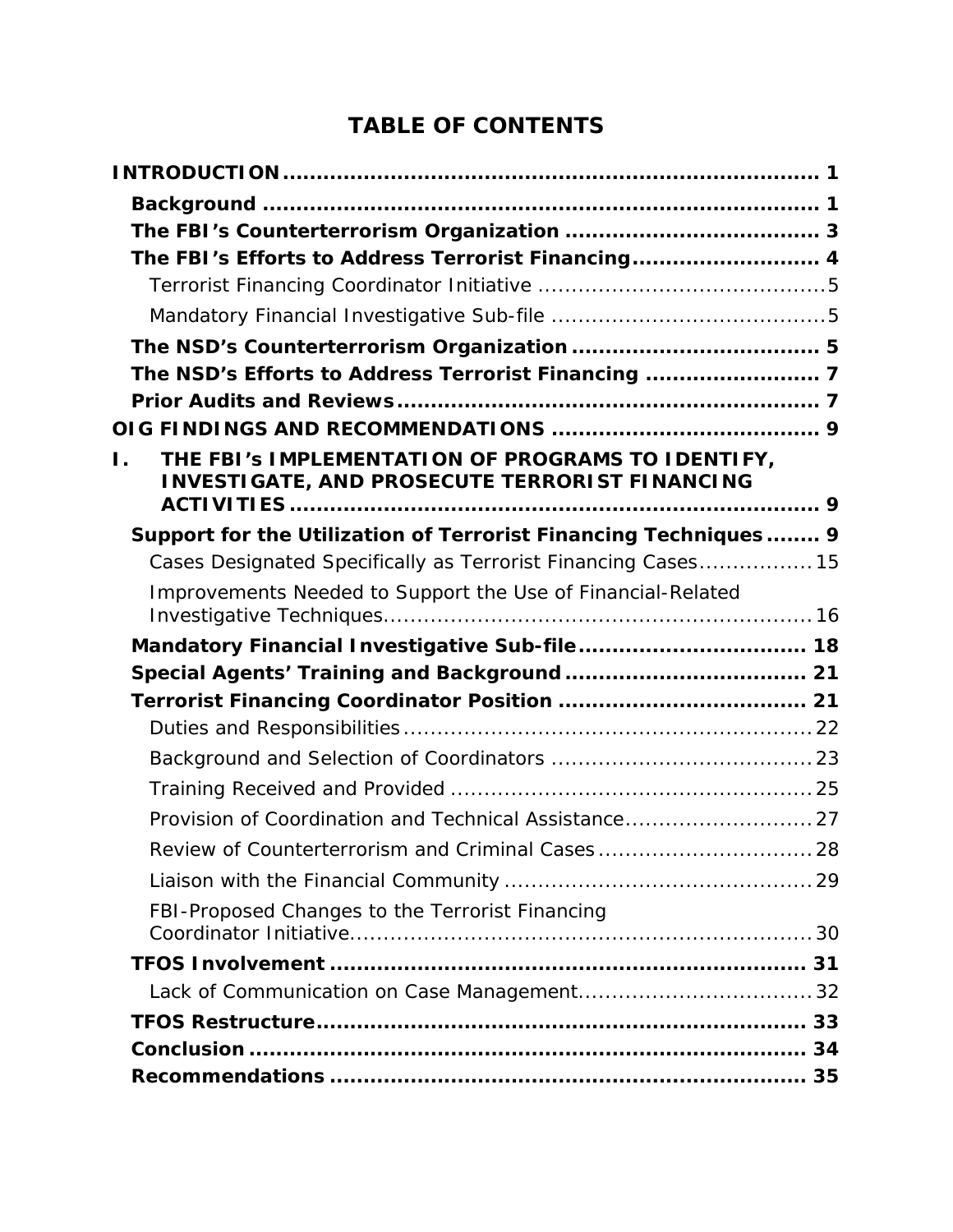| Н. |                    | THE FBI'S AND NSD'S COORDINATION AND SHARING<br>EFFORTS REGARDING TERRORIST FINANCING                                                |  |
|----|--------------------|--------------------------------------------------------------------------------------------------------------------------------------|--|
|    |                    |                                                                                                                                      |  |
|    |                    | The Department's Counterterrorism Approach  36                                                                                       |  |
|    |                    |                                                                                                                                      |  |
|    |                    |                                                                                                                                      |  |
|    |                    |                                                                                                                                      |  |
|    |                    | Counterterrorism Squad on Joint Terrorism Task Force  38                                                                             |  |
|    |                    |                                                                                                                                      |  |
|    |                    |                                                                                                                                      |  |
|    |                    |                                                                                                                                      |  |
|    |                    |                                                                                                                                      |  |
|    |                    | FBI and NSD Joint Coordination and Sharing Efforts 44                                                                                |  |
|    |                    |                                                                                                                                      |  |
|    |                    |                                                                                                                                      |  |
|    |                    |                                                                                                                                      |  |
|    |                    |                                                                                                                                      |  |
|    |                    | STATEMENT ON COMPLIANCE WITH LAWS AND REGULATIONS 47                                                                                 |  |
|    |                    | APPENDIX I AUDIT OBJECTIVES, SCOPE, and METHODOLOGY 48                                                                               |  |
|    |                    |                                                                                                                                      |  |
|    |                    |                                                                                                                                      |  |
|    | <b>APPENDIX IV</b> | <b>DESIGNATED FOREIGN TERRORIST</b>                                                                                                  |  |
|    |                    |                                                                                                                                      |  |
|    | <b>APPENDIX V</b>  | <b>TERRORIST STATUES APPLICABLE TO FINANCIAL</b><br>TRANSACTIONS, MONEY LAUNDERING, MATERIAL<br>SUPPORT TO TERRORISTS, AND TERRORIST |  |
|    |                    | APPENDIX VI THE FEDERAL BUREAU OF INVESTIGATION'S                                                                                    |  |
|    |                    | <b>RESPONSE TO THE DRAFT REPORT  55</b>                                                                                              |  |
|    |                    | APPENDIX VII OFFICE OF THE INSPECTOR GENERAL ANALYSIS                                                                                |  |
|    |                    |                                                                                                                                      |  |
|    |                    | AND SUMMARY OF ACTIONS NESSARY TO CLOSE                                                                                              |  |
|    |                    |                                                                                                                                      |  |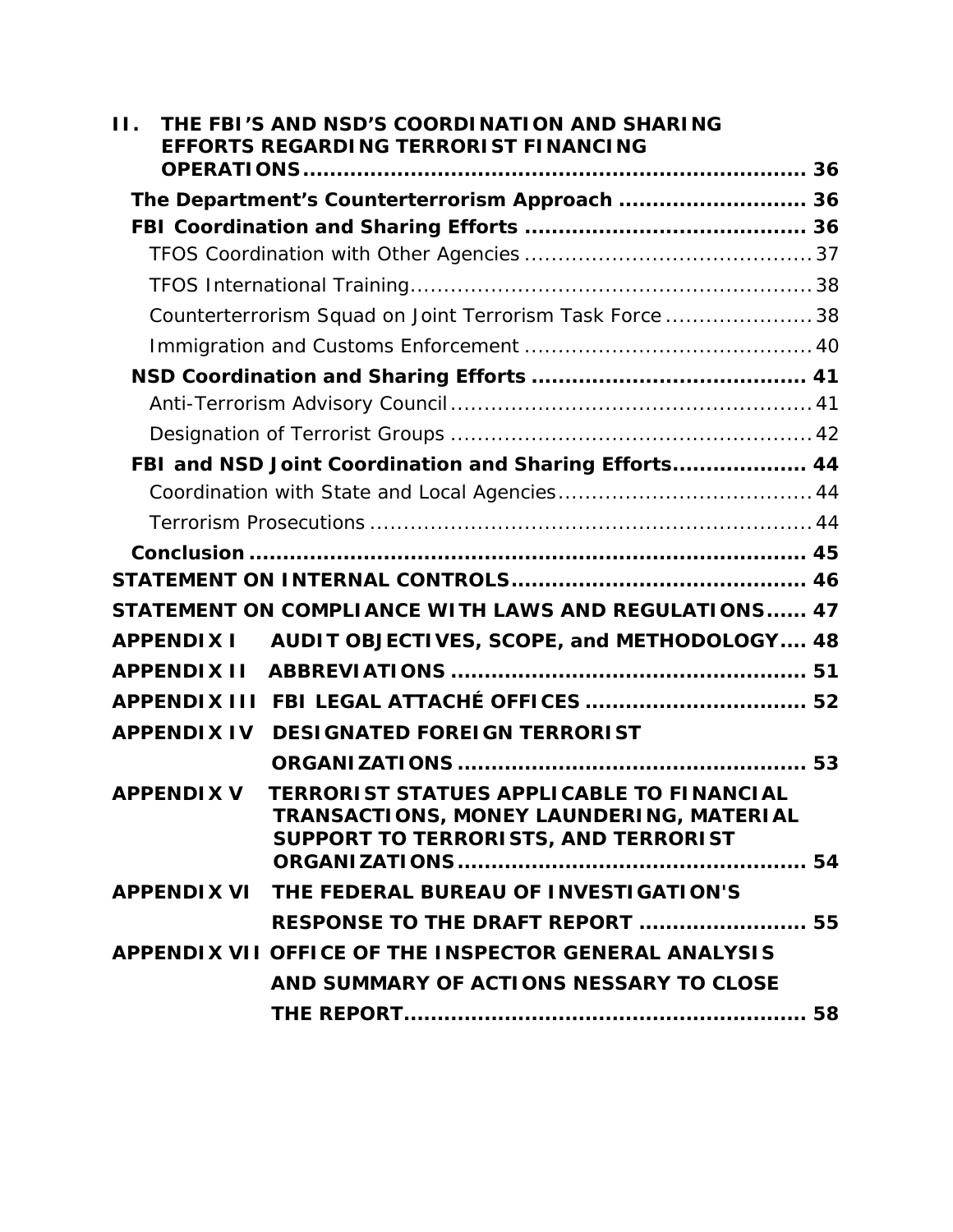# **INTRODUCTION**

<span id="page-6-0"></span> accordance with the strategic plan, the Department's first priority is to support terrorist groups. The Department of Justice's (Department) Strategic Plan identifies terrorism as our country's most significant national threat, and the plan's first goal is to "Prevent Terrorism and Promote National Security." In protect the United States against terrorism by preventing, disrupting, and defeating terrorist operations before they occur. As part of this effort, the Department works to identify, track, and dismantle financial structures that

### **Background**

 $\overline{a}$ 

To operate, terrorist groups must have the resources to raise funds and the means to launder funds. Whether the funding is minimal or substantial, terrorist financing activities leave a financial trail that can be tracked.

in terrorist activity.<sup>1</sup> Terrorist groups move funds using the formal banking physical smuggling of cash, gold, and other valuables. $2$ Terrorist financing is referred to by American law enforcement as the act of knowingly providing something of value to persons or groups engaged system; informal value-transfer systems; "Hawalas" or "Hundis"; and the

 Terrorist financing may involve funds that, prior to remittance, are unconnected to any illegal activity. $3$  Terrorist groups may obtain funds from solicitation, and other fundraising initiatives. Individuals involved with the funding source may not know the illegal end of the funds provided. A seemingly legitimate sources such as business profits, donations, community

<span id="page-6-1"></span> $1$  Since 1994, terrorist financing has been officially recognized as a crime with the enactment of the first material support statute, 18 U.S.C. § 2339A. Material support includes humanitarian aid, training, expert advice, or services in almost any form. Prior to 1994, terrorist financing could only be addressed through money laundering prosecutions.

<span id="page-6-2"></span><sup>&</sup>lt;sup>2</sup> Informal value-transfer systems refers to any system, mechanism, or network of people that receive money for the purpose of making the funds or an equivalent value payable to a third party in another geographic location. Hawalas, which are sometimes referred to as Hundis, are a system of money transfer whereby customers entrust money to an individual who facilitates the money movement worldwide through personal connections or legitimate bank accounts with a minimal paper trail.

<span id="page-6-3"></span> $3$  Remittance involves the sending of money from one place to another.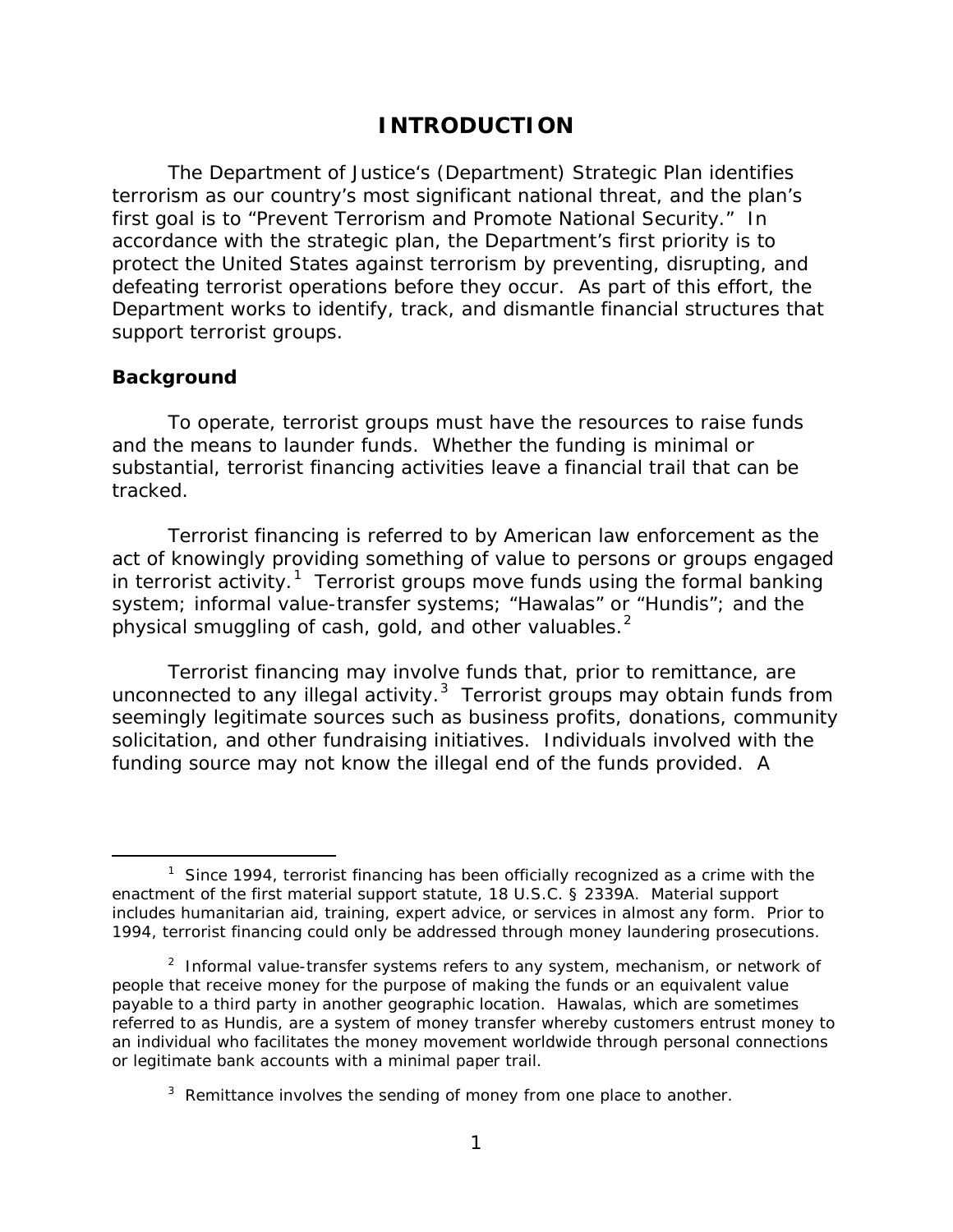funds to charities that serve as "fronts" for terrorist organizations. $^4$ common example of terrorist financing occurs when an individual donates

 that include kidnapping, extortion, smuggling, and fraud. Terrorist groups Financial transactions associated with terrorist financing tend to be in smaller amounts than those associated with money laundering.<sup>[5](#page-7-1)</sup> Money the control of the proceeds of specified unlawful activity. Terrorist groups may also obtain funds derived from criminal activities use techniques similar to money laundering to evade authorities and to protect the identity of their sources and the beneficiaries of their funds. laundering differs from terrorist financing in that it involves the act of turning "dirty" money into "clean" money. With money laundering, criminals conceal or disguise the nature, the location, the source, the ownership, or

 cost about \$500,000, according to the National Commission on Terrorist Square cost less than \$7,000. Terrorist operations may be inexpensive and financing such operations is often covered by the larger financial resources allocated for the terrorist group's political and social activities, which makes it more difficult to uncover the illegal nexus. The September 2001 attacks on the United States Attacks, and according to press reports, the 2010 plot to bomb Times

 including terrorist financing investigations. The *USA PATRIOT Improvement*  Within the Department, the Federal Bureau of Investigation (FBI) takes the lead in conducting counterterrorism investigations, of which terrorist financing investigations are a subset. The National Security Division (NSD) takes the lead in coordinating national security investigations, *and Reauthorization Act* created the NSD in March 2006 to combat terrorism and other threats to national security through coordination and unity of purpose between prosecutors, law enforcement agencies, attorneys, and the intelligence community.<sup>6</sup>

-

<span id="page-7-0"></span> $4\,$  $4\,$  A front serves as a cover or disguise for some other activity, especially one of a secret or illegal nature.

<span id="page-7-1"></span> $5$  Money laundering is the conducting or attempt to conduct a financial transaction that involves the proceeds or property from some form of unlawful activity.

<span id="page-7-2"></span> [6](#page-58-0) The *USA PATRIOT Improvement and Reauthorization Act of 2005 (*Act*)* made permanent most of the surveillance provisions of the 2001 USA PATRIOT Act. The Act also provided a 4-year extension of provisions granting roving surveillance authority under the  *Foreign Intelligence Surveillance Act of 1978* and authorized the Director of the FBI to apply for a court order for the production of records for foreign intelligence and international terrorism investigations.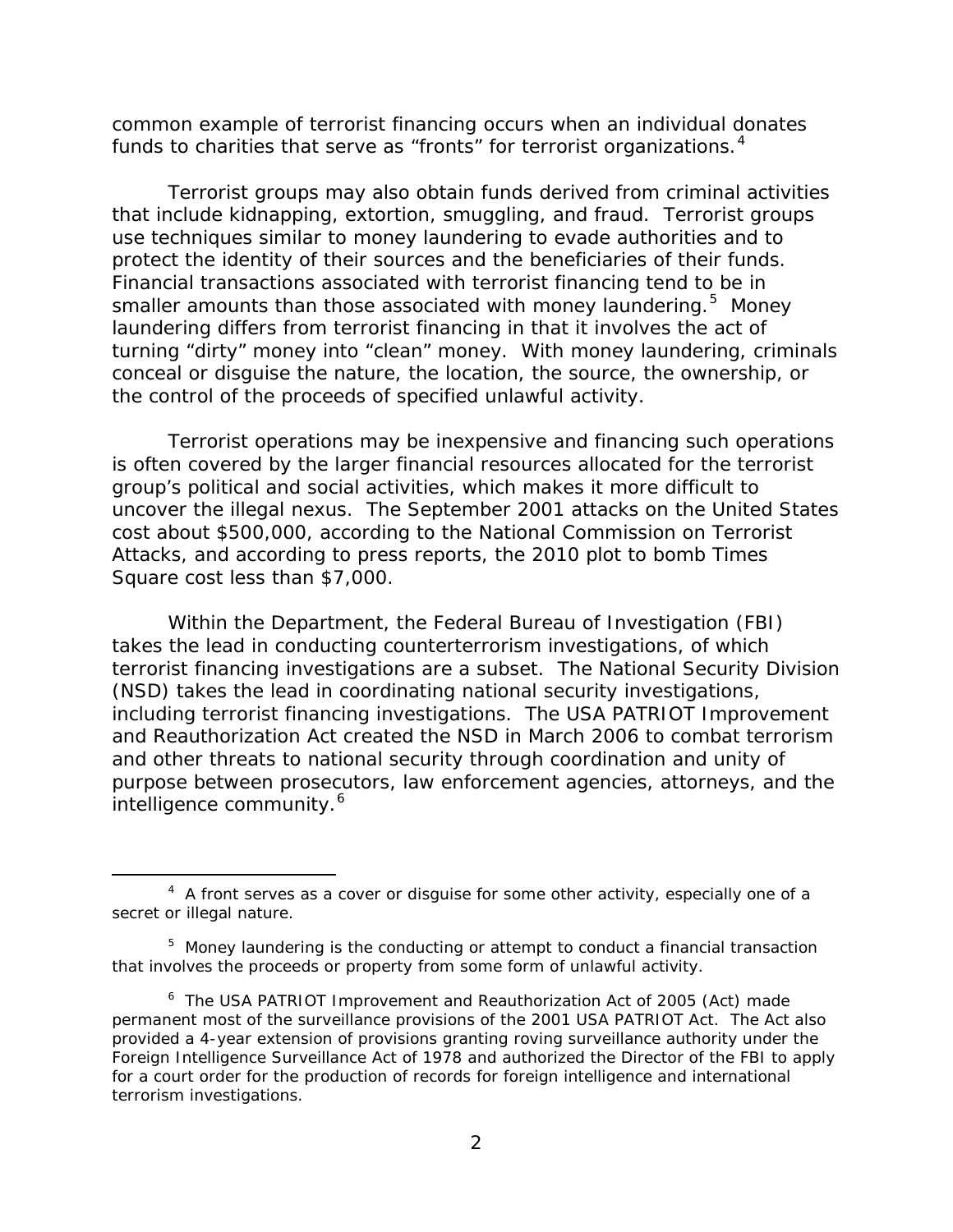### <span id="page-8-0"></span>**The FBI's Counterterrorism Organization**

 counterterrorism activities. The National Security Branch's Counterterrorism reporting, and analyzing critical information.<sup>7</sup> By combining intelligence and Terrorist financing enforcement is critical in the Department's efforts to address terrorism. Through its National Security Branch, the FBI addresses counterterrorism through intelligence and operations to support global Division (CTD) supports these objectives by, among other things, collecting, operations, the CTD seeks to mitigate threats and ensure an effective crisis response. The CTD consists of four branches, which are Operations I, Operations II, Analysis, and Operational Support. The Terrorist Financing Operations Section (TFOS) is a component of Operations Branch II.

 within and outside the United States. Financial evidence established direct links among the hijackers and assisted in the identification of co-conspirators. Comprised of representatives from the Department, the relevant databases, unique skills, and resources. $^8$ After the attacks of September 11, 2001, the FBI and the Department identified a critical need for a more comprehensive and centralized approach to terrorist financial matters. Consequently, the FBI established an interagency Terrorism Financing Review Group (TFRG) to provide a comprehensive analysis of financial evidence obtained during the September 11 investigation and track the source and movement of funds FBI's Financial Crime and Counterterrorism Divisions, the Internal Revenue Service's Criminal Investigation Division, the U.S. Customs Service, the Department of the Treasury's Financial Crimes Enforcement Network (FinCEN) and Office of Foreign Asset Control, U.S. Postal Inspection Service, U.S. Secret Service, and Inspector General community, the TFRG combined

Operations Section, and placed it within the CTD's Operations Branch  $II.^9$ The FBI restructured the TFRG, renamed it the Terrorist Financing The mission of TFOS is to identify, investigate, disrupt, and dismantle all

 $\overline{a}$ 

<span id="page-8-1"></span> $7$  The CTD's mission is to prevent, disrupt, and defeat terrorist operations before they occur; to pursue the appropriate sanctions for those who have conducted, aided, and abetted those engaged in terrorist acts; and to provide crisis management following acts of terrorism against the United States and its interests.

<span id="page-8-2"></span><sup>&</sup>lt;sup>8</sup> In March 2003, the U.S. Customs Service transferred to the Department of Homeland Security and became the U.S. Customs and Border Protection.

<span id="page-8-3"></span> $9$  Operations Branch I of the CTD supports, coordinates, and manages terrorist-related investigations through its two sections, which are the International Terrorism Operations Section (ITOS) I and ITOS II. ITOS staff members provide oversight of counterterrorism investigations within the continental United States (ITOS I) and in extraterritorial locations (ITOS II).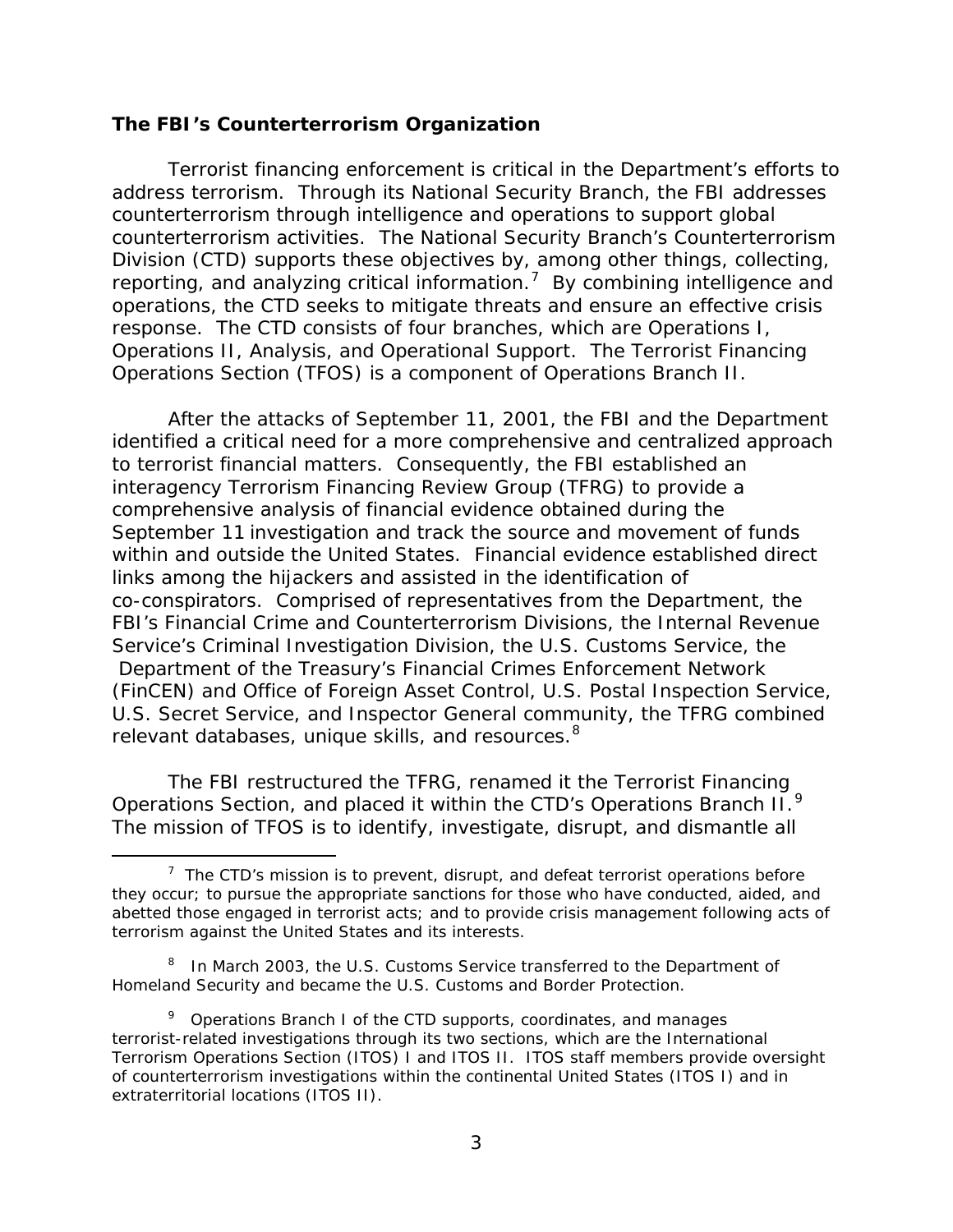<span id="page-9-0"></span> potential activity and planning. TFOS works to build on the FBI's expertise terrorist financial and fundraising activities. TFOS coordinates efforts to track and shut down terrorist financing and to exploit financing information in an effort to identify previously unknown terrorist cells and to recognize in conducting complex criminal financial investigations and long-established relationships with the financial service sector.

Through its headquarters-based staff, TFOS:

- conducts financial analysis of terrorist suspects and their financial support structures in the United States and abroad;
- coordinates joint participation, liaison, and outreach efforts to appropriately utilize financial information resources of private sector, government, and foreign entities;
- uses FBI and Legal Attaché expertise to exploit financial information from foreign law enforcement, including the overseas deployment of TFOS personnel;
- works jointly with the intelligence community to fully exploit intelligence to further terrorists' investigations;
- works jointly with prosecutors, law enforcement, and regulatory communities; and
- previously unknown terrorist suspects. • develops predictive models and conducts data analysis to identify

 accomplish its mission by integrating strategic intelligence, developing At the time of the review, TFOS was organized into six units. In December 2010, the FBI reorganized TFOS so it could more effectively processes to enhance counterterrorism investigations, and initiating operational program management for terrorist financing investigations.

### **The FBI's Efforts to Address Terrorist Financing**

 such as the Departments of State and Defense. The Counterterrorism The FBI addresses terrorist financing through TFOS, national and international working groups, and coordination with other federal agencies Division, along with TFOS, seeks to enhance the FBI's mission to address terrorist financing by providing directives and resources and by ensuring that appropriate consideration is given to the financial aspects of all counterterrorism investigations. Through TFOS, the FBI established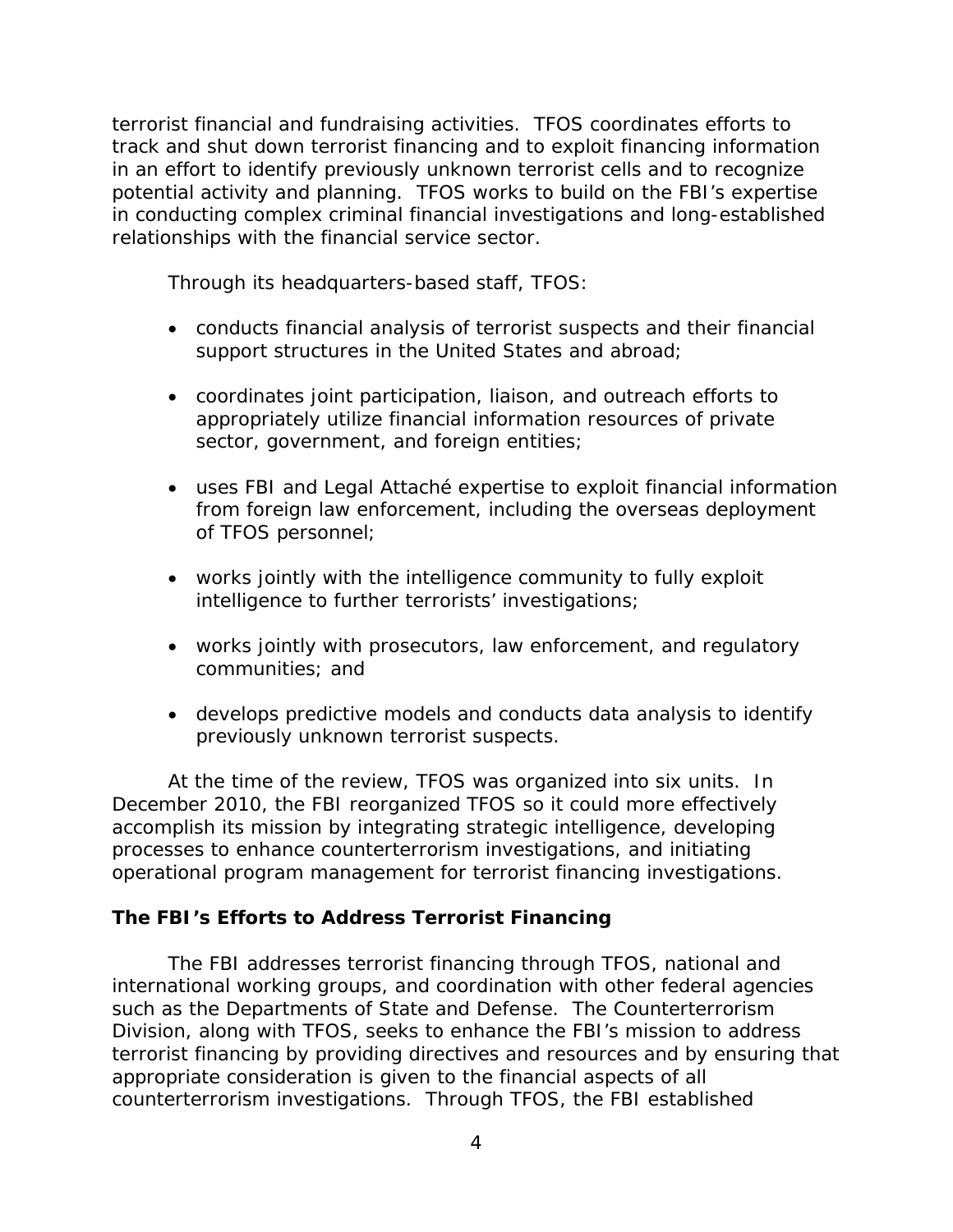<span id="page-10-0"></span> Agents in an effort to ensure that all counterterrorism investigations included a consideration of financial matters. programs and initiatives that directly involved the field offices and Special

### *Terrorist Financing Coordinator Initiative*

 (Coordinator) position in each field office, to serve as a liaison between field offices and TFOS. The FBI directed the field offices to use their Coordinators In April 2002, the FBI established the Terrorist Financing Coordinator for assistance and provided guidance to the Coordinators to ensure that counterterrorism investigations included a financial component.

### *Mandatory Financial Investigative Sub-file*

 investigative sub-file within each counterterrorism case file that includes the In August 2005, TFOS directed that field offices establish a financial focus for each preliminary and full counterterrorism investigation. To accomplish this, the FBI directed its field offices to establish a financial financial-related investigative techniques used during these investigations.

 At the same time, TFOS established six financial-related investigative counterterrorism investigative matters.<sup>[10](#page-10-1)</sup> According to TFOS, these techniques that should be given "strong consideration" when conducting all investigative techniques are: (1) FBI database inquiries, (2) FinCEN data inquiries, (3) government-wide database inquiries, (4) public and commercial database inquiries, (5) credit history checks, and (6) the identification and review of bank account activity.

### **The NSD's Counterterrorism Organization**

 $\overline{a}$ 

 the United States are consistent with relevant law. The NSD also oversees agency compliance with certain national security legal requirements.<sup>[11](#page-10-2)</sup> The NSD seeks to ensure that the national security-related activities of terrorism investigations and prosecutions, handles counterespionage cases, obtains court authorization for the collection of foreign intelligence under the Foreign Intelligence Surveillance Act, and conducts oversight of intelligence

<span id="page-10-1"></span> $10$  The term "strong consideration" was contained in the August 2005 electronic communication that directed the financial focus for all counterterrorism investigations.

<span id="page-10-2"></span><sup>&</sup>lt;sup>[11](#page-58-0)</sup> The *Foreign Intelligence Surveillance Act* established procedures for requesting judicial authorization for foreign intelligence surveillance and created the Foreign Intelligence Surveillance Court, 50 U.S.C. § 1801. The act was intended to increase the United States' counterintelligence separate from ordinary law enforcement surveillance.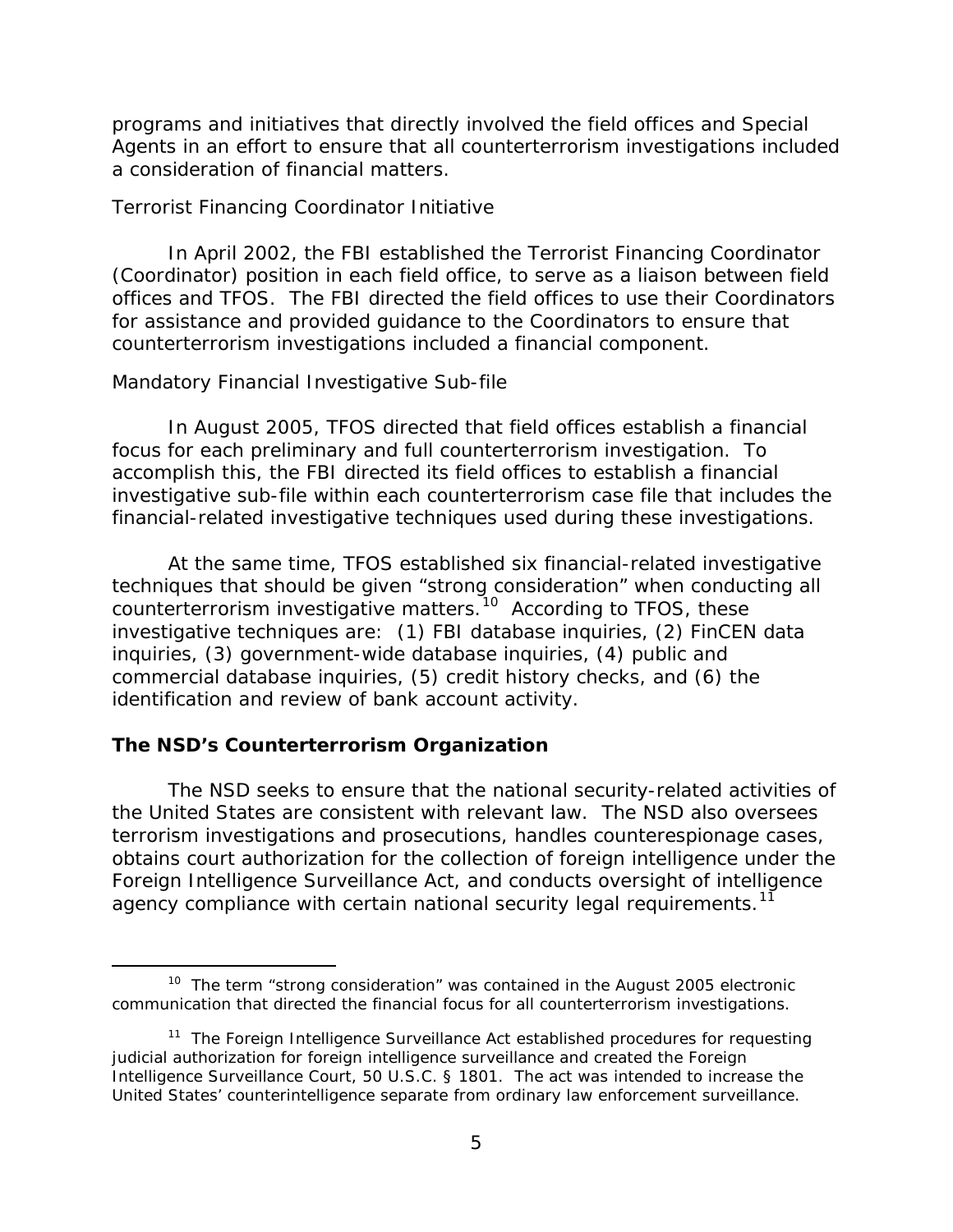Counterterrorism Section is the NSD's predominant entity for addressing Department's efforts to combat terrorist financing; collaborates with the FBI the U.S. Attorneys' Offices in terrorism prosecutions; reviews indictments, for authorization; works with international counterparts on terrorism enforcement. The NSD's Counterterrorism Section provides assistance with investigations and prosecutions to prevent and disrupt terrorist acts. The terrorist financing. The Counterterrorism Section coordinates the and the U.S. Attorney's Offices regarding its terrorism investigations; serves as co-counsel with and provides subject matter expertise and guidance to search warrants, and other types of process, and makes recommendations investigations and prosecutions; and coordinates with state and local law

The Counterespionage Section prosecutes and reviews cases that involve national security, coordinates cases that involve classified information of the federal government, and oversees the *Foreign Agents Registration Act*, which requires individuals and companies that act as foreign agents to make certain periodic disclosures.<sup>[12](#page-11-0)</sup>

 representative before the Foreign Intelligence Surveillance Court and The Office of Intelligence serves as the federal government's oversees the FBI and other agencies' national security activities to ensure adherence to the Constitution and federal law.

 The Office of Law and Policy provides legal assistance and advice on national security law and policy; and oversees the development, coordination, and implementation of intelligence and national security within the Department. This office also serves as the Department's point of contact on national security policy to Congress and other federal agencies and assists Congress with developing national security legislation.

 outreach to U.S. victims of international terrorism. This office monitors the that the rights of victims and their families are respected. The Office of Justice for Victims of Overseas Terrorism conducts investigation and prosecution of the perpetrators of overseas terrorist attacks, responds to congressional and citizen inquiries about the Department's efforts, and works with other Department agencies to ensure

 $\overline{a}$ 

<span id="page-11-0"></span><sup>&</sup>lt;sup>[12](#page-58-0)</sup> The *Foreign Agents Registration Act* requires persons acting as agents of foreign principals in a political or quasi-political capacity to make periodic public disclosure of their relationship with the foreign principal, as well as activities, receipts, and disbursements in support of those activities, 22 U.S.C § 611.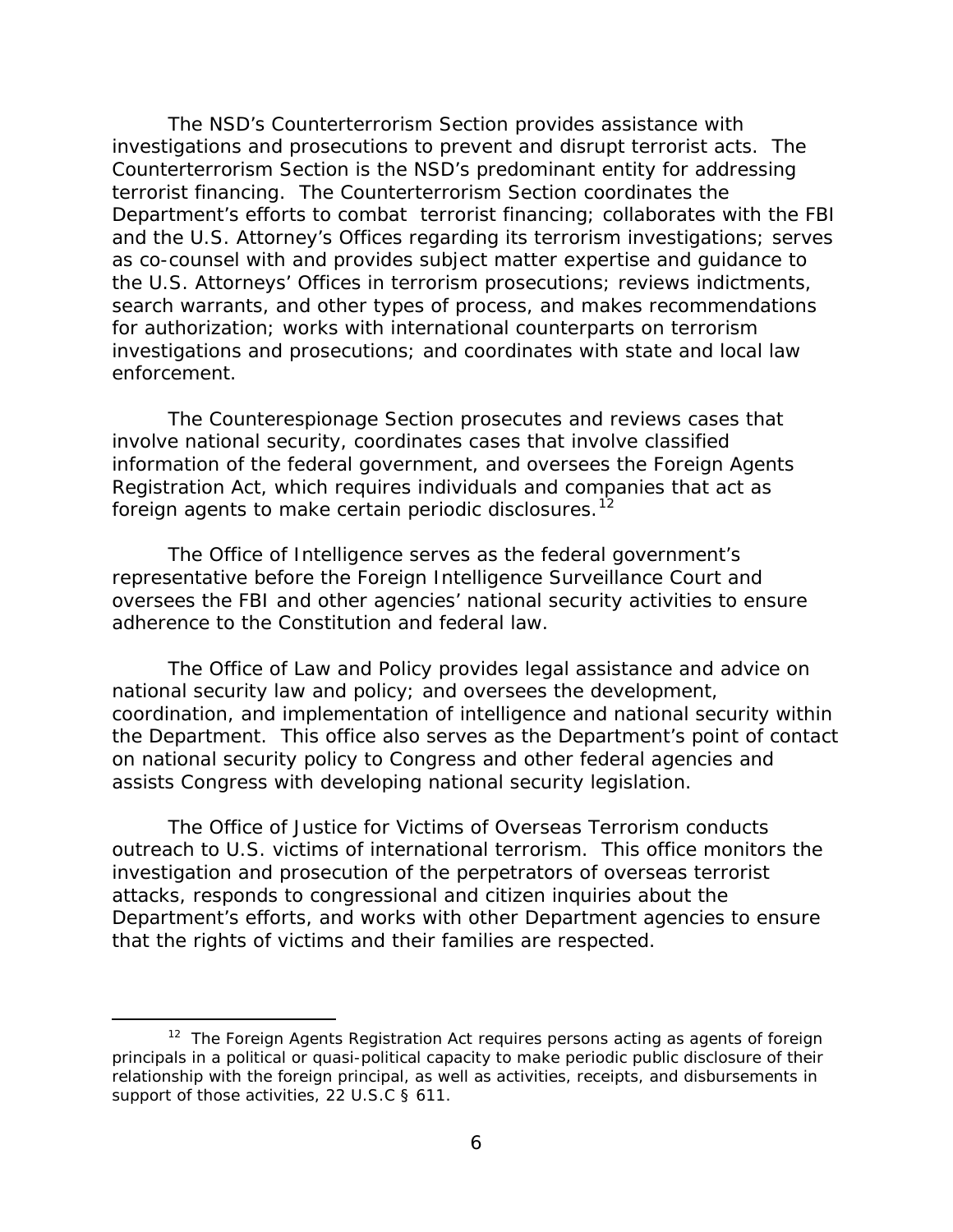### <span id="page-12-0"></span> **The NSD's Efforts to Address Terrorist Financing**

 to terrorist financing. The U.S. Attorneys' Offices must notify the NSD when initiating international terrorism investigations and obtain the NSD's approval before using certain investigative tools or bringing charges. The counsel on terrorism cases. It provides training, assists in the processing of The U.S. Attorneys' Offices and the NSD prosecute the crimes related NSD coordinates with federal, state, and local agencies to provide advice and Foreign Intelligence Surveillance Act warrants and other information collection tools, and oversees the production of court document requests that involve classified materials.

 or property to prevent the commission of future terrorist acts. The NSD assists the Departments of State and the Treasury in designating individuals, groups, or entities as terrorists to freeze their assets

### **Prior Audits and Reviews**

 $\overline{a}$ 

 issued a report on terrorist financing that concluded U.S. agencies should systematically assess terrorists' use of alternative financing mechanisms.<sup>[13](#page-12-1)</sup> systematically collect and analyze data on alternative financing mechanisms.<br>The report concluded that the lack of such data hindered the FBI from The report concluded that the lack of such data hindered the FBI from that could aid in evaluating risk and prioritizing efforts. In November 2003, the Government Accountability Office (GAO) The GAO review assessed the use of alternative financing mechanisms to earn, move, and store assets. The report stated that the FBI did not conducting systemic analysis of trends and patterns that focus on these mechanisms. Without such an assessment, the FBI did not have analyses

 and analyze information involving terrorists' use of alternative financing mechanisms. In response to GAO's recommendation, the FBI published Management and Coordination Unit within TFOS.<sup>14</sup> In addition, the FBI's In this report, the GAO recommended that the Director of the FBI, in consultation with relevant U.S. government agencies, systematically collect intelligence gathering requirements on its intranet website that included collection requirements for alternative financing mechanisms. As a direct response to GAO's recommendation, the FBI established the Program

<span id="page-12-1"></span> [13](#page-58-0) U.S. Government Accountability Office (GAO), *Terrorist Financing, U.S. Agencies Should Systematically Assess Terrorists' Use of Alternative Financing Mechanisms*, GAO-04-163 (November 2003).

<span id="page-12-2"></span><sup>&</sup>lt;sup>[14](#page-58-0)</sup> The Program Management and Coordination Unit serves as the administrative component of TFOS and is responsible for the management of the FBI's Terrorist Financing Coordinator Initiative.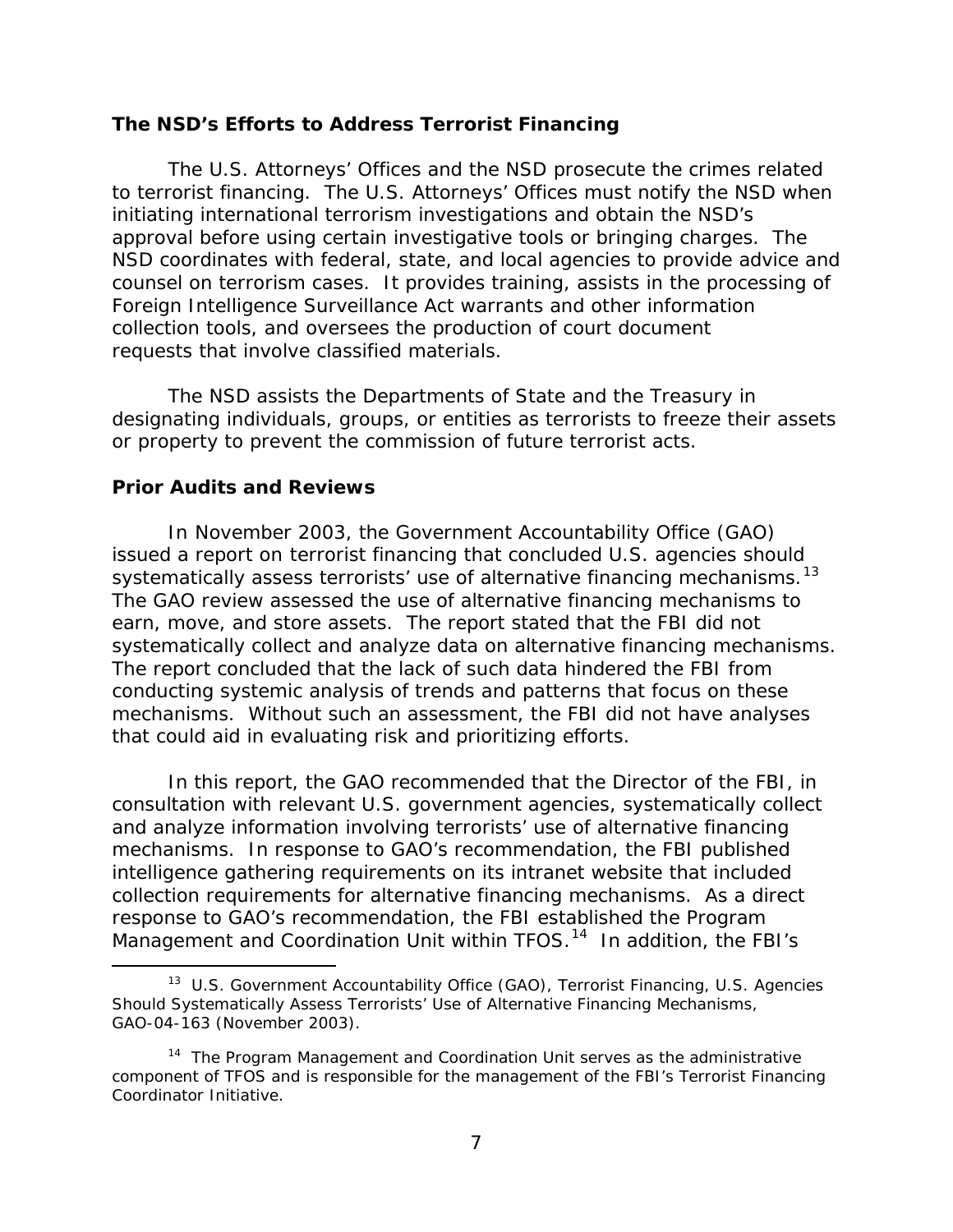Inspection Division revised its annual field office report to include terrorist financing-related issues.

Department of the Treasury's efforts to combat illicit financing.<sup>15</sup> The Office In September 2009, the GAO submitted a report to Congress on the of Terrorism and Financial Intelligence within the Department of the Treasury cited strong collaboration in information sharing between the Treasury's Financial Crimes Enforcement Network and the Department of Justice. However, the GAO found that officials of the Departments of Justice and State reported declining collaboration and unclear mechanisms to enhance or sustain the relationship. The Treasury's Office of Terrorism and Financial Intelligence stated in its response that they would redouble some of their current efforts and undertake some new efforts.

 $\overline{a}$ 

<span id="page-13-0"></span> [15](#page-58-0) U.S. GAO, *Combating Illicit Financing, Treasury's Office of Terrorism and Financial Intelligence Could Manage More Effectively to Achieve* GAO-09-794 *(*September 2009).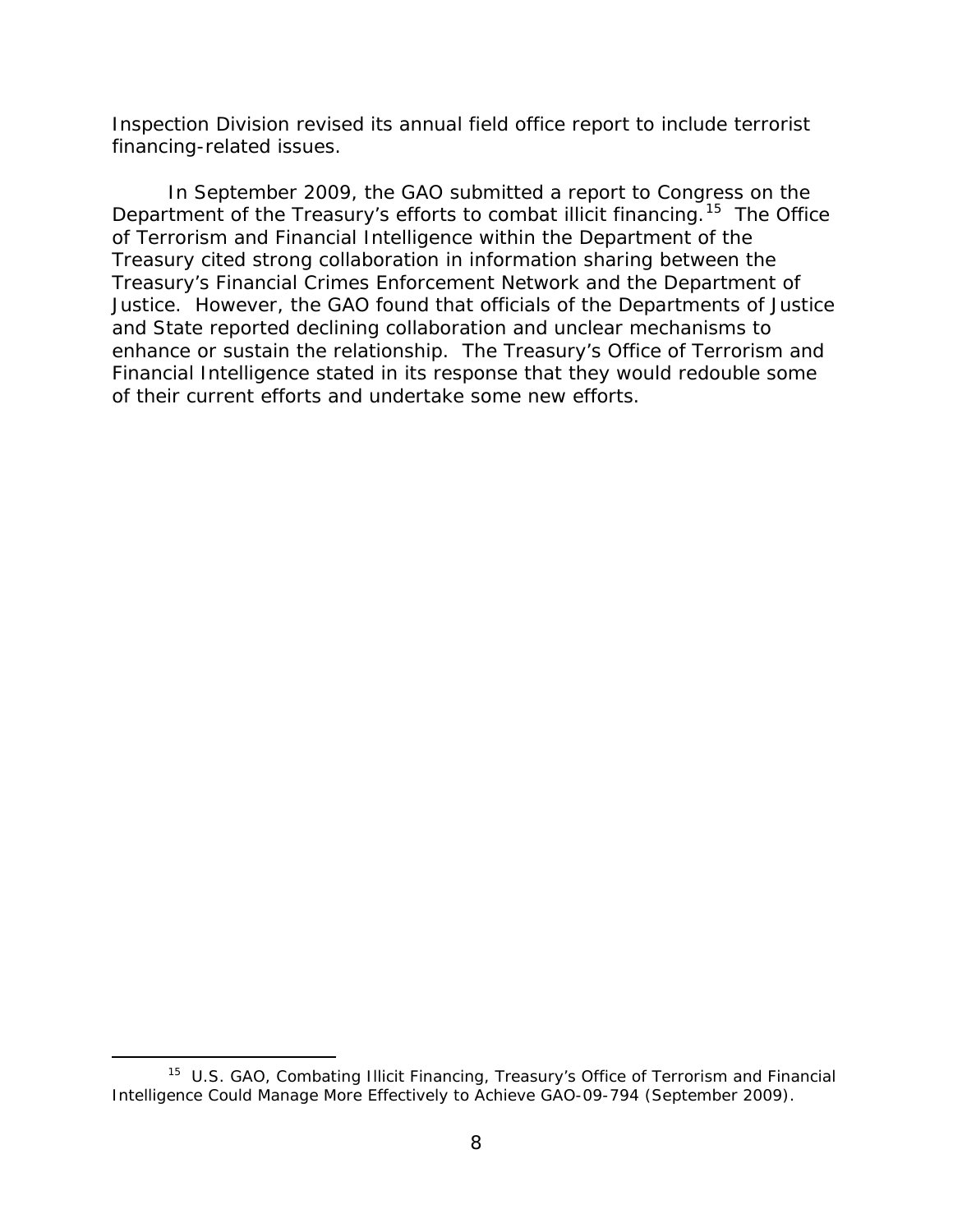# **OIG FINDINGS AND RECOMMENDATIONS**

### <span id="page-14-0"></span>**I. THE FBI's IMPLEMENTATION OF PROGRAMS TO IDENTIFY, INVESTIGATE, AND PROSECUTE TERRORIST FINANCING ACTIVITIES**

 complement to other investigative techniques. In addition, financial-investigative sub-file for all counterterrorism cases.<br>We evaluated these terrorist financing initiatives when it appeared unnecessary to do so. We also found financial-investigative sub-file. Such documentation will are reassigned or transferred. We also found that FBI field offices' Terrorist Financing Coordinators did not always counterterrorism investigations as intended by the FBI. The FBI advised Special Agents to strongly consider the use of, where appropriate, financial-related techniques as a to help provide a necessary degree of focus and organization to the investigation, the FBI required the creation of a implemented by the FBI and found that the FBI could strengthen its terrorist financing program through improved case management practices. The case files we reviewed did not always contain documentation of the use of financialrelated investigative techniques or for not using techniques Special Agents did not always create the mandatory help ensure case files can be reviewed for appropriate use of financial investigative techniques. In addition, better documented and organized case files provide FBI managers with the ability to evaluate their terrorist financing program and add value to the case management process when cases assist Special Agents with the financial-related aspects of

### **Support for the Utilization of Terrorist Financing Techniques**

 In an August 2005 electronic communication to all FBI field offices, be given strong consideration, where appropriate, when conducting all counterterrorism investigative matters. These investigative techniques and TFOS presented basic financial-related investigative techniques that should their benefits are described in Exhibit 1.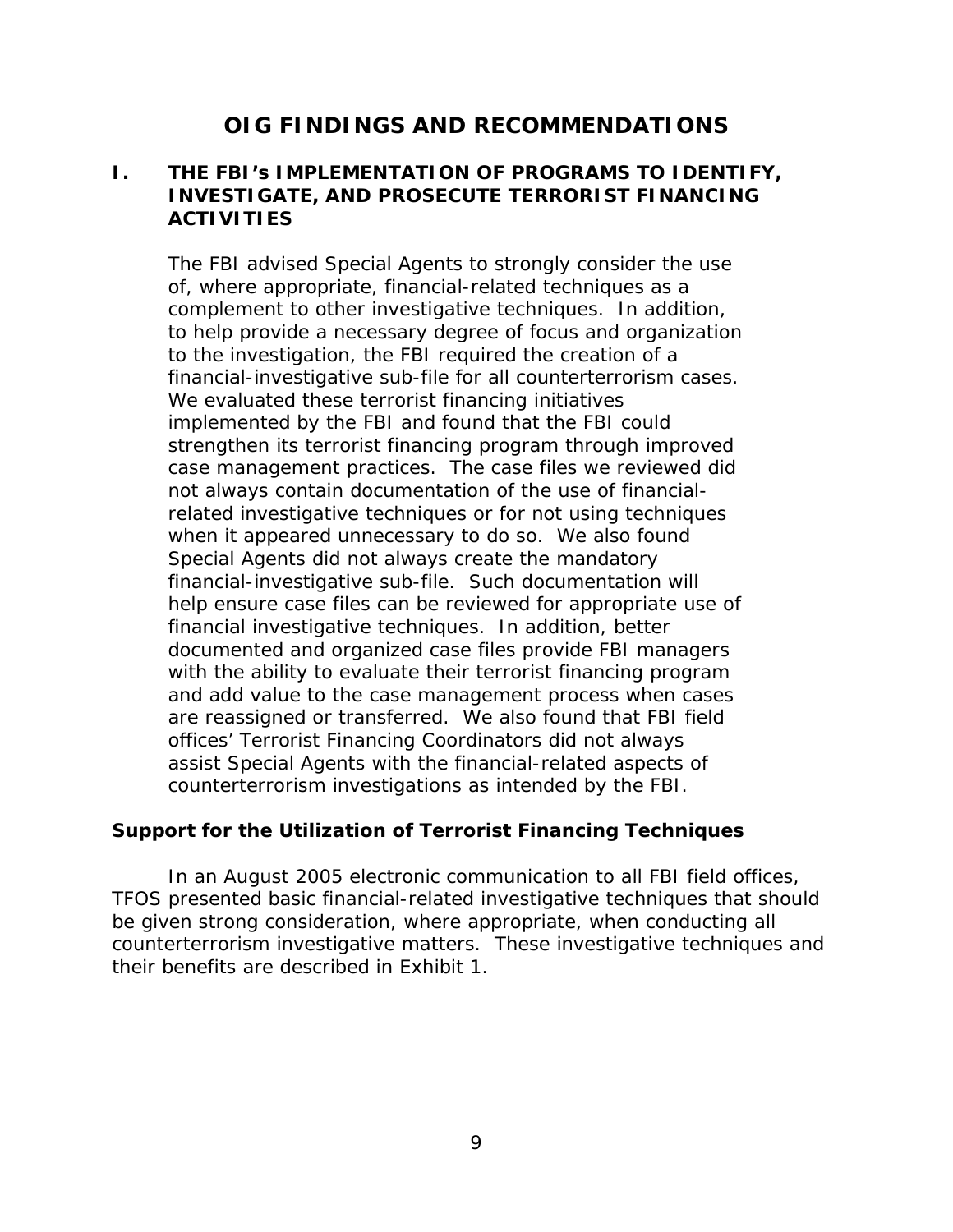**Exhibit 1: Basic Financial Investigative Techniques for All Counterterrorism Investigative Matters** 

| <b>Financial-</b>   |                                                                |
|---------------------|----------------------------------------------------------------|
| <b>Related</b>      |                                                                |
| Investigative       |                                                                |
| <b>Techniques</b>   | <b>Benefit</b>                                                 |
| <b>FBI Database</b> | The Investigative Data Warehouse allows users to query         |
| Inquiries           | information from several databases, including classified       |
|                     | systems such as the Automated Case Support system and          |
|                     | the Universal Index, as well as unclassified systems. The      |
|                     | Automated Case Support system maintains electronic copies      |
|                     | of most documents in FBI case files and provides references    |
|                     | to documents that exist in hardcopy only. This query also      |
|                     | includes data from FinCEN and other government agency          |
|                     | terrorism and non-terrorism related databases, which are       |
|                     | also considered financial-related investigative techniques as  |
|                     | shown below.                                                   |
| <b>FinCEN Data</b>  | This inquiry searches all Banking and Money-Laundering         |
| Inquiries           | Suspicious Activity Reports (SAR) from the Department of       |
|                     | the Treasury's FinCEN. Searching SAR can result in the         |
|                     | immediate identification of subjects' addresses, businesses,   |
|                     | associates, banks, bank account numbers, and potential         |
|                     | criminal activity. SAR data can serve as a beginning to a      |
|                     | financial investigation and provide valuable non-financial     |
|                     | identifying data on a subject or entity of interest.           |
| Government-         | Databases maintained by local and state governments and        |
| Wide                | agencies outside the Department can provide information        |
| Database            | such as business data, source of income, tax status,           |
| Inquiries           | education, travel information, limited credit information, and |
|                     | telephone subscriber information.                              |
| Public and          | Civil and criminal court records pertaining to civil suits,    |
| Commercial          | settlements, divorce and legal separation and criminal         |
| Database            | actions may lead to the identification of hidden transactions  |
| Inquiries           | or assets. These databases may also provide other sources      |
|                     | of information available in public databases such as           |
|                     | bankruptcy records, real estate records, probate and death     |
|                     | records, tax assessor's records, and secretary of state        |
|                     | records. Commercial databases can identify information         |
|                     | concerning all property owned or leased, including             |
|                     | associated persons who share mailing address.                  |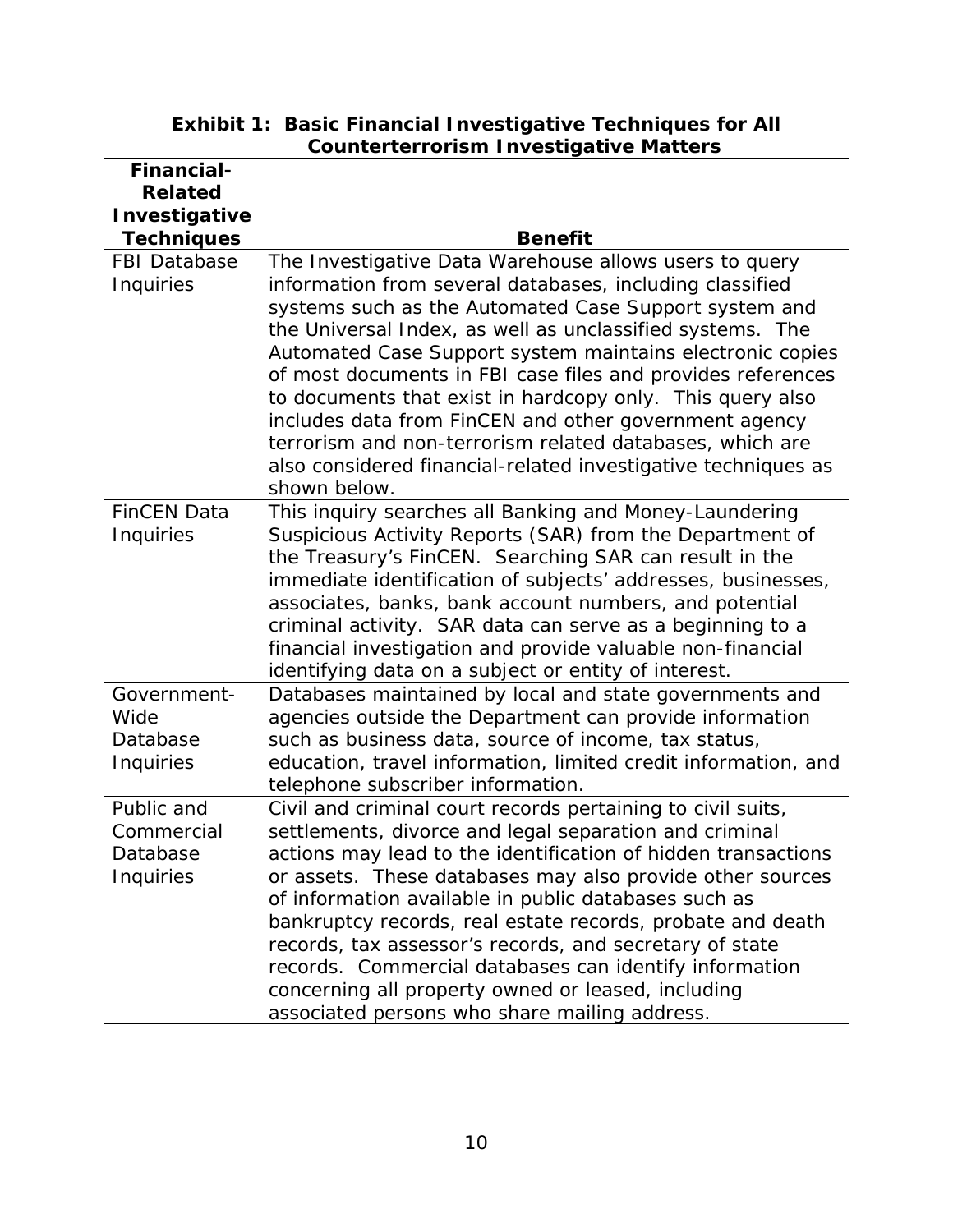| <b>Credit History</b><br>Checks  | Credit history checks may identify evidence of payments,<br>previously undisclosed assets used to make payments on an<br>account, third parties, principals, or co-conspirators who<br>made payments on an account. Reviewing credit card |
|----------------------------------|-------------------------------------------------------------------------------------------------------------------------------------------------------------------------------------------------------------------------------------------|
|                                  | purchases can establish a timeline of transactions to                                                                                                                                                                                     |
|                                  | establish the travel patterns of subjects.                                                                                                                                                                                                |
| Review of<br><b>Bank Account</b> | Bank records show account information, significant dates,<br>locations of transactions, and the identity of the individuals                                                                                                               |
| Activity                         | and businesses involved. Deposits can reveal the source of<br>funding, employment through payroll deposits, and wire                                                                                                                      |
|                                  | transfers to and from foreign contacts, bank accounts, and                                                                                                                                                                                |
|                                  | domestic accounts. Automated teller machine transactions<br>can reveal timelines of movement, nationally and                                                                                                                              |
|                                  | internationally.                                                                                                                                                                                                                          |

Source: TFOS Directive on Financial-Related Investigative Techniques

 three levels of investigative activity in national security investigations: investigations. All of these techniques are in accordance with authorized methods for each level of investigation.<sup>16</sup> Each level of a national security As shown in Exhibit 1, there are many benefits to employing these basic financial-related investigative techniques. According to *The Attorney General's Guidelines for FBI National Security Investigations*, the FBI has (1) threat assessments, (2) preliminary investigations, and (3) full investigation can benefit from the prudent usage of financial-related investigative techniques.

 In its August 2005 electronic communication to all field offices, the FBI procurement, and Internet service providers. Special Agents can use these advised that the usage, where appropriate, of financial-related investigative techniques can result in the identification of personal information, nonterrorism related criminal activity, previously unknown business and personal associations, travel patterns, communication methods, resource techniques to create historical timelines, which may be used to determine the location of an individual based on the geographic location of financial transactions, such as automated teller machine withdrawals. The FBI further

<span id="page-16-0"></span>l <sup>[16](#page-58-0)</sup> The Attorney General Guidelines for FBI Domestic Operations and the Domestic Investigations and Operations Guide call for the FBI to employ the least intrusive means that do not otherwise compromise FBI operations. Search warrants, wiretaps, and undercover operations are very intrusive. By contrast, investigative methods with limited procedural requirements, such as checks of government and commercial data bases and communication with established sources, are less intrusive.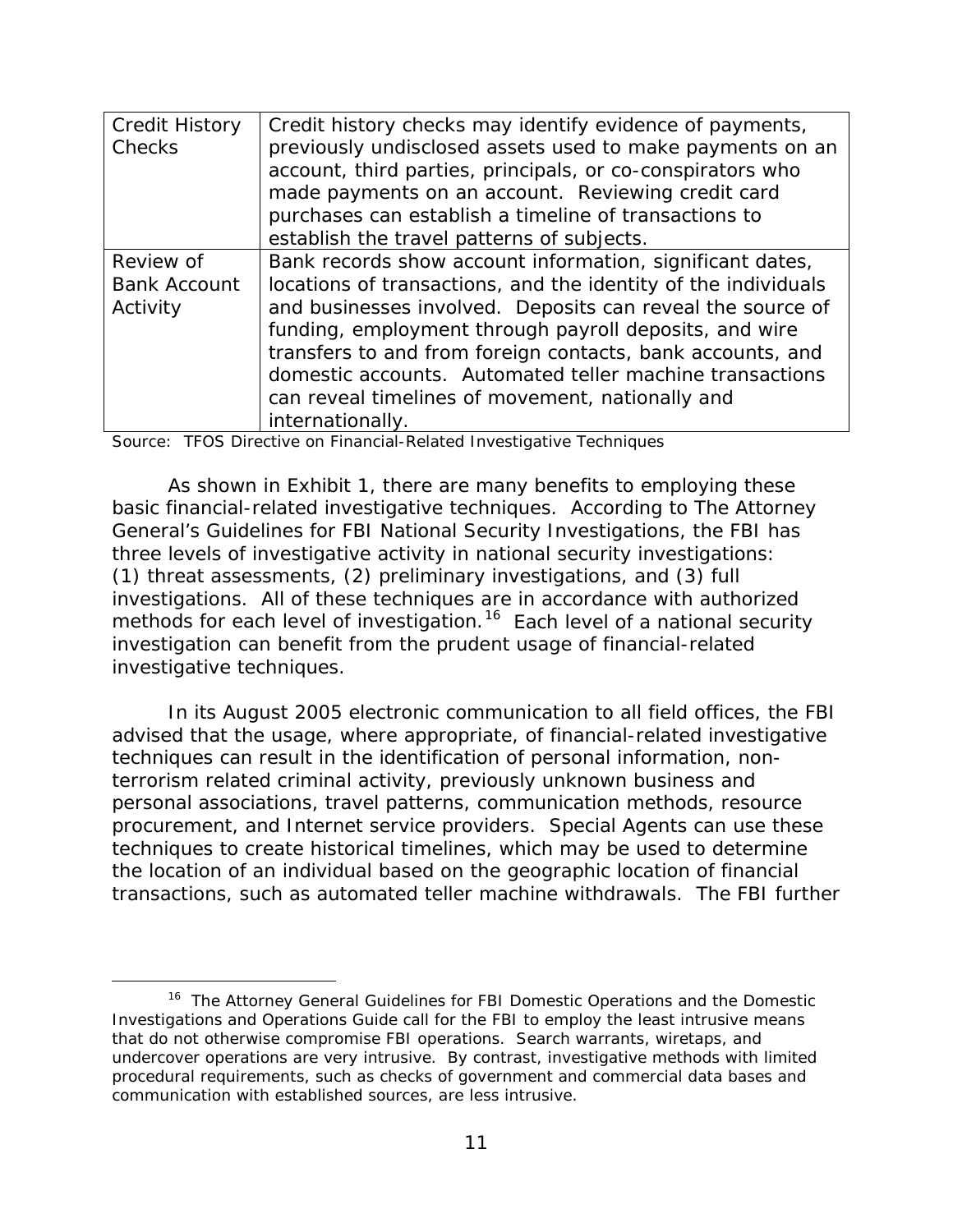advised that these techniques often result in the development of additional leads and information that allow an agent to pursue more sophisticated investigative techniques. However, there are circumstances when these techniques cannot be applied during an investigation.<sup>17</sup>

 We agree that the benefits obtained from use of the basic financial- program. To assess how the FBI field offices addressed terrorist financing of the six financial-related investigative techniques. Our review involved a those results to FBI managers. The FBI managers told us that they believed discussed below. related techniques is an important resource to the FBI's terrorist financing through the use of these techniques, we selected eight FBI field offices with the highest rate of counterterrorism activity. We reviewed a sample of counterterrorism investigations for documentation of the Special Agents' use two-step process. First, we reviewed case files to identify documentation of use of the techniques. We compiled the results of this review and presented that field office staff used the techniques more extensively than our case file review indicated and endeavored to identify the support. The FBI managers identified additional support from various sources and we reviewed that support. The results of these reviews are summarized in Exhibit 2 and

the financial-related investigative techniques. We reviewed 209 case files of which we selected 174 randomly and 35 judgmentally. We performed this review by evaluating the hard copy case files in eight field offices. We also discussed with Special Agents their use of

the financial-related investigative techniques.<br>From our case file review, we found that the FBI field offices' files did not always include documentation for their use of financial-related documents for the Special Agents' use of FinCEN inquiry in only 13 percent, reviewed. investigative techniques. As shown in row 1 of Exhibit 2, we found that Special Agents provided documents for use of the FBI database inquiries, government-wide database checks, and public and commercial database checks in more than 60 percent of the 209 cases we reviewed. We identified credit history in 29 percent, and bank activity in 35 percent of the files

 investigative techniques, TFOS and FBI Inspection Division officials contacted To obtain the additional support for use of financial-related Special Agents assigned to the sampled cases and reviewed the FBI's

-

<span id="page-17-0"></span> $17$  There are circumstances when a financial-related investigative technique may not be applicable. For example, this may occur when the case's subject is unidentifiable, a website or telephone number, or considered a non-U.S citizen. In such circumstances, the financial-related techniques may not be needed.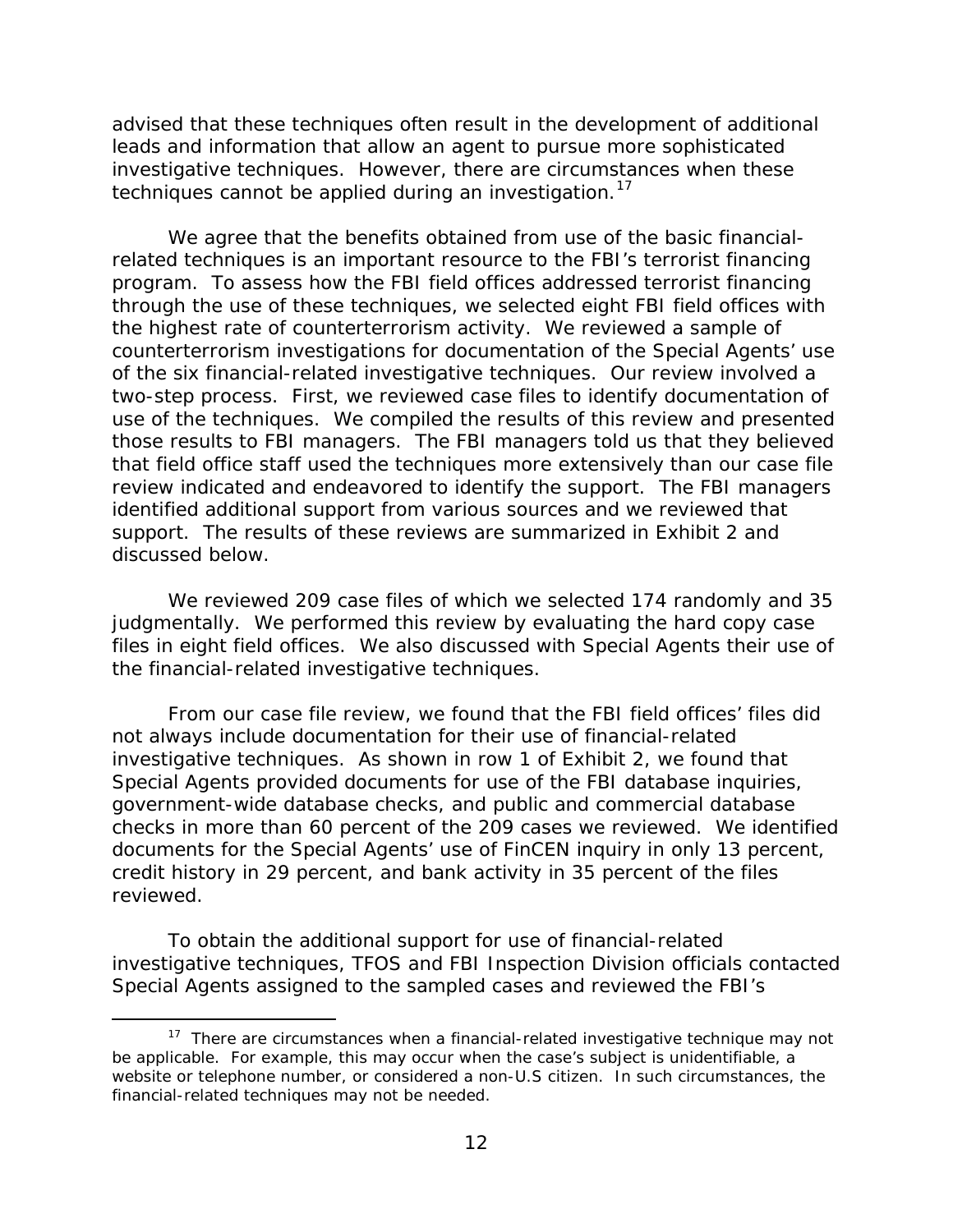techniques. The FBI officials also provided additional details and investigative techniques were appropriate. Automated Case Support system to obtain support for the use of the explanations regarding cases in our sample for which not all financial-related

 investigative techniques were appropriate. The FBI officials told us that some common reasons for techniques not was not a terrorism nexus, and (4) a subject was not identified. We agree being appropriate were: (1) the subject lived outside the United States, (2) the subject of the case was a website with no financial relations, (3) there that not all techniques were appropriate for all investigative circumstances. For example, when a subject lives outside the United States, there may be no need to review a credit history or conduct a review of bank account activity. Similarly, when the subject of an investigation is a website there may be no need to review FinCEN data or review a credit history.

 document usage or provide reasons for not using the techniques in all of the We reviewed the additional documents provided by the FBI and agreed that for many sampled cases the documents demonstrated either use of the six financial-related investigative techniques or valid reasons for not using the techniques. Row 2 of Exhibit 2 summarizes the number of sample cases for which the FBI provided additional documents for the use of the techniques. Row 3 summarizes the number of sample cases for which the FBI supported valid reasons for not using the techniques. As shown in Row 4, the FBI documented that it used or did not need to use FBI database inquires for 100 percent of the cases we sampled. However, for the remaining five financial-related investigative techniques, the FBI did not sampled cases.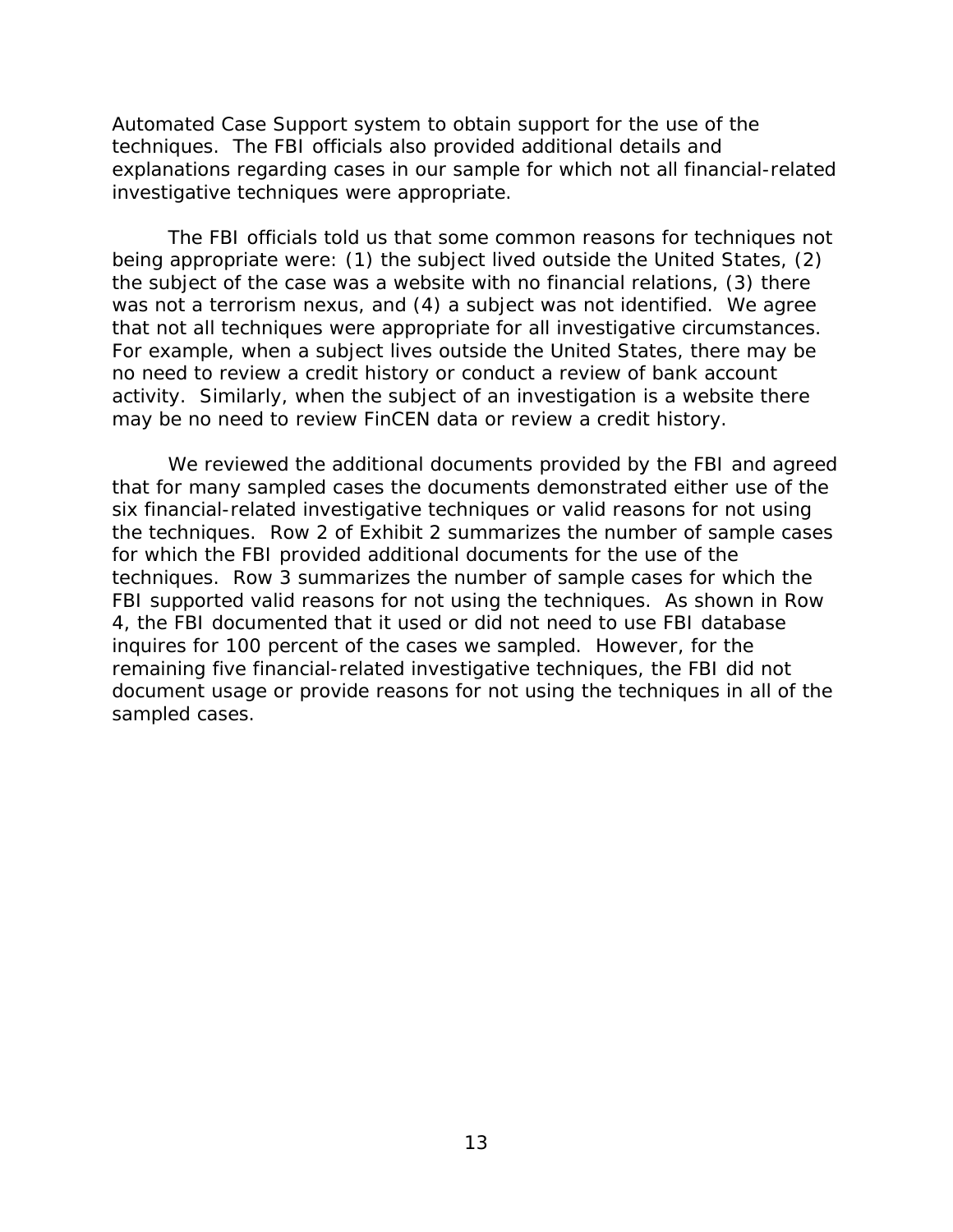|                |                                                    | <b>FBI</b><br>Database<br>Inquiry | <b>FinCEN</b><br>Gateway<br>Inquiry | Government-<br>wide<br>Database<br>Check | Public and<br>Commercial<br>Database<br>Check | Credit<br><b>History</b><br>Check | Review<br>Bank<br>Account<br>Activity |
|----------------|----------------------------------------------------|-----------------------------------|-------------------------------------|------------------------------------------|-----------------------------------------------|-----------------------------------|---------------------------------------|
|                | OIG's File<br>Review                               | 139<br>(67%)                      | 27<br>(13%)                         | 152<br>(73%)                             | 142<br>(68%)                                  | 61<br>(29%)                       | 74<br>(35%)                           |
| $\overline{2}$ | FBI's<br>Additional<br>Support and<br>Explanations | 62                                | 128                                 | 40                                       | 39                                            | 13                                | 18                                    |
| 3              | Reasons<br>Provided for<br>Non-Usage               | 8                                 | 28                                  | 11                                       | 13                                            | 70                                | 66                                    |
| 4              | Sub-total                                          | 209<br>$(100\%)$                  | 183<br>(88%)                        | 203<br>(97%)                             | 194<br>(93%)                                  | 144<br>(69%)                      | 158<br>(76%)                          |
| 5              | Support Not<br>Provided                            | $\Omega$                          | 26                                  | 6                                        | 15                                            | 65                                | 51                                    |
|                | Total                                              | 209                               | 209                                 | 209                                      | 209                                           | 209                               | 209                                   |

 **Exhibit 2: Support for the Special Agents Usage of the Financial-Related Investigative Techniques** 

Source: OIG Analysis of Case Files and the FBI Research of Case Files

 Regarding the items in Row 4, TFOS officials stated that the reason for not using the technique. They also said that reviewing an percentage of use for each technique in Row 4 reflected what they would expect given the FBI's practice of using the least intrusive techniques necessary to complete an investigation. For Row 5, FBI officials told us that to obtain documents for these items they would need to contact the original case agent and perform a full case file review in the field offices to determine how Special Agents documented their use of the financial-related investigative techniques. The officials said that such a review would allow them to assess the use of the technique or determine if there was a valid investigative case file is a very difficult task because each case involves a different range of both investigative activity and documentation for that activity. The officials said completion of such a review requires the work of Special Agents with years of training and experience. In part, the officials said, this is because many investigative techniques that may touch on financial-related matters are "inherent" to each investigation and may be documented in the case file separate from the financial investigative sub-file.

 investigative techniques. We understand and accept that documentation for During our case file review, we reviewed the master file and sub files for relevant documents that documented the use of the financial-related use of the techniques may be located somewhere in the FBI's filing system, but we believe that documentation should be easily identified in the case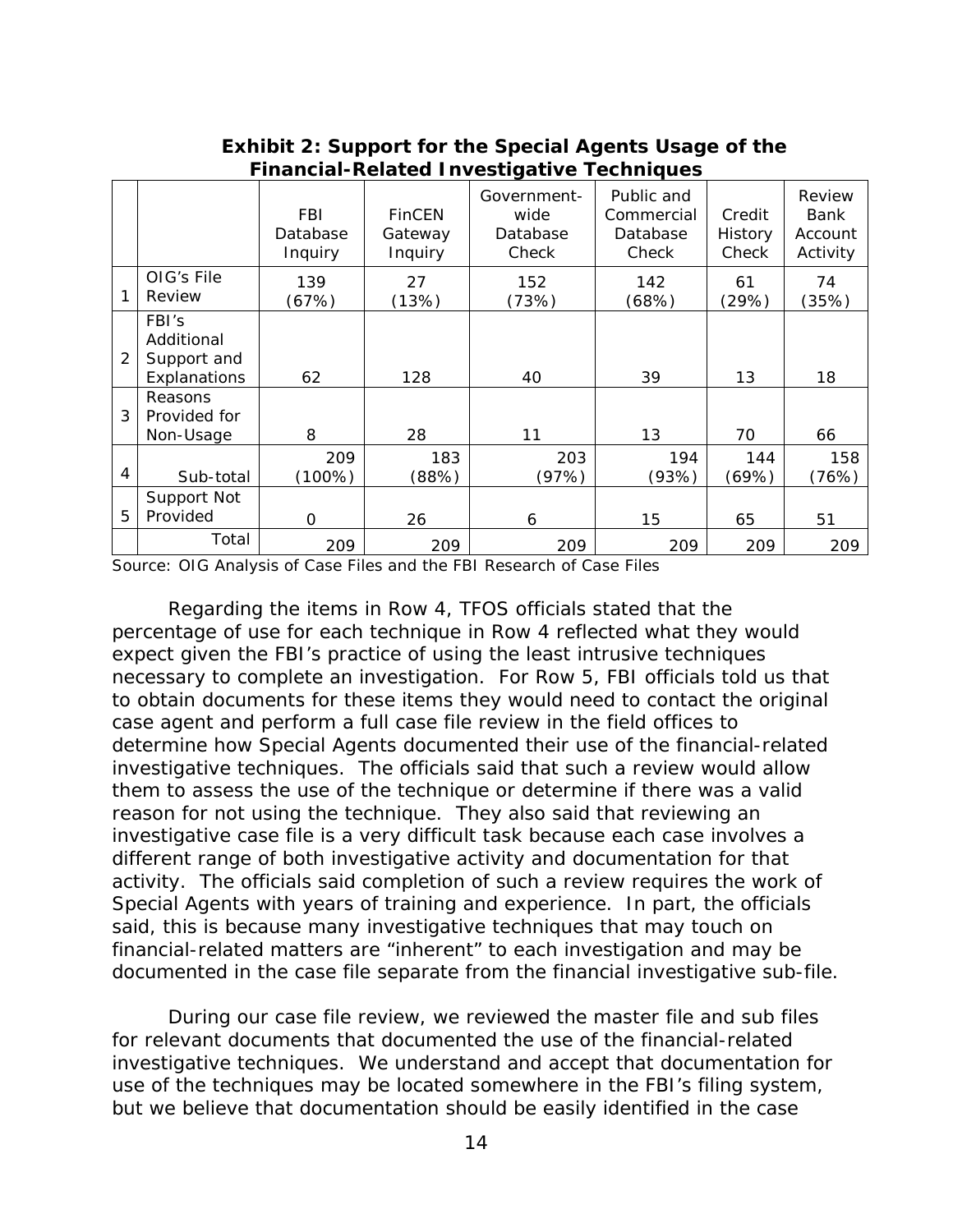<span id="page-20-0"></span> us. The documentation for a given technique's usage can be located in other sections of the case, for example, bank account activities may be located in the National Security Letter section of the case files. As discussed in the following section of this report, the FBI mandates a financial investigative without the need for extensive searches of the case file. In addition, Standards for Internal Control in the Federal Government that require all documentation be readily available for examination.<sup>[18](#page-20-1)</sup> FBI officials told us Accountability Office, internal controls are synonymous with management financial, and compliance). As such, we believe the standards apply and add files without the need for extensive searches performed by FBI officials or sub-file to help ensure central documentation of financial investigative techniques. Such documentation in the sub-file would allow succeeding case agents, supervisors, and TFOS staff to assess financial investigative activity maintaining the files in this manner would ensure compliance with the transactions and other significant events be clearly documented and that the they disagree with the applicability of these standards to the management of investigative case files. However, we note that, per the Government controls and cover all aspects of an agency's operations (programmatic, value to the FBI's case management practices.

 document whether all investigative methods or techniques initiated have been completed or discontinued. FBI field offices are required to ensure that intelligence collection methods. In our judgment, better-supported case files would more clearly demonstrate the results of techniques used and Further, according to the FBI Domestic Investigations and Operations Guide, at the closing of a full investigation, field Special Agents must all reasonable investigative techniques have been exploited during each terrorism investigation and must exhaust all reasonable and practical explanations for not using a technique.

### *Cases Designated Specifically as Terrorist Financing Cases*

 $\overline{a}$ 

 issues in order to provide accurate information for congressional testimony In 2008, the FBI recognized the need for more accurate data relating to terrorist financing investigations, and TFOS developed new Criminal Problem Indicator (CPI) Codes that pertain specifically to terrorist financing and other initiatives regarding terrorist financing investigations. Of the 209 counterterrorism cases we sampled, Special Agents identified 57 as "terrorist financing" cases based on these codes.

<span id="page-20-1"></span> [18](#page-58-0) U.S. Government Accountability Office, *Standards for Internal Control in the Federal Government*, Report GAO/AIMD-00-21.3.1 (November 1999). 15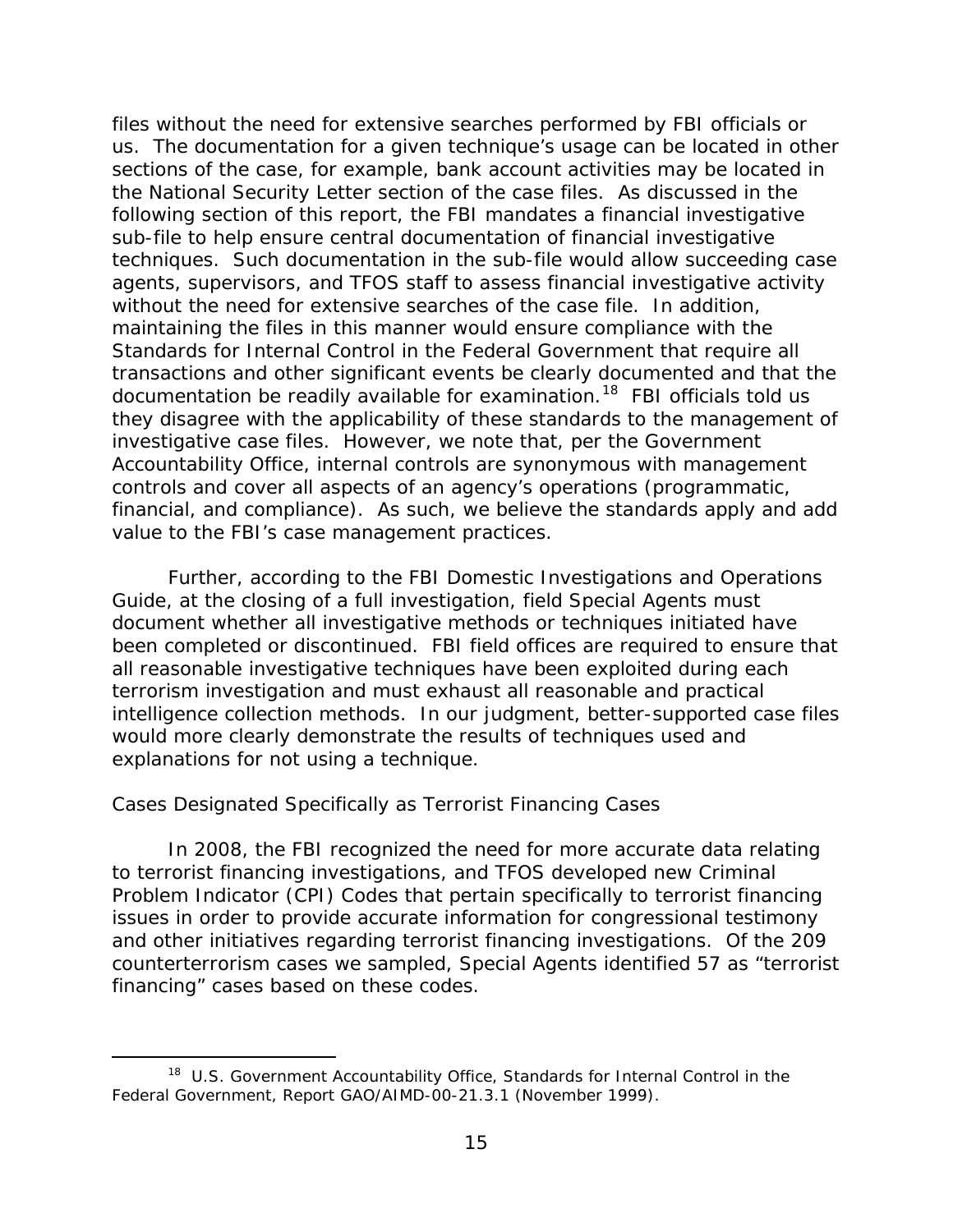use of the techniques in all of the terrorist financing cases. Exhibit 2 relates As shown in Exhibit 3, for terrorist financing cases, Special Agents applied the six financial-related investigative techniques about as often as for all the cases we sampled, and the FBI did not have support available for to all counterterrorism cases and Exhibit 3 addresses cases that the FBI determined to be terrorist financing cases.

#### **Exhibit 3: Support for the Special Agents Usage of Recommended Financial-Related Investigative Techniques for Terrorist Financing Cases**

|                |                                                        | <b>FBI</b><br>Database<br>Inquiry | <b>FinCEN</b><br>Gateway<br>Inquiry | Government-<br>wide<br>Database<br>Check | Public and<br>Commercial<br>Database<br>Check | Credit<br>History<br>Check | Review<br><b>Bank</b><br>Account<br>Activity |
|----------------|--------------------------------------------------------|-----------------------------------|-------------------------------------|------------------------------------------|-----------------------------------------------|----------------------------|----------------------------------------------|
|                | OIG's File<br>Review                                   | 37<br>(65%)                       | 13<br>(23%)                         | 46<br>(81%)                              | 38<br>(67%)                                   | 19<br>(33%)                | 32<br>(56%)                                  |
| $\overline{2}$ | <b>FBI's Additional</b><br>Support and<br>Explanations | 20                                | 35                                  | 9                                        | 13                                            | 5                          | 8                                            |
| 3              | Reasons<br>Provided for<br>Non-Usage                   | $\Omega$                          | 2                                   | $\Omega$                                 | $\overline{2}$                                | 16                         | 11                                           |
|                |                                                        | 57                                | 50                                  | 55                                       | 53                                            | 40                         | 51                                           |
| 4              | Sub-total                                              | $(100\%)$                         | (88%)                               | (96%)                                    | (93%)                                         | (70%)                      | (89%)                                        |
|                | Support Not                                            |                                   |                                     |                                          |                                               |                            |                                              |
| 5              | Provided                                               | $\Omega$                          | 7                                   | $\mathcal{P}$                            | 4                                             | 17                         | 6                                            |
|                | Total                                                  | 57                                | 57                                  | 57                                       | 57                                            | 57                         | 57                                           |

Source: OIG Analysis of Case Files and the FBI Research of Case Files

### *Improvements Needed to Support the Use of Financial-Related Investigative Techniques*

The FBI's Domestic Investigations and Operations Guide (DIOG) provides that each FBI component is responsible for creating and maintaining authentic, reliable, and trustworthy records. Such records:

- facilitate the documentation of official decisions, policies, activities, and transactions;
- facilitate the timely retrieval of needed information;
- ensure continuity of business;
- improve efficiency and productivity through effective records storage and retrieval methods;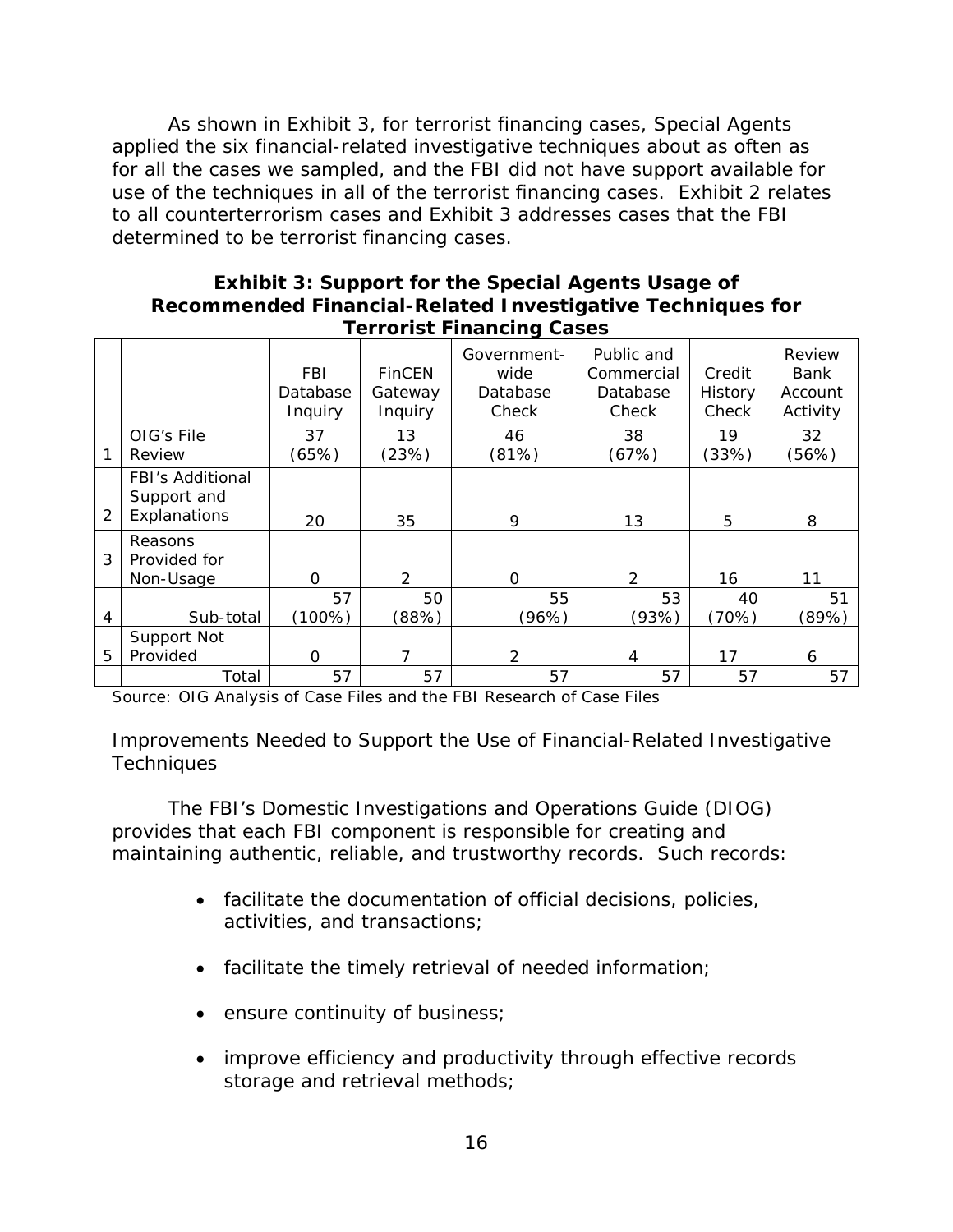- ensure compliance with applicable laws and regulations; and
- safeguard the FBI's mission-critical information.

 documents for the use of the six recommended financial-related investigative techniques for many of the sampled counterterrorism cases. discussions with field office staff. At the conclusion of this effort, the FBI most of the sampled counterterrorism cases. However, as indicated in complete documentation could not be located for five of the six techniques. During our file reviews in FBI field offices, we were unable to locate FBI headquarters officials believed that additional documentation was available and, in an effort to locate such documents, they completed reviews of FBI data system records, e-mailed field office staff, and participated in located additional information and we agreed that documentation existed for either use of the techniques or appropriately not using the techniques in Exhibit 2, despite our file reviews and the FBI additional review efforts, FBI officials believe that additional documentation may be available elsewhere in the FBI files located in field offices.

 routinely document their usage of the financial-related investigative Our initial fieldwork results showed the case files did not always include clear documentation of the use of the financial-related investigative techniques. The FBI expended a considerable amount of time and resources to support the Special Agents' use of the financial-related investigative techniques. Because of the need for these efforts, we believe the FBI could strengthen its terrorist financing program by ensuring Special Agents techniques for counterterrorism investigations. There should be clear documentation in the case files to document the use of the financial-related investigative techniques or a clear explanation of why the techniques were not appropriate for use.

 numerous leads directed to TFOS showed that Special Agents often communication, TFOS explained that a common misconception is that the application of financial-related investigative techniques is appropriate only in In its 2005 electronic communication, TFOS also concluded that data obtained from field office surveys, Automated Case Support records, and under-utilized basic financial-related investigative techniques. TFOS concluded that terrorism financing was often equated erroneously only with investigative matters that relate to terrorist fundraising. In the same investigations involving entities and individuals suspected of raising funds in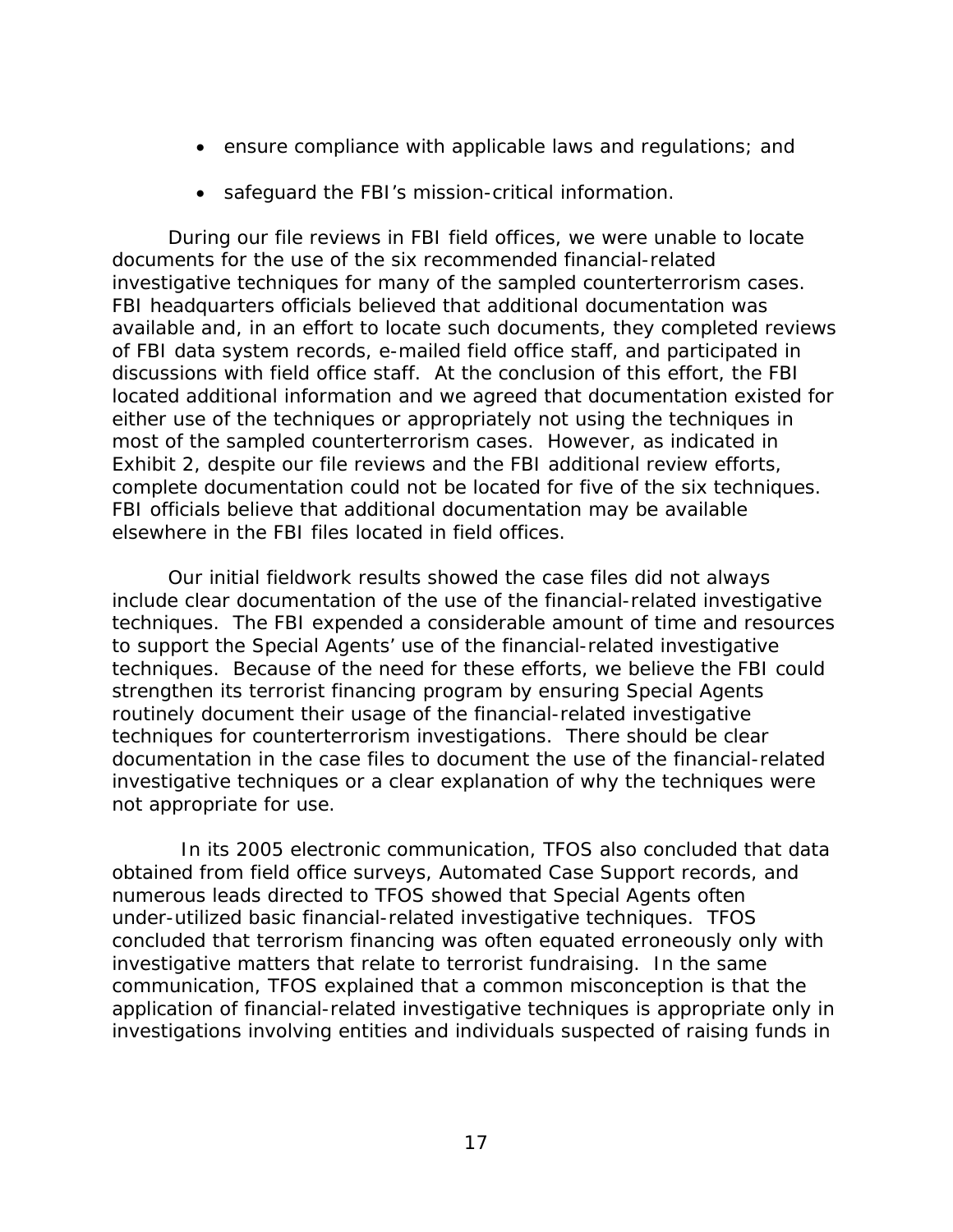<span id="page-23-0"></span> support of terrorism. TFOS officials believed, and we agree, that Special Agents should use financial-related investigative techniques in all counterterrorism investigations and not just those that involve terrorist fundraising.

 readily determine if the case agent used or properly considered the use of these techniques. Such documentation would enable field office supervisors In our judgment, with better-supported cases files supervisors can and TFOS staff at FBI headquarters to ensure that appropriate financialrelated investigative steps are taken in all counterterrorism investigations. When cases are transferred to another agent or office, complete support provides for efficient transition and ensures there is no duplication of work. The documented use of financial-related investigative techniques or explanations for not using the techniques allows the investigation to continue without delay. For these reasons, we believe that the FBI should enhance its process to ensure that case files include documented support regarding the use of financial-related investigative techniques.

### **Mandatory Financial Investigative Sub-file**

 $\overline{a}$ 

 investigations, in August 2005 the FBI, sent an electronic communication to counterterrorism investigation. The financial investigative sub-file was also not identify specific documents to be included in the sub-file.<sup>19</sup> To provide financial focus and organization to counterterrorism all field offices requiring the creation of a financial investigative sub-file. The sub-file was intended to provide financial focus and organization to counterterrorism investigations by ensuring that Special Agents give appropriate attention to the financial aspects of each preliminary and full intended to assist the Counterterrorism Division in carrying out its program management responsibilities. However, the August 2005 communication did

We reviewed the 209 sampled case files at the eight FBI field offices we visited to determine the extent to which Special Agents established financial investigative sub-files. We determined that for 76 percent of sampled case files (159 out of 209 cases) Special Agents opened the mandatory sub-file. For the remainder of the sampled cases, Special Agents

<span id="page-23-1"></span><sup>&</sup>lt;sup>[19](#page-58-0)</sup> At the time of our audit, the FBI had developed a draft Counterterrorism Policy Implementation Guide, which the FBI said it expected to finalize in the spring of 2011. The draft guide stated that field offices should use sub-files to organize intelligence information and maintain financial National Security Letters, financial records, and documents generated as a result of any financial analysis or intelligence collected on a subject's financial activities. National Security Letters give the FBI the power to obtain the disclosure of customer records held by banks, telephone companies, and Internet services providers.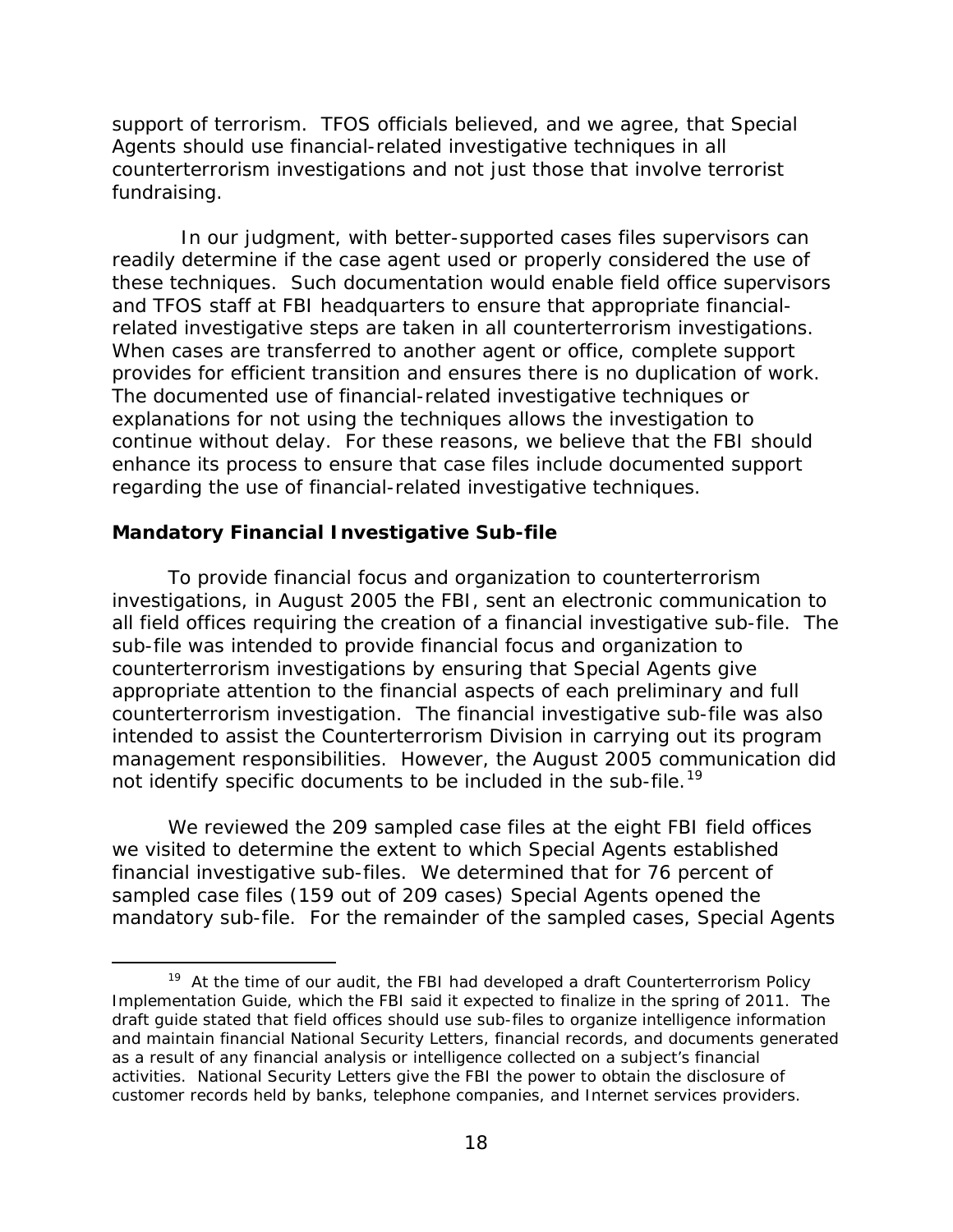some of the subjects in other cases were not U.S. citizens, some Special financial investigative information was filed in a different sub-folder. did not open or had not yet opened the sub-file. Special Agents told us a sub-file was not used because some cases did not have a financial nexus, Agents were not aware of the sub-file requirement, and in some cases

 Although the Special Agents provided explanations for not creating a performed by the previously assigned Special Agent. Without the sub-file, Agents are giving appropriate attention to the financial aspects of each preliminary and full counterterrorism investigation. We believe the sub-file When the documented support for the use of the financial-related techniques sub-file for their counterterrorism investigations, we believe the sub-file should be created because it can improve the case management process and provide a baseline for the financial focus. When a case is reassigned to another Special Agent, the sub-file also provides an overview of techniques another Special Agent may not readily determine which techniques were used and it is difficult to tell whether Special Agents are adhering to the FBI's directive to enhance the financial aspects of its counterterrorism investigations. The FBI may not be able to determine whether Special can be used as a central location for documenting the use of the financialrelated investigative techniques or reasons for not using the techniques. are centrally located, case file reviews are more efficient and staffing resources for these reviews are better utilized.

they did not believe that the sub-file led to such a focus. $^{20}$ We interviewed 40 Special Agents (38 Special Agents and 2 Supervisory Special Agents) regarding their perceptions about whether the sub-file requirement encouraged them to use the recommended financial investigative tools. Eleven Special Agents told us they believed the use of the sub-file increased their focus on terrorist financing matters, but 24 said

We also reviewed the documented support for the use and valid reasons for not using the financial-related investigative techniques to assess the Special Agents' use of the techniques when they opened sub-files and when they did not open sub-files for investigations. As shown in Exhibit 4, our results indicate that Special Agents employed these techniques at about the same rate when sub-files were opened as when they were not opened.

 $\overline{a}$ 

<span id="page-24-0"></span><sup>&</sup>lt;sup>[20](#page-58-0)</sup> Of the remaining five Special Agents we interviewed, two said they did not have knowledge of the sub-file and two were indifferent about the sub-file. We did not receive a response from one Special Agent.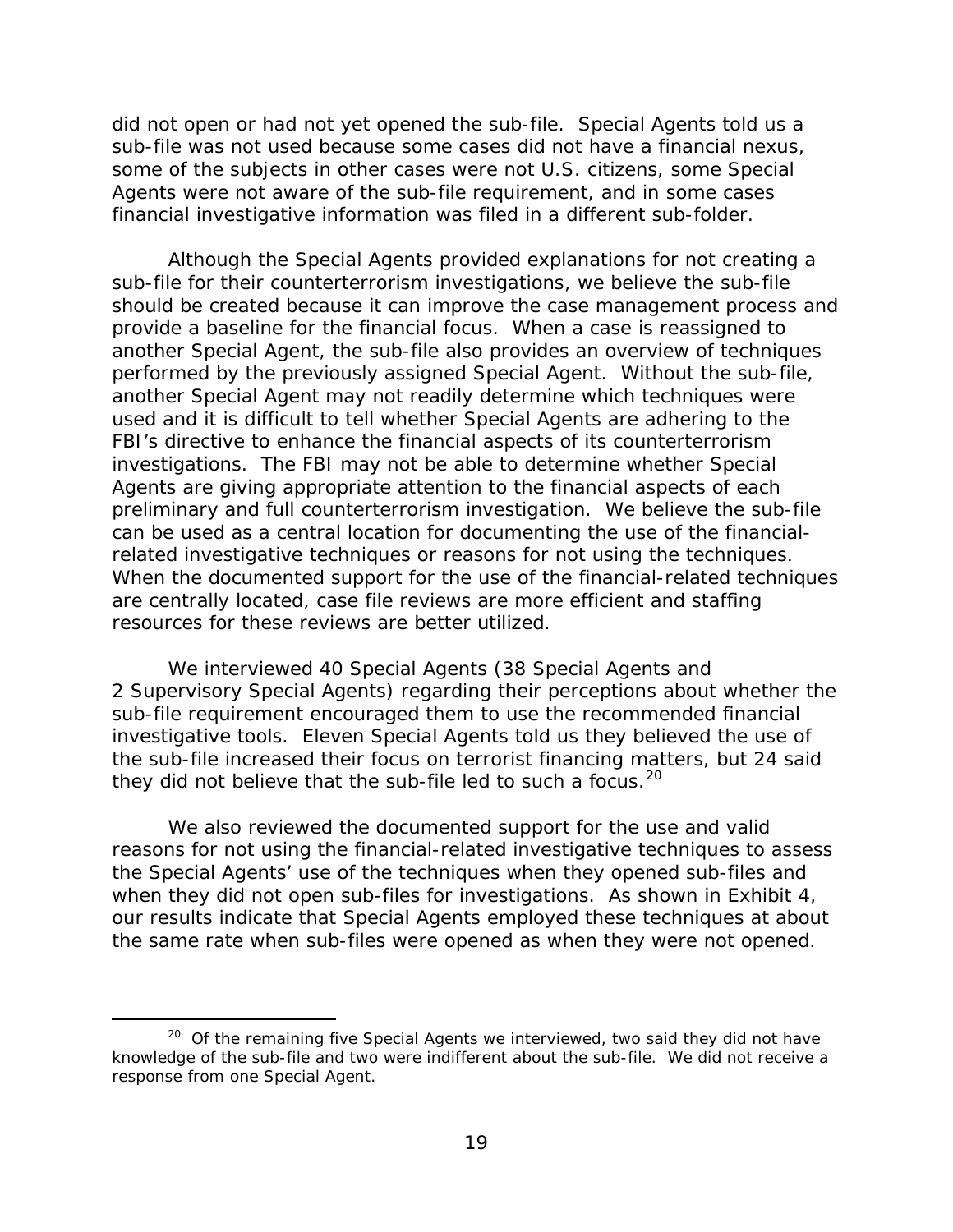### **Exhibit 4: Documented Usage of Financial-Related Investigative Techniques When Sub-files Were and Were Not Used**



Source: OIG Review of FBI Case Files

 decision to establish the sub-file can assist the Counterterrorism Division in requirement when conducting counterterrorism investigations. Further, techniques had been used during the investigation. We sought to identify Although these results show that the use of the sub-files may not have an impact on Special Agent's use of the six financial-related investigative techniques, we disagree with the 24 Special Agents who said they believe that the sub-file requirement does not encourage them to focus on using the recommended financial-related investigative techniques. In our judgment, the successful use of the sub-file by one-fourth of the Special Agents we interviewed demonstrates that full implementation of FBI management's carrying out its program management responsibilities by providing better oversight to ensure that field offices adhere to the mandatory financial focus when cases are transferred or reassigned, Special Agents can review the sub-file and easily determine whether any financial-related investigative areas of counterterrorism management that may affect the FBI's terrorist financing program.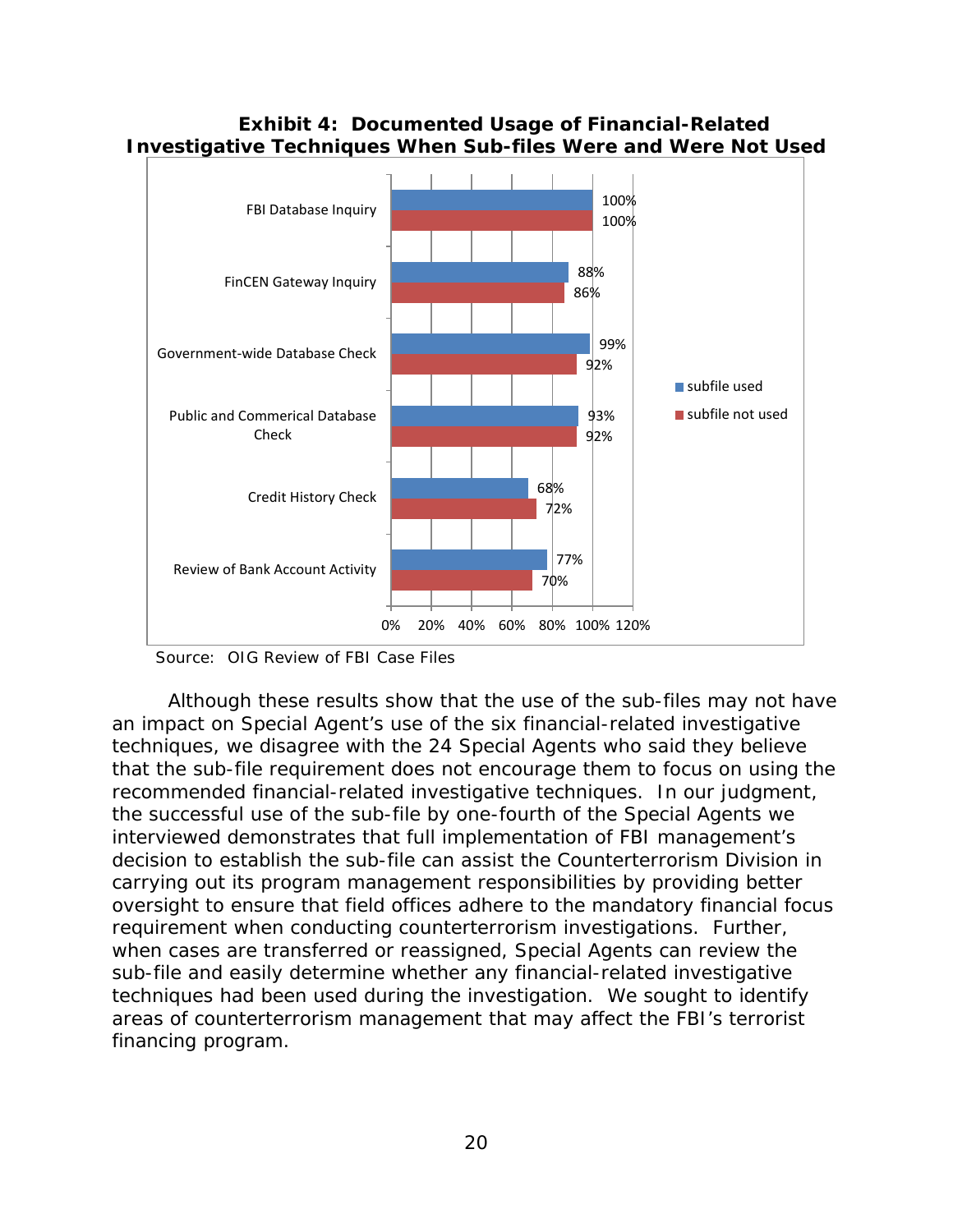### <span id="page-26-0"></span>**Special Agents' Training and Background**

 40 Special Agents who worked on our sample cases and asked about the to include trends in terrorist financing, offered by the Coordinator to field At the eight field offices where we reviewed case files, we interviewed extent of their financial backgrounds and their training on financial-related investigative techniques. For purposes of our interviews, a financial background consisted of previous experience working in the financial industry. Similarly, ongoing financial training consisted of periodic training, offices. Of the 40 Special Agents we interviewed, 30 did not have a financial background. Of these 30 Special Agents, 15 told us they had not received any training on financial-related investigative techniques.

counterterrorism investigations.<sup>[21](#page-26-1)</sup> Routine training would increase The TFOS Section Chief told us that field Special Agents need additional training, and TFOS was planning a conference for Coordinators and Special Agents to reinforce the importance of the financial aspects of awareness of the benefits of the financial-related investigative techniques and improve the usage of these techniques.

### **Terrorist Financing Coordinator Position**

 $\overline{a}$ 

We also reviewed the Terrorist Financing Coordinator position at the eight field offices we visited. Our results are discussed below.

 was subsequently renamed TFOS. Specific Coordinator duties include investigative information. A March 2008 electronic communication referrals to TFOS personnel. In April 2002, the FBI requested field offices to designate a Terrorist Financing Coordinator to serve as a point of contact with the TFRG, which ensuring terrorist financing sub-files are active and contain financial expressed the importance of the Coordinator's role and directed field office staff to contact their coordinator with questions, assistance needs, and

To assess the FBI's implementation of the Terrorist Financing Coordinator initiative, we reviewed counterterrorism case files and interviewed Coordinators about their background and experience related to terrorist financing at eight FBI field offices. We also interviewed several TFOS officials at FBI headquarters about the Coordinator position.

<span id="page-26-1"></span><sup>&</sup>lt;sup>[21](#page-58-0)</sup> FBI designated Terrorist Financing Coordinators in each field office to assist with the implementation of the terrorist financing program.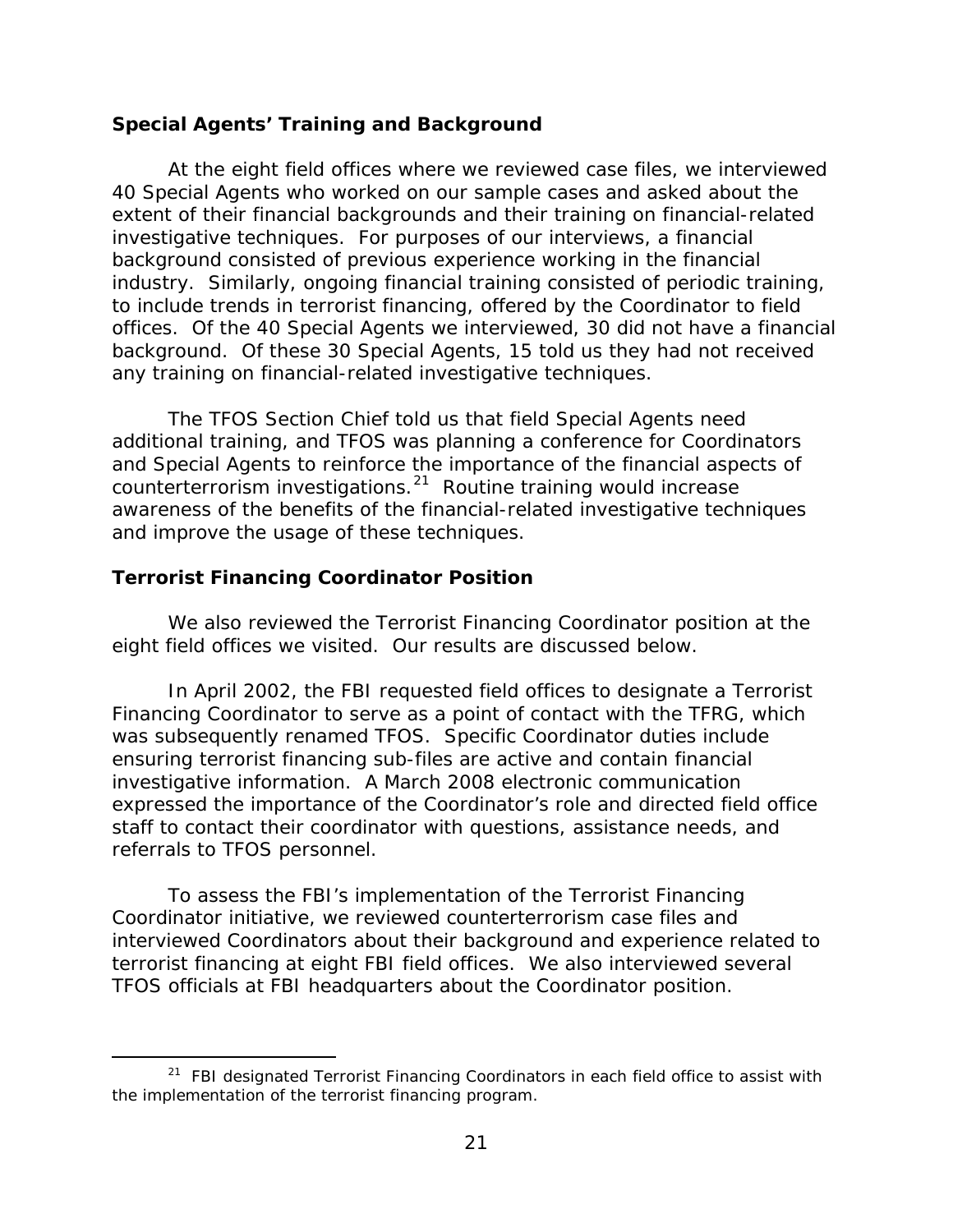### <span id="page-27-0"></span>*Duties and Responsibilities*

Ì,

The March 2008 electronic communication specified that Coordinators:

- serve as the liaison between the field offices, Joint Terrorism Task Forces (JTTF), and  $TFOS;$ <sup>[22](#page-27-1)</sup>
- attend all training conferences designated for Coordinators;
- participate in the Emergency Response Network to respond to queries that demand immediate resolution;
- assist in the coordination of the Terrorist Financing Coordinator national initiatives;
- review counterterrorism cases that have a potential terrorist financing component;
- identify criminal cases that may have a nexus to terrorist financing;
- • engage in all counterterrorism investigations with a designated level of identification;
- serve as a liaison with the local banking community;
- articulate the investigative responsibilities and abilities of TFOS to the field office; and
- participate in domestic and international deployments. $^{23}$

We believe Coordinators are not used as intended by the FBI to assist field Special Agents in the focus on terrorist financing matters. Exhibit 5 depicts how the eight Coordinators we interviewed described their duties. All Coordinators attended the annual training conferences and served as the liaison between the field offices and TFOS. Five of the eight Coordinators

<span id="page-27-1"></span> $22$  The JTTFs consist of FBI, state and local law enforcement officers and representatives of various federal agencies. The JTTFs are supervised by FBI Supervisory Special Agents and are managed locally by the Special Agents in Charge or Assistant Directors in Charge of the respective field offices. TFOS recommended Coordinators be assigned to field office JTTFs and partner with a financial specialist from other agencies.

<span id="page-27-2"></span> $23$  Coordinators can volunteer to be assigned to carry out terrorist financing investigations within or outside the United States.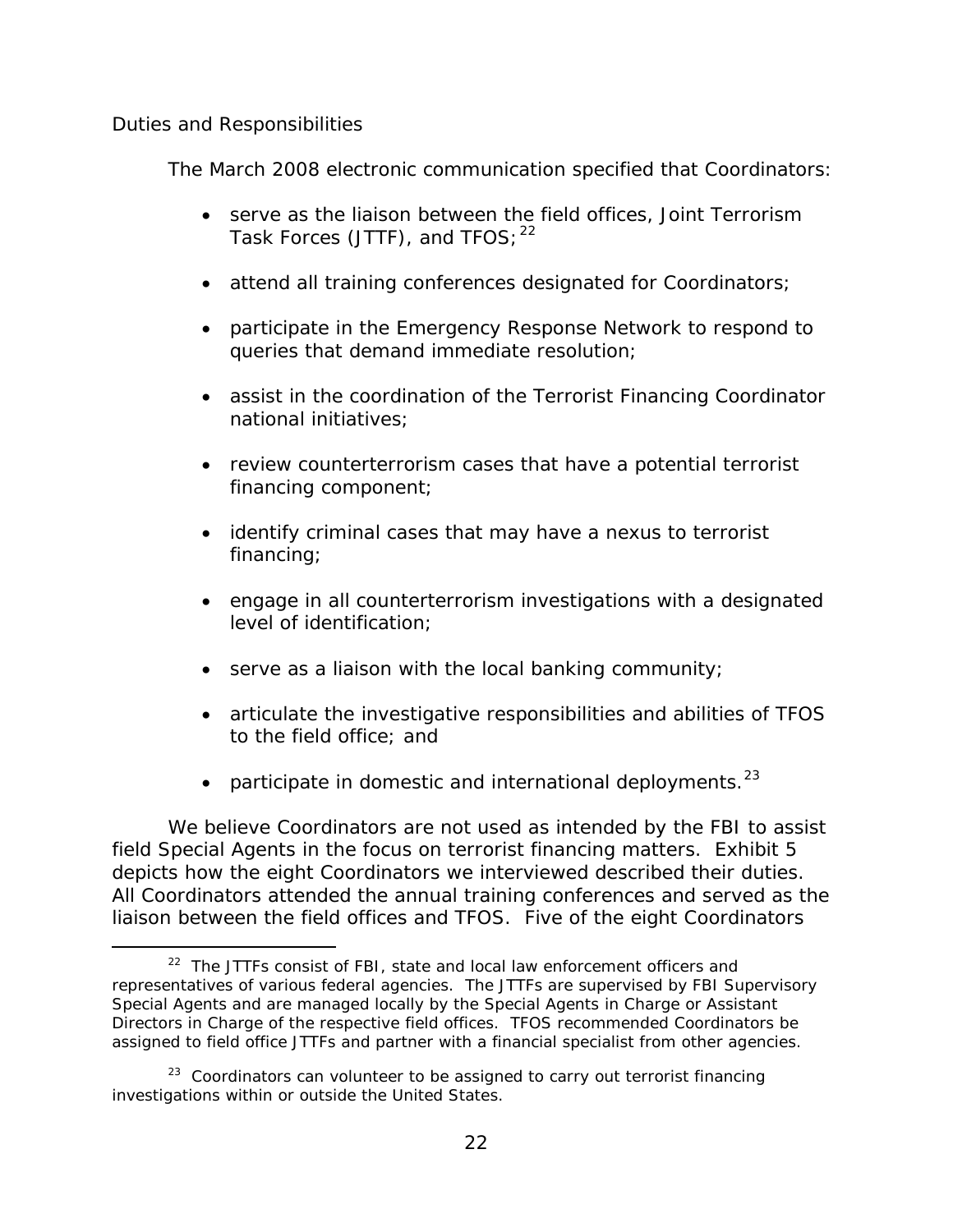<span id="page-28-0"></span> component. Only one Coordinator participated in domestic and international deployments and one assisted with the coordination of TFOS national initiatives. served as a liaison with the local banking community. Three Coordinators performed the duties of identifying criminal cases with a nexus to terrorist financing and reviewing case files for a potential terrorist financing



**Exhibit 5: Recommended Duties Performed by the Coordinators** 

Source: OIG Analysis of Coordinator Duties

 received to TFOS expectations. We focused on each Coordinator's: (1) In addition, we compared Coordinators' work and the training they background and selection, (2) extent of terrorist financing training received from TFOS, (3) technical assistance and training provided to the field offices, (4) review of counterterrorism and identification of criminal cases, and (5) involvement within the financial community.

### *Background and Selection of Coordinators*

 experience required for the position. Of the eight Coordinators we five were Special Agents. Five Coordinators (one financial analyst and four In March 2008, TFOS advised FBI field offices that each Coordinator should be a Special Agent with financial investigative experience. The communication did not provide details on the level of financial investigative interviewed, the FBI employed three as financial analysts and the remaining Special Agents) had a background in conducting investigations, one financial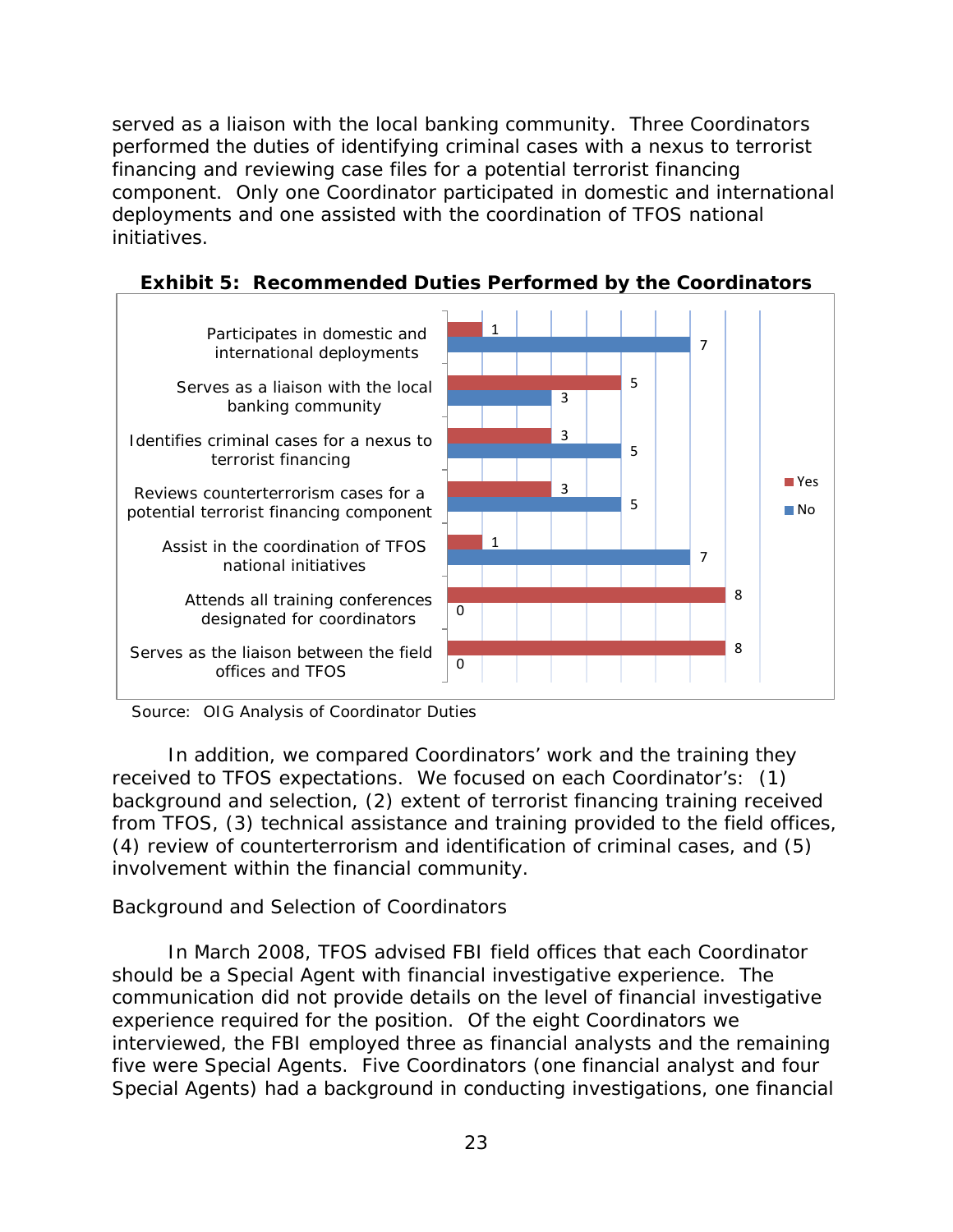analyst had a background in accounting and finance, and one Special Agent and one financial analyst had a background in financial crimes. $^{24}$  $^{24}$  $^{24}$  The Coordinators had between 3.5 and 23 years of experience with the FBI. the FBI for these eight Coordinators. Exhibit 6 summarizes the background, position, and years of experience with

| LIGIU UTILICES WE VISILEU                                      |                                              |                          |                                          |  |
|----------------------------------------------------------------|----------------------------------------------|--------------------------|------------------------------------------|--|
| Location                                                       | <b>Background</b>                            | <b>Position</b>          | <b>Years of FBI</b><br><b>Experience</b> |  |
| <b>Atlanta</b><br><b>Terrorist Financing</b><br>Investigations |                                              | <b>Financial Analyst</b> |                                          |  |
| Chicago                                                        | Investigation                                | <b>Special Agent</b>     | 3.5                                      |  |
| <b>Detroit</b>                                                 | <b>Terrorist Financing</b><br>Investigations | <b>Special Agent</b>     | 8                                        |  |
| <b>Financial Crimes</b><br><b>Houston</b>                      |                                              | <b>Financial Analyst</b> | 23                                       |  |
| <b>Los Angeles</b><br>Investigation                            |                                              | <b>Special Agent</b>     | 19                                       |  |
| Miami                                                          | Accounting/Finance                           | <b>Financial Analyst</b> | 11                                       |  |
| <b>New York City</b>                                           | <b>Terrorist Financing</b><br>Investigations | Special Agent            | 10                                       |  |
| Washington, D.C.                                               | <b>Financial Crimes</b>                      | Special Agent            | 9                                        |  |

**Exhibit 6: Coordinator's Background and Experience at the Eight Field Offices We Visited** 

Source: OIG Analysis of Coordinators' Background and Experience

 Despite the recommendation that Coordinators should be Special the FBI had not developed formal qualifications for the Coordinator position. analysts or forensic accountants as Coordinators. When we asked about choose the Coordinator designee. Agents, 10 of the remaining 48 field offices designated a financial analyst or a forensic accountant as the Coordinator. During our audit, we learned that TFOS officials told us they were aware that field offices selected financial general qualifications for a suitable candidate for the Coordinator position, TFOS officials told us that Special Agents were ideal candidates because they have experience investigating cases that a financial analyst would lack. In addition, a TFOS official told us that a Special Agent would have more credibility with other Special Agents to direct and advise investigative work. Nevertheless, TFOS officials told us that financial analysts often have more financial experience than Special Agents who are available for a Coordinator assignment. These officials told us it was not always practical to select a Special Agent designee, and that it was best to allow the field offices to

<span id="page-29-0"></span><sup>-</sup>choose the Coordinator designee.<br> [24](#page-58-0) Of the five Coordinators with investigative experience, three had experience in terrorist financing investigations.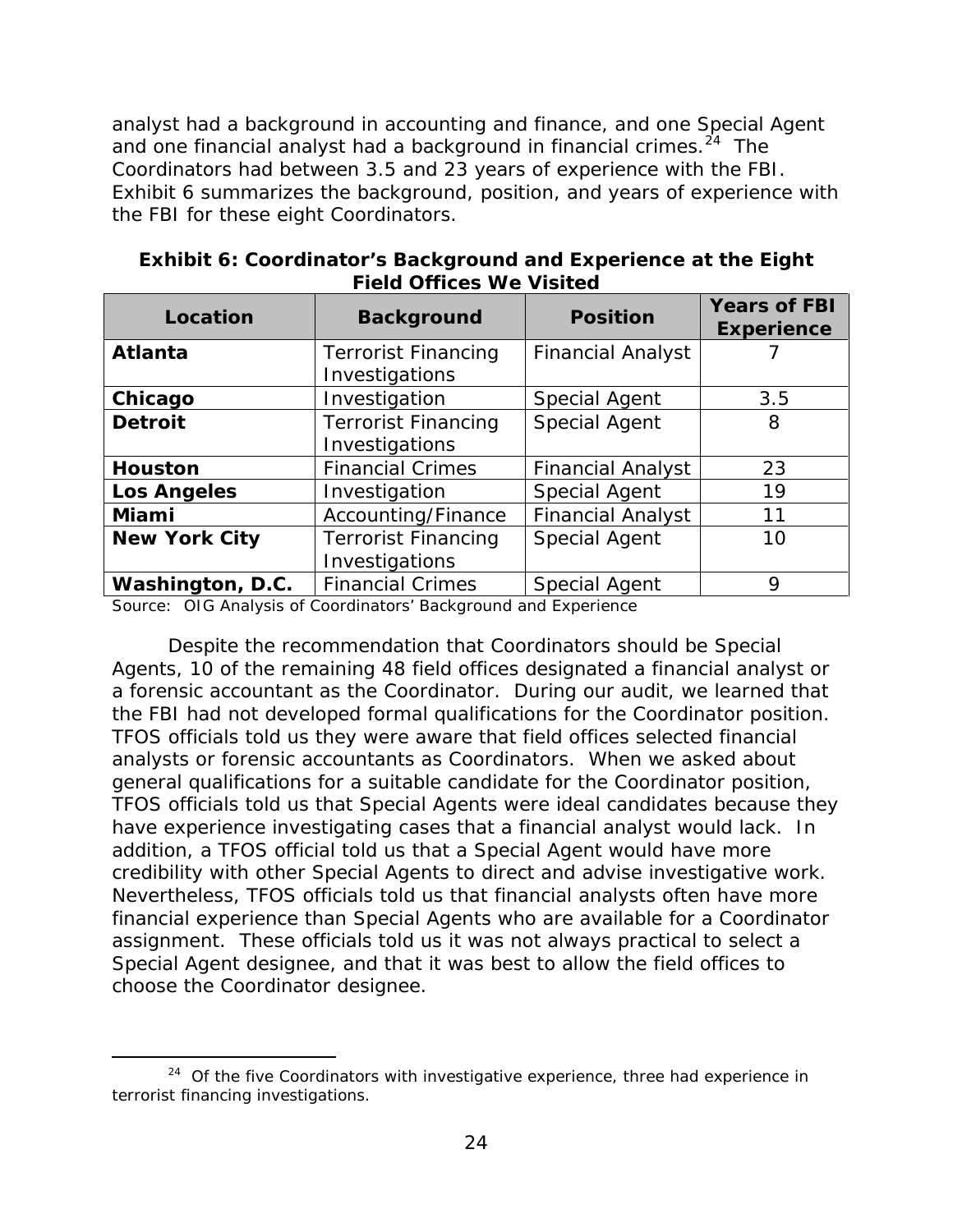<span id="page-30-0"></span> assistance to the U.S. Attorneys' Offices during prosecutions. The financial The March 2008 communication also stated that the Coordinator position was expected to be assigned on a full-time basis. However, the eight Coordinators we interviewed performed other duties in addition to those associated with their Coordinator roles. For the Special Agents, these general duties included planning and conducting investigations, collecting and evaluating information and intelligence, and providing advice and analysts' general duties consisted of examining, analyzing, extracting, and scheduling pertinent financial data from financial documents and identifying the types of financial documents and records needed to prove criminal allegations.

 have a financial background; however, such a background was not experienced Special Agent or analyst, this communication did not establish specific qualifications for the Coordinator position. In May 2011, the FBI issued another electronic communication that officially modified the Coordinator's role and responsibilities. This communication stated that the selected Coordinator should be a qualified Special Agent or analyst with a successful track record for working counterterrorism investigations. It further stated the Coordinator should mandated because, the communication stated, TFOS would provide financial training. Beyond stating that a Coordinator should be a qualified and

that selecting officials can make appropriate assessments of their staff. Because resources and caseloads differ within each of the field offices, field offices cannot always select a Special Agent to be Coordinator as TFOS has recommended. As shown in Exhibit 6, the Coordinators we interviewed had different levels of experience. We believe the selection of the Coordinator should be based on field office resources and a potential candidate's skills and abilities, including financial investigative experience, so However, absent formally established qualifications for the Coordinator position, the potential exists for field offices to select a coordinator without the skills, abilities, or interest to perform the Coordinator's duties. In addition, without clearly defined expectations for the Coordinator position, the field offices may not receive the full benefit that Coordinators could provide.

### *Training Received and Provided*

 provides introductory training to new Coordinators and serves as refresher and presentations that include: case study reviews, advanced financial TFOS hosts a 3-day annual Terrorist Financing Conference that training to existing Coordinators. The annual conference consists of sessions investigative methods in terrorism cases, emerging trends in electronic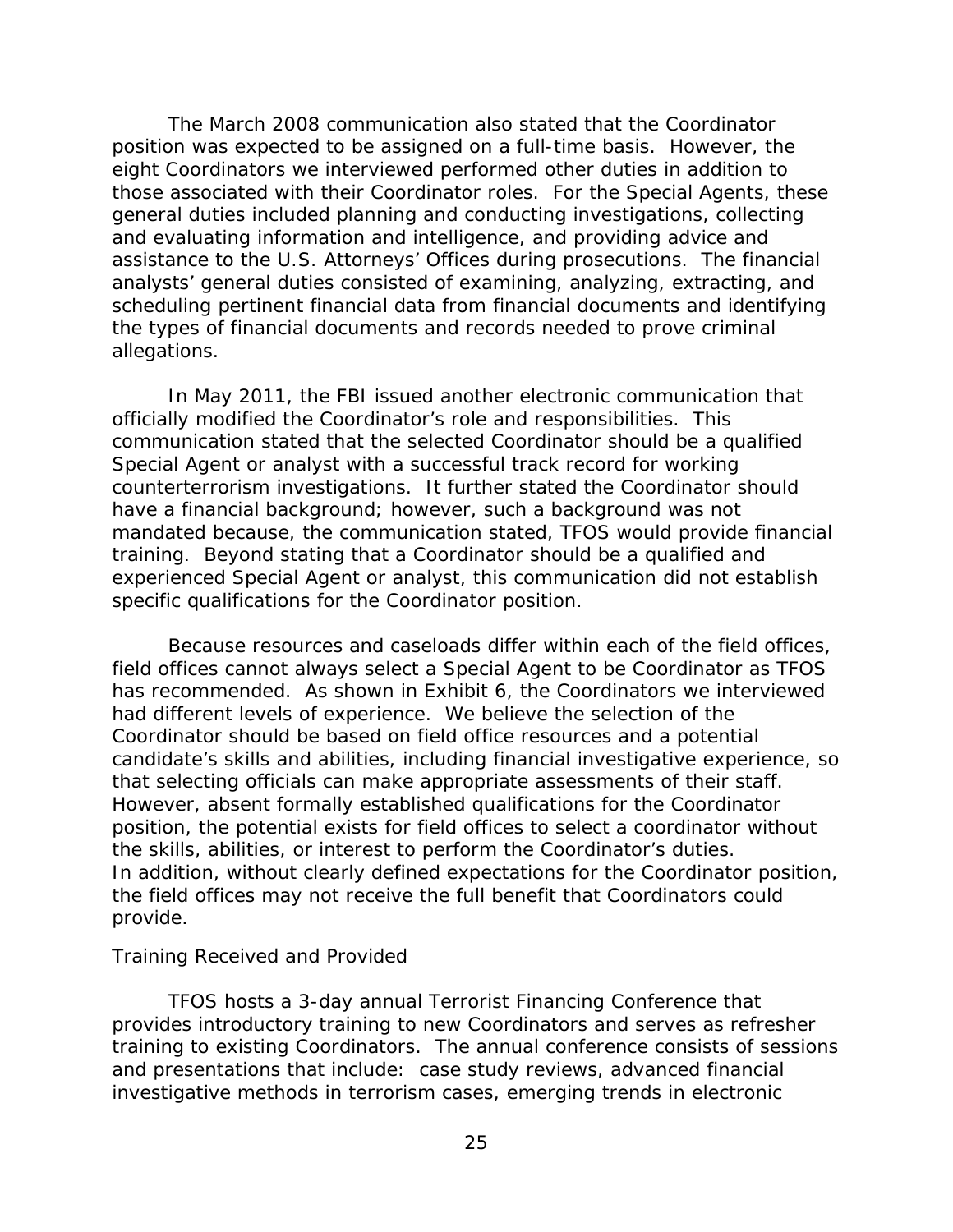crimes in terrorism cases, non-governmental organizations, and best coordinators. Each of the Coordinators we interviewed attended the annual money movement, information on sanctions and designations, intergovernmental and international assistance, information on financial practices. Attendance at the conference is mandatory for field office conference.

 TFOS officials told us that it is the FBI's routine practice to survey evaluation of those forms for the September 2010 conference. regarding this conference and we were also unable to do so. conference participants to obtain feedback from the Coordinators about their experience and recommendations for future conferences. However, these officials were unable to locate the evaluation forms or any summary Consequently, the FBI did not evaluate overall participant feedback

 they would like the FBI to provide more Coordinator-focused training and We also interviewed the Coordinators at the eight FBI field offices regarding the training they received. Two of the eight Coordinators told us direct guidance on official Coordinator duties. The other six Coordinators made no comments about a need for more training on their duties.

 In February 2008, TFOS provided a voluntary training opportunity that communities. allowed each Coordinator to be detailed to TFOS's offices at FBI Headquarters. The detail would have provided the Coordinators with a strategic perspective of TFOS as they rotated through most of the TFOS organization. TFOS intended that upon completion of the training rotation each Coordinator would be in a better position to perform their role within their respective field office and law enforcement and intelligence

Consequently, we were unable to assess the adequacy of this training.  $25$ We interviewed TFOS officials and the field office Coordinators to assess Coordinators' participation in this training. However, TFOS officials we interviewed were unable to provide precise information regarding the training or documentation related to the program. Moreover, none of the Coordinators we interviewed participated in the training rotation.

Given the training needs identified by two of the eight Coordinators we interviewed, and considering the missing conference evaluation documentation, we believe that TFOS should develop and implement a

 $\overline{a}$ 

<span id="page-31-0"></span> $25$  We could not review the program. None of the FBI Headquarter staff we interviewed could provide us with any information on the program, and none of the Coordinators we interviewed participated in the program.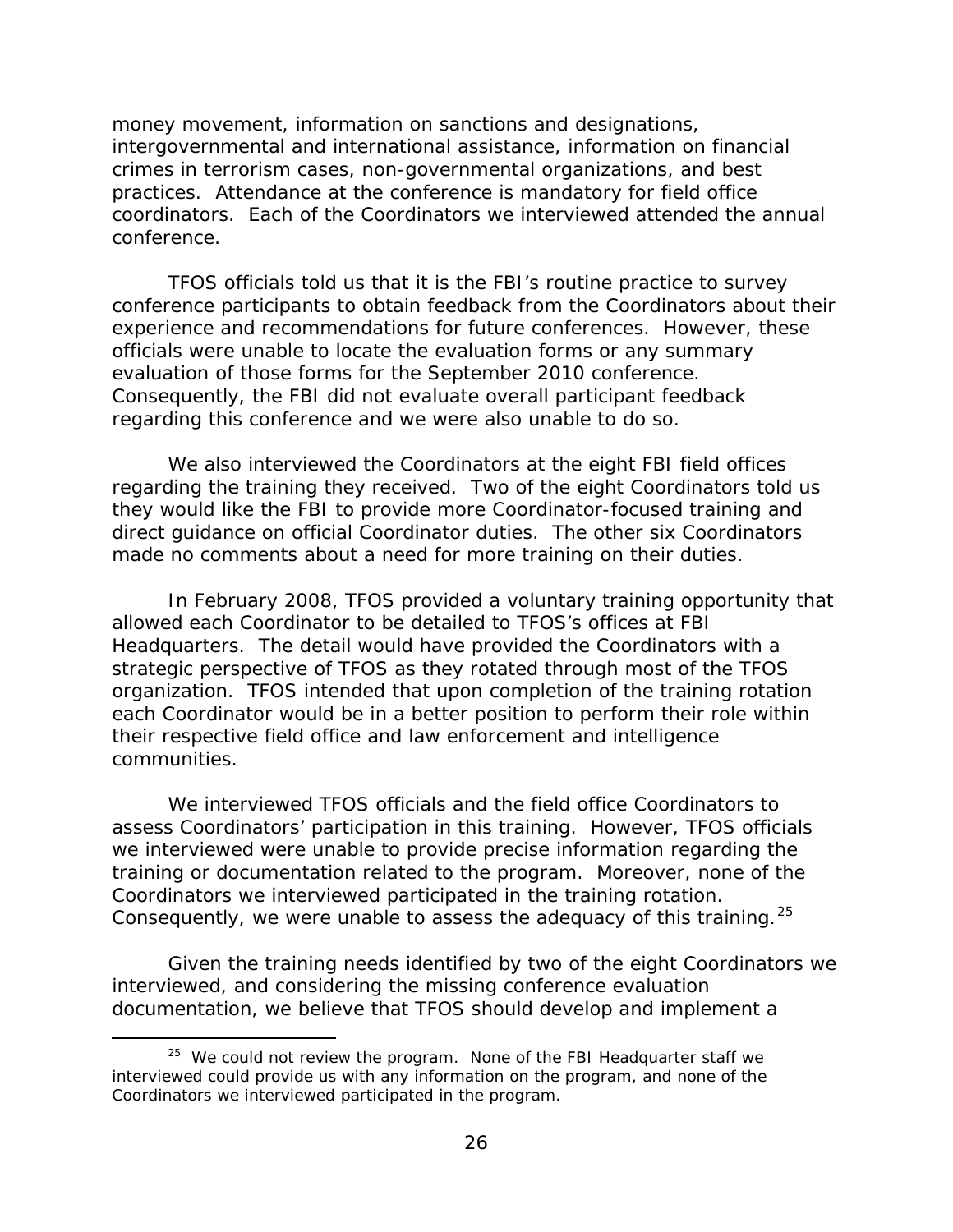<span id="page-32-0"></span> on the financial-related investigative techniques and the benefits of the counterterrorism investigations. method to evaluate the adequacy of training provided to the field office Coordinators. The Coordinators should receive routine training that focuses results achieved when these techniques are used. The training the coordinators receive enables them to provide training to the field offices, which strengthens the FBI's ability to enhance the financial aspect of its

#### *Provision of Coordination and Technical Assistance*

 because investigations in one office may be linked to investigations in other could have a potential link to terrorism. Each Coordinator serves as the point-of-contact regarding financial investigative matters that involve interaction between TFOS and FBI field offices. A coordinated approach to terrorist financing investigations is critical field offices or countries. As the point-of-contact between the field office and TFOS, the Coordinator should enhance the FBI's ability to coordinate the financial aspects of counterterrorism investigations and criminal matters that

 assistance to the field offices. Each Coordinator told us he or she provided assistance to the field office staff. For example, one Coordinator told us that subjects and that he analyzed bank documents for Special Agents in cases where the subject was believed to have transmitted funds to finance performed follow-up on TFOS's requests for information. TFOS recommended in a March 2008 electronic communication that each Coordinator assist Special Agents in making contact with TFOS to help field office staff understand the financial services that TFOS can provide. We interviewed Coordinators to determine the extent the Coordinators provided he advised Special Agents when to perform credit checks of investigation terrorism. Other Coordinators told us that they periodically received requests for information from TFOS related to counterterrorism cases and

 Agents to the appropriate components within the field office. Each of the technical assistance within their respective field offices such as providing the TFOS also recommended the Coordinator assist Special Agents in identifying potential terrorist financing matters and then refer the Special eight Coordinators we interviewed told us they provided some form of JTTFs with guidance on the financial aspects of their terrorism investigations. This type of assistance appears consistent with the guidance from TFOS's March 2008 communication.

 counterterrorism investigators, and analysts regarding the importance of the In a February 2008 communication, TFOS encouraged each Coordinator to train members of the Joint Terrorism Task Force,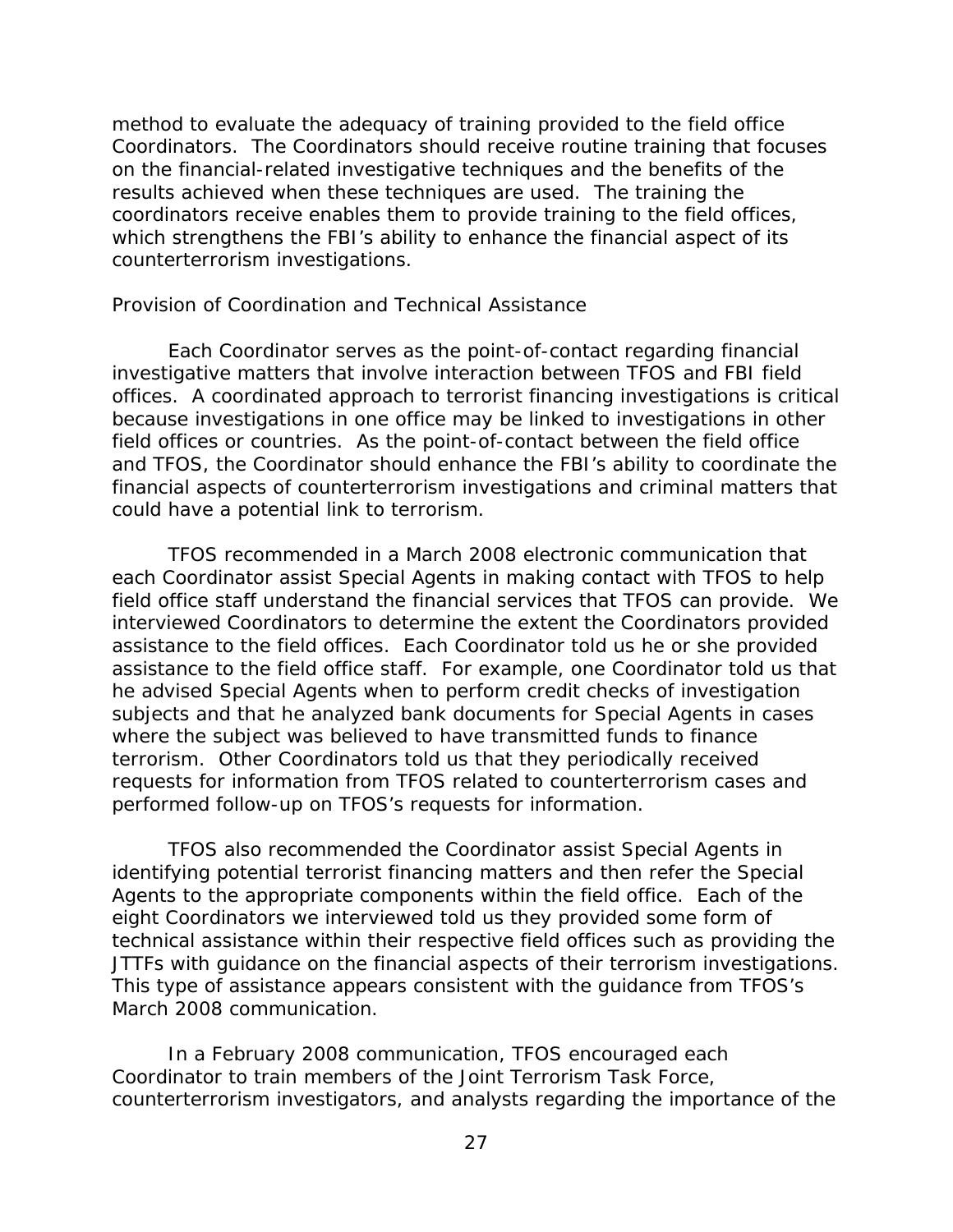<span id="page-33-0"></span> the field offices. Of the eight Coordinators we interviewed, seven told us Coordinator told us he did not provide or coordinate terrorist-financing received this training elsewhere. He also said that this expectation had not because of his caseload and other work responsibilities. financial aspects of terrorism investigations and other information that could be beneficial to their investigations. In addition, TFOS established the Coordinator role as a means to provide financial investigative resources to they provided or coordinated training within their field offices. One training and did not know if the Special Agents within the field office been communicated to him, and he did not have time to perform this duty

#### *Review of Counterterrorism and Criminal Cases*

 performed this review while five coordinators told us they did not. One Coordinator told us he did not have time to perform reviews of other Special his duties from TFOS or his field office supervisor. In a February 2008 electronic communication, TFOS recommended that each Coordinator review the counterterrorism cases within their respective field offices to identify appropriate financial aspects of cases that merit further financial investigation. Three Coordinators told us they Agents' case files given his own caseload. Another Coordinator said he only reviewed case files from his own squad, and another said that he only reviewed case files for other squads when approached with a request for assistance. Another Coordinator told us that he was not told anything about

 activity. Of the eight Coordinators we interviewed, three told us they Additionally, TFOS recommended that each Coordinator identify criminal cases within the field office for a potential link to terrorist financing performed this review while the remaining five told us they did not perform this review. One Coordinator told us that he only performed this duty on his own caseload. Another Coordinator told us that because of his own caseload, he did not have time to identify criminal case files assigned to other Special Agents.

 ensuring that terrorist financing matters were part of the counterterrorism The FBI intended for the Coordinator position to play a pivotal role in investigations. The FBI established the Coordinator position to enhance the financial aspect of the counterterrorism investigations by identifying potential terrorist financing matters and reviewing cases to identify appropriate financial aspects that merit further financial-related investigative techniques.

 maintained in the case files for interaction between the field office For the 209 cases files we reviewed, we assessed documentation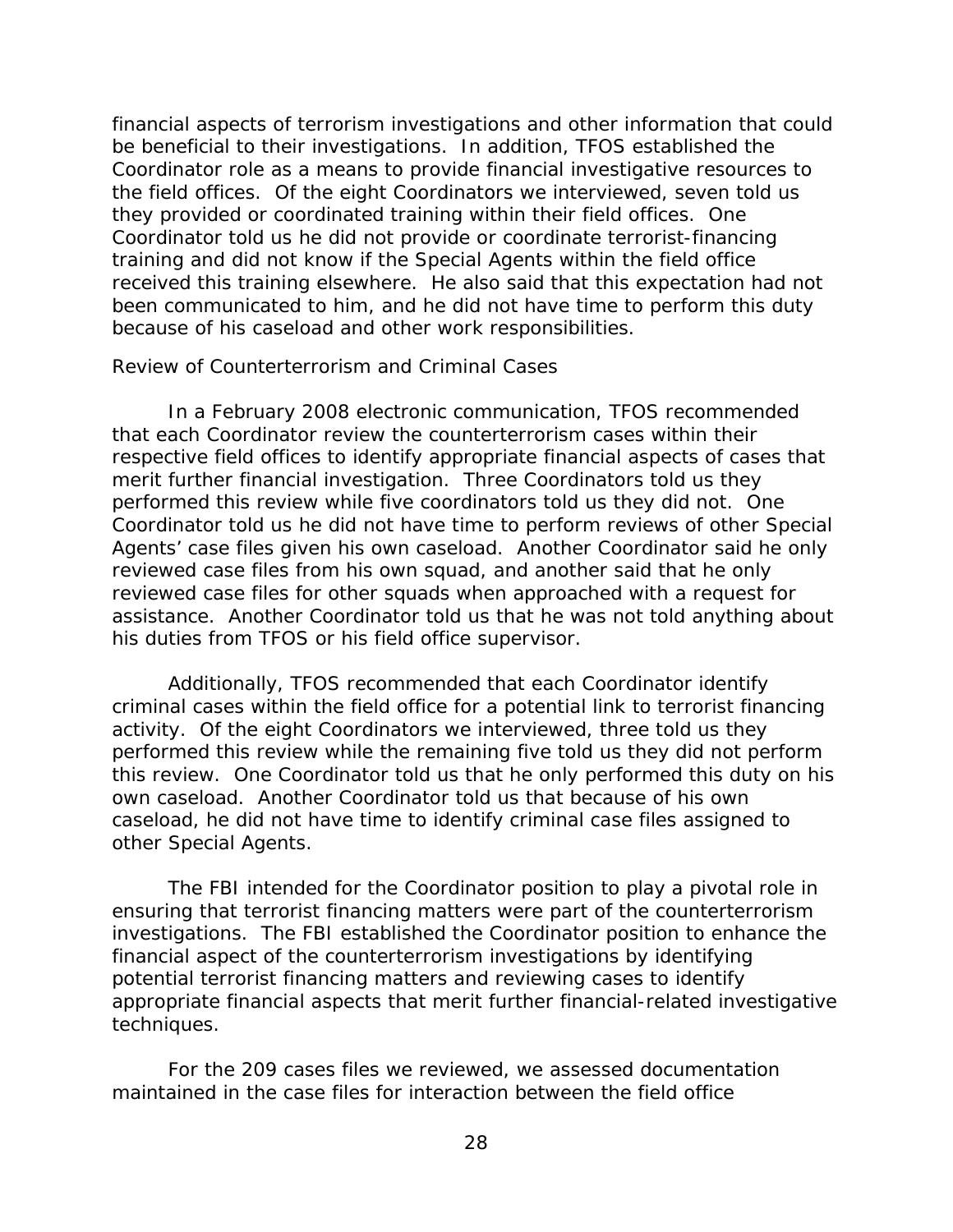<span id="page-34-0"></span> reviewed. From our case file review, it appears the Coordinators may not be ensure field offices include an appropriate financial focus. If the Coordinator and case agents. We reviewed the case files for documentation that supported the Coordinator's review of the sample cases and found evidence that the Coordinators participated in 5 percent of the case files we completing this duty as intended by the FBI. Coordinator involvement with the counterterrorism investigations provides the FBI with the ability to Coordinators are not performing as intended, field offices may not employ appropriate financial-related investigative techniques and achieve the mandatory financial focus.

A TFOS official told us that in practice the Coordinators often do not have time to independently review other Special Agents' counterterrorism case files. The official added that the newly implemented reorganization of TFOS would make it unnecessary for the coordinator to review counterterrorism cases because TFOS staff would perform this review as part of their program manager responsibilities. The reorganization of TFOS is discussed later in this report.

 duties assigned to Coordinators should allow the Coordinators to focus on could be made. We believe the FBI should better define for its field offices the extent to which Coordinators be assigned to other duties. Reducing the collateral the review of case files for where our audit results indicate improvements

### *Liaison with the Financial Community*

 According to the March 2008 guidance, as liaisons with the local financing investigations. banking community, Coordinators are expected to attend bank fraud working group or criminal task force meetings and to initiate personal contacts within the financial community. We interviewed the Coordinators to determine the extent of their involvement with their respective local financial community. Five of the eight Coordinators told us they interacted with their local financial community while the remaining three told us they did not. We believe the financial community to be vital in the FBI's efforts to address terrorist financing and that the Coordinators should routinely interact with the financial community. By establishing relationships within the financial community, the Coordinators can obtain valuable resources that may lead to the development of cases and provide assistance with ongoing terrorist financing investigations.<br>29<br>29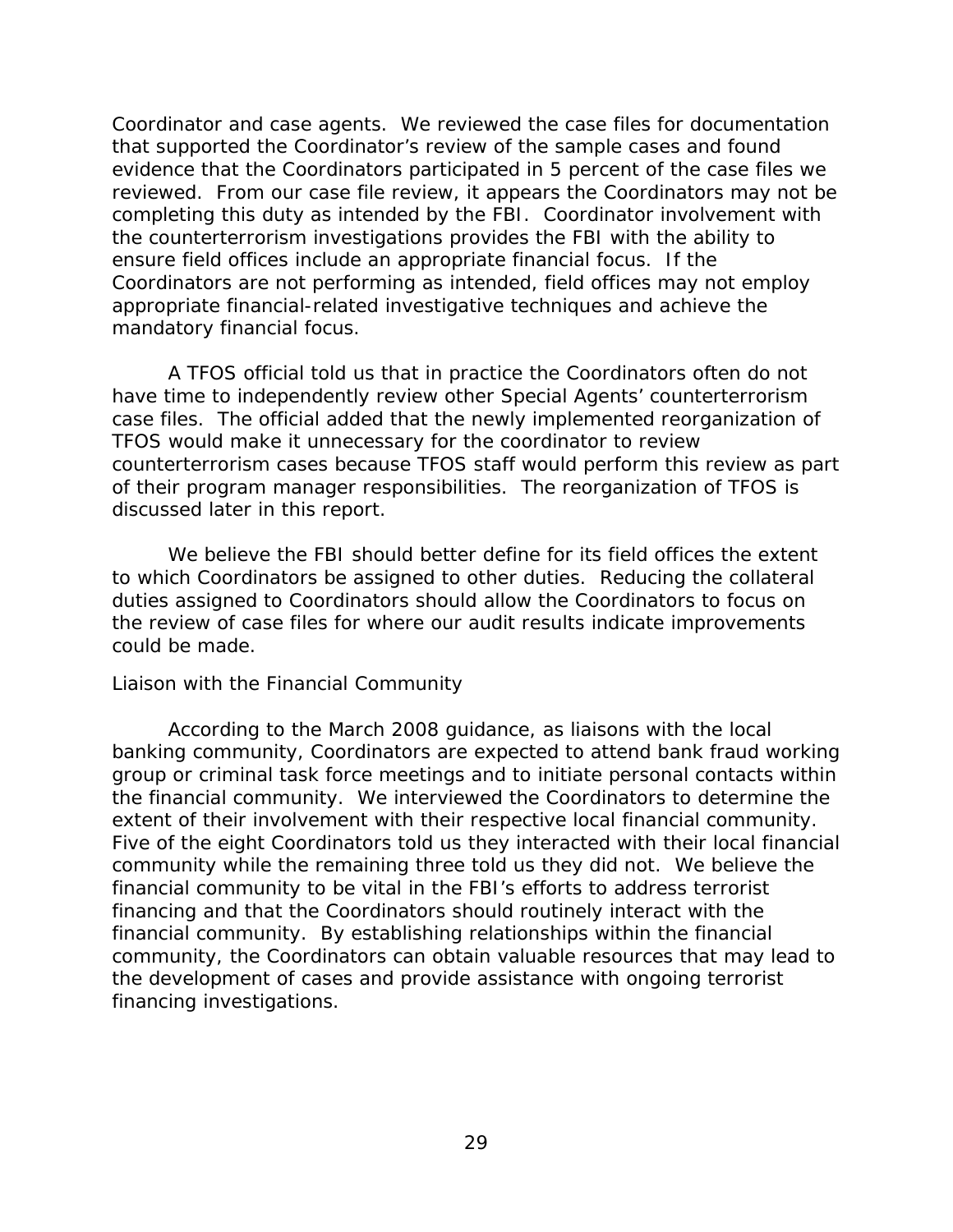### <span id="page-35-0"></span>*FBI-Proposed Changes to the Terrorist Financing Coordinator Initiative*

After we completed our audit work and assessment of the Coordinator program, TFOS officials informed us that they had completed a review of the program and prepared a report dated February 2010. That report, produced by a Terrorist Financing Coordinator Working Group (Coordinator Working Group), noted that:

- the Coordinator's job description and duties were not clearly defined;
- managers and were spending less than 10 percent of their time • Coordinators received inconsistent support from FBI field working on Coordinator-related matters;
- Coordinators had very little vested interest in the position and there was no mechanism to hold Coordinators accountable for their performance; and
- field offices did not always select the most qualified individual to assume the Coordinator role.

guidance. These results are consistent with our findings that coordinators did not always perform their duties as intended by the FBI, performed unrelated collateral duties, and were not always selected in accordance with TFOS

designate as Coordinators only persons with financial backgrounds.<sup>[26](#page-35-1)</sup> The Based on its review, the Coordinator Working Group recommended that the FBI re-evaluate coordinator duties based on the size of the field office, tie each field office's performance score to terrorist financing so that managers allow Coordinators more time on Coordinator duties, and working group proposed that Coordinators support cases, serve as the TFOS point of contact, and act as liaisons to the financial community. Case support included assessing ongoing and newly opened preliminary and full counterterrorism investigations to ensure appropriate investigative steps are documented. TFOS point of contact duties included providing training to JTTF staff, coordinating trends and initiatives, and explaining the responsibilities of TFOS. As financial community liaison, coordinators would serve as an active member of the Suspicious Activity Review Team,

 $\overline{a}$ 

<span id="page-35-1"></span><sup>&</sup>lt;sup>[26](#page-58-0)</sup> The FBI Inspections Division measures field office performance using a process called a Semi Annual Program Review (SAPR). The Coordinator Working Group recommended that 8 percent of a field office's SAPR score relate to terrorist financing.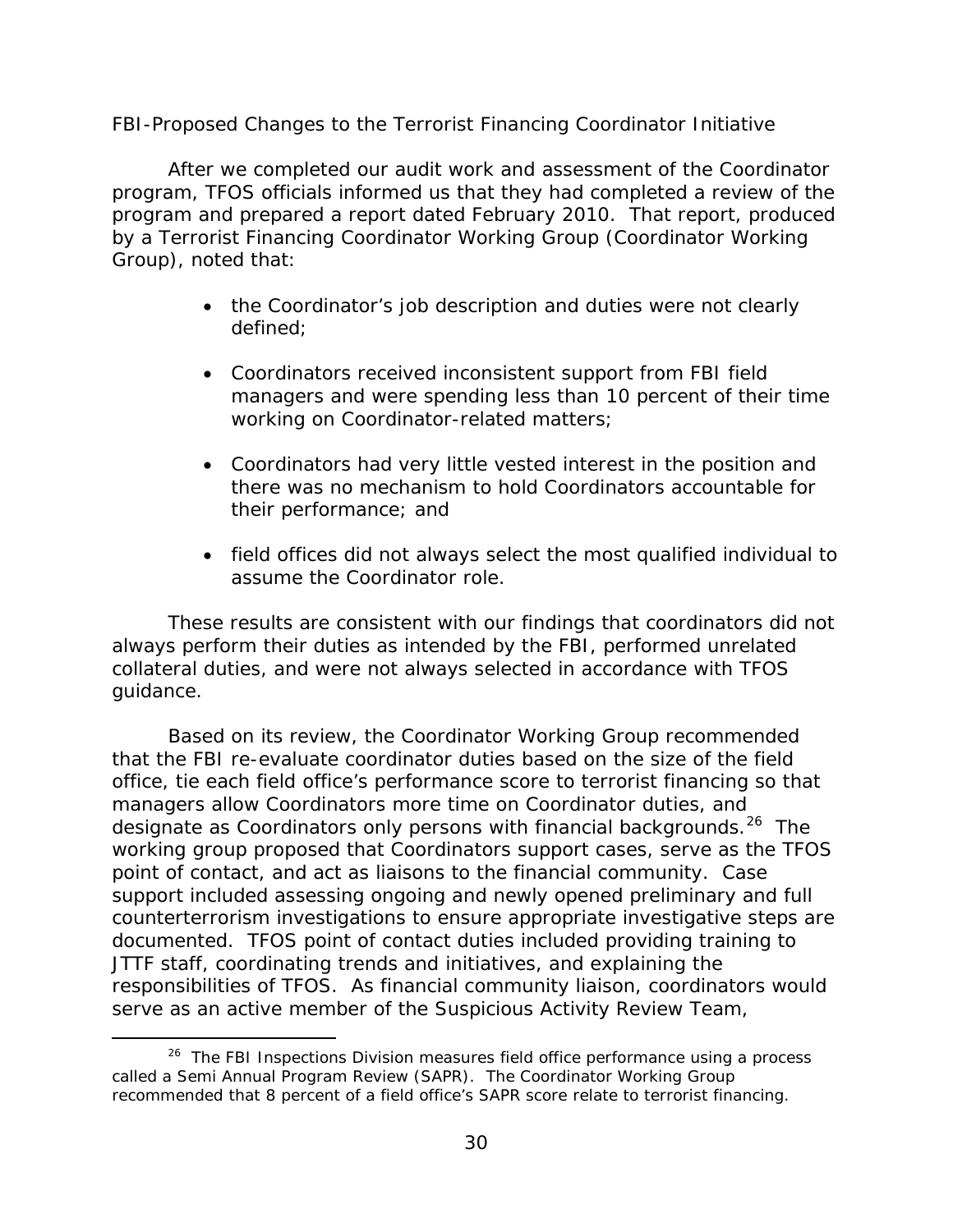<span id="page-36-0"></span>participate in local bank security officers meetings, and provide training to local law enforcement and bank security officers on trends in terrorist financing.

 engagement with counterterrorism investigations, enhance JTTF staff improve program effectiveness. However, TFOS had not implemented the changes to the Coordinator program. The Coordinator Working Group's recommendations were appropriate given the FBI's intent in establishing the Terrorist Financing Coordinator Initiative. The recommended actions would strengthen the Coordinators' training on terrorist financing, and help ensure management support to recommendations proposed by the Coordinator Working Group because the FBI planned to restructure TFOS, and as discussed later in this report, make

Through a May 2011 memorandum sent to field offices, TFOS officially modified the coordinator's roles and responsibilities. Prior to the restructure, TFOS relied exclusively on Coordinators to assist in providing case review and support functions to counterterrorism investigations now handled by TFOS program managers. TFOS acknowledged that this case review responsibility yielded inconsistent results. As a result, TFOS modified the Coordinator's responsibilities to stress their role as a liaison and conduit of information between TFOS and the field offices, and decrease their case review responsibility.

 We believe it is important that all criminal and counterterrorism cases management can seek to achieve a consistent approach to applying financial-related investigative techniques. If the Coordinators are not going be reviewed for a potential nexus to terrorist financing so that FBI to provide such a review of all criminal and counterterrorism cases not reviewed by TFOS, the FBI should ensure another mechanism to achieve these reviews.

### **TFOS Involvement**

 documentation of TFOS's coordination and involvement in these investigations. Specifically, we reviewed cases for TFOS coordination and involvement with financial-related products, such as record analyses, linkage to requests made by the field offices. We also reviewed case files to determine if TFOS made any recommendations regarding financial-related provided a financial product such as record analyses, linkage charts, and During our review of 209 counterterrorism cases, we sought charts, data base checks, or electronic communications provided in response investigative techniques. Of the 209 cases we reviewed, 24 contained documentation of coordination with TFOS. Of these, 14 cases showed TFOS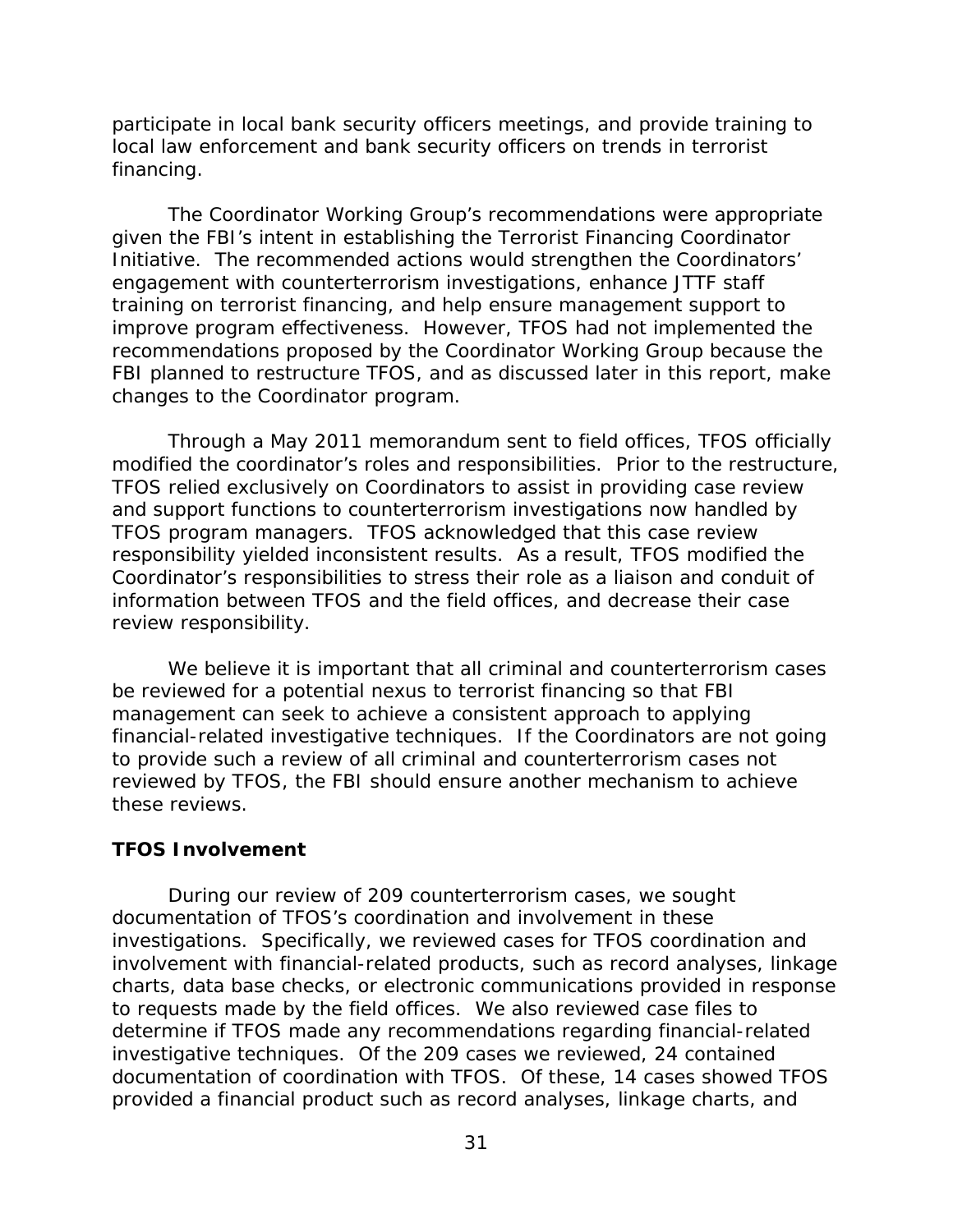<span id="page-37-0"></span>recommendations. database checks and 10 cases contained documentation of TFOS providing

 Special Agents provided various explanations for why they had not was self-sufficient. Another told us that he worked on a reactive squad, and his cases did not reach the point of needing TFOS. Of the 40 Special Agents we interviewed, 19 told us they had not worked with TFOS during their counterterrorism investigations. The 19 field interacted with TFOS. For example, one Special Agent told us that his office

 When requesting TFOS's assistance for a 2006 case, a Special Agent told us that TFOS staff conducted interviews, wrote an affidavit in support of Another described one of her cases in which a TFOS analyst was assigned For the 21 Special Agents we interviewed who had worked with TFOS, 15 had positive experiences and believed TFOS was helpful and provided beneficial and timely assistance. For example, one Special Agent said that when he asked TFOS staff for special record searches they were helpful and timely. Another said that TFOS was responsive when asked for assistance. forfeiture, and conducted records checks, which he considered beneficial. full-time and was very responsive.

The reasons agents provided for not having positive interactions with TFOS included a perception that TFOS was only interested in high profile cases and a perception that TFOS was unresponsive and when it did respond, its assistance was not useful.

 focusing on the financial aspects of the counterterrorism investigations. The We believe a negative experience with TFOS or the lack of assistance from TFOS when requested can distract the field Special Agents from FBI should clarify when TFOS assistance should be expected or when the assistance should come from another person such as a financial analyst or the Coordinator.

### *Lack of Communication on Case Management*

TFOS officials told us they understand that some field Special Agents may not have received the assistance requested in the past because TFOS experienced several management changes in recent years and each new Section Chief brought in a new focus on the section's approach to addressing terrorist financing.

 status over certain counterterrorism investigation cases. Prior to these In August 2010, the Assistant Director of the Counterterrorism Division told us that he planned to assign TFOS staff members program manager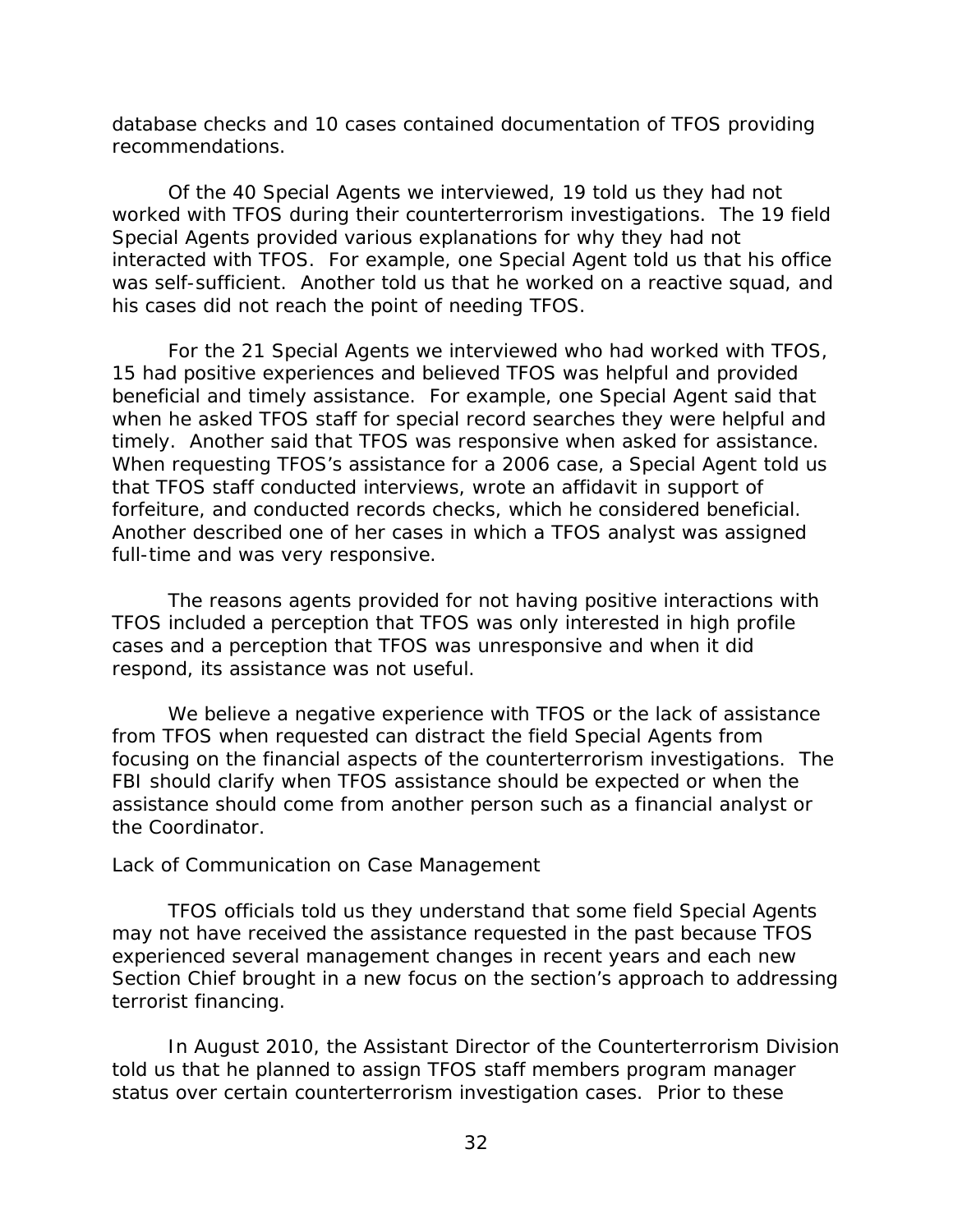<span id="page-38-0"></span> progression of the cases. TFOS officials told us the lack of ownership by analyzing bank records. As discussed below, this change was initiated in changes, TFOS acted in a supportive rather than a directive role at the headquarters level and TFOS staff members could not manage the techniques Special Agents employed in their counterterrorism investigations. However, the Counterterrorism Division's International Terrorism Operation Section (ITOS) could mandate such changes. ITOS program managers are organized into teams led by a Supervisory Special Agent. ITOS teams approve actions in counterterrorism investigations and monitor the TFOS over counterterrorism investigations limited the assistance TFOS staff could provide to field Special Agents on daily financial matters, such as December 2010 when TFOS was restructured.

### **TFOS Restructure**

 management. Since December 2010, TFOS staff members have program techniques were incorporated into these investigations. As program managers, TFOS staff is able to approve actions and direct field Special support investigative demands and threat mitigation. However, the close review for financial leads. The primary goal of restructuring TFOS was to transform the section and integrate strategic intelligence, develop processes to enhance counterterrorism investigations, and initiate operational program manager status over fundraiser counterterrorism investigations whereas previously they were unable to ensure that financial-related investigative Agents to use certain tactics, such as financial-related investigative techniques, in an investigation. This change should reduce the limitation TFOS officials told us they had in managing counterterrorism investigations. According to the FBI, TFOS has gone through a major transformation into a fully operational section, actively involved in the program management of the FBI's terrorist financing investigations. TFOS' program management efforts include daily contact with field office and liaison partners to fully requirement remains that every pending and full counterterrorism investigation has a financial focus. We believe the FBI should ensure that counterterrorism investigations not managed by TFOS continue to undergo

 reviews. Coordinator duties and responsibilities should be re-evaluated to In May 2011, TFOS established official duties and responsibilities for the Coordinator program that decreased Coordinators' involvement in case ensure field offices do not under-utilize the resources provided to enhance the financial aspects of counterterrorism investigations. Specifically, Coordinators should continue to perform case reviews and identify criminal cases with a financial nexus. This provides field Special Agents with direct resources and enhances counterterrorism investigations.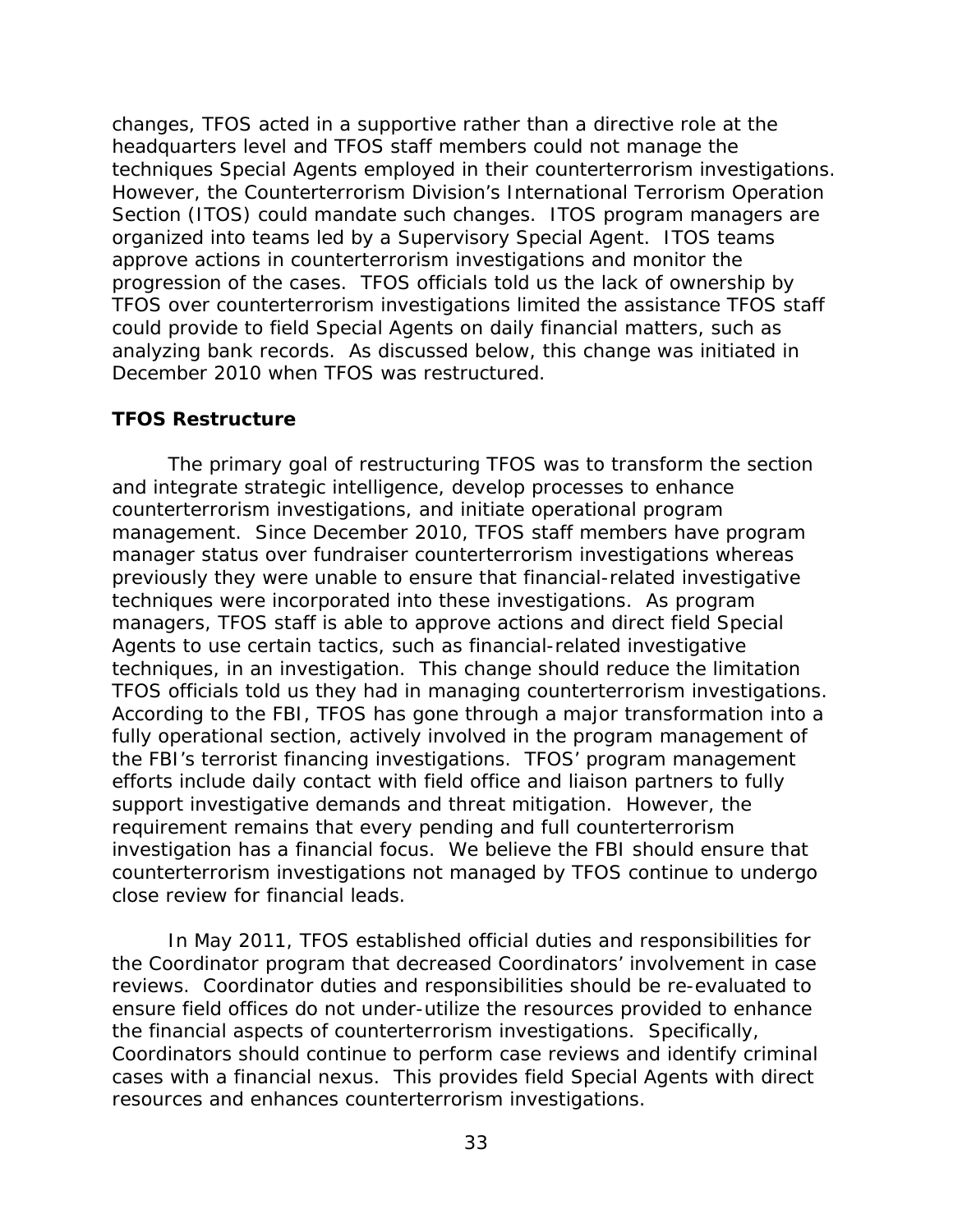### <span id="page-39-0"></span>**Conclusion**

 financial-related investigative techniques recommended by the FBI's reasons for not using the techniques. Better documentation for the use of transferred or reassigned. Over half of the Special Agents interviewed did and assists in ensuring that Special Agents give appropriate attention to the financial aspects of each preliminary and full counterterrorism investigation. financial aspects of each preliminary and full counterterrorism investigation.<br>We believe Special Agents' interest in these techniques could be improved We found that Special Agents utilized financial-related investigative techniques while conducting counterterrorism investigations. However, the FBI can improve its terrorist financing program by requiring Special Agents to better document their use and valid reasons for not using the six Terrorist Financing Operations Section. We found that documentation was not always readily identifiable in the case files to support the use of or valid the techniques would enhance the FBI's ability to assess whether Special Agents focused on the financial aspects of all counterterrorism investigations and ensure more-effective continuation of investigations when a case is not believe the use of the sub-file encouraged their use of the financialrelated investigative techniques. We believe the sub-file encourages focus and organization to the financial aspect of counterterrorism investigations through routine financial investigative training and increased TFOS involvement.

 as the FBI intended. Particularly, we found during the review period that counterterrorism investigations. Further, field offices did not use the Terrorist Financing Coordinators Terrorist Financing Coordinators did not routinely review counterterrorism cases to ensure the field offices implemented the financial focus directive for

 terrorist financing activities, the FBI should ensure that Special Agents support the use of the financial sub-file, and that its Terrorist Financing To enhance the FBI's efforts to identify, investigate, and connect include documented support in the case file for the use and valid reasons for not using the financial-related investigative techniques, that field offices Coordinators are more engaged in their field office's counterterrorism investigations.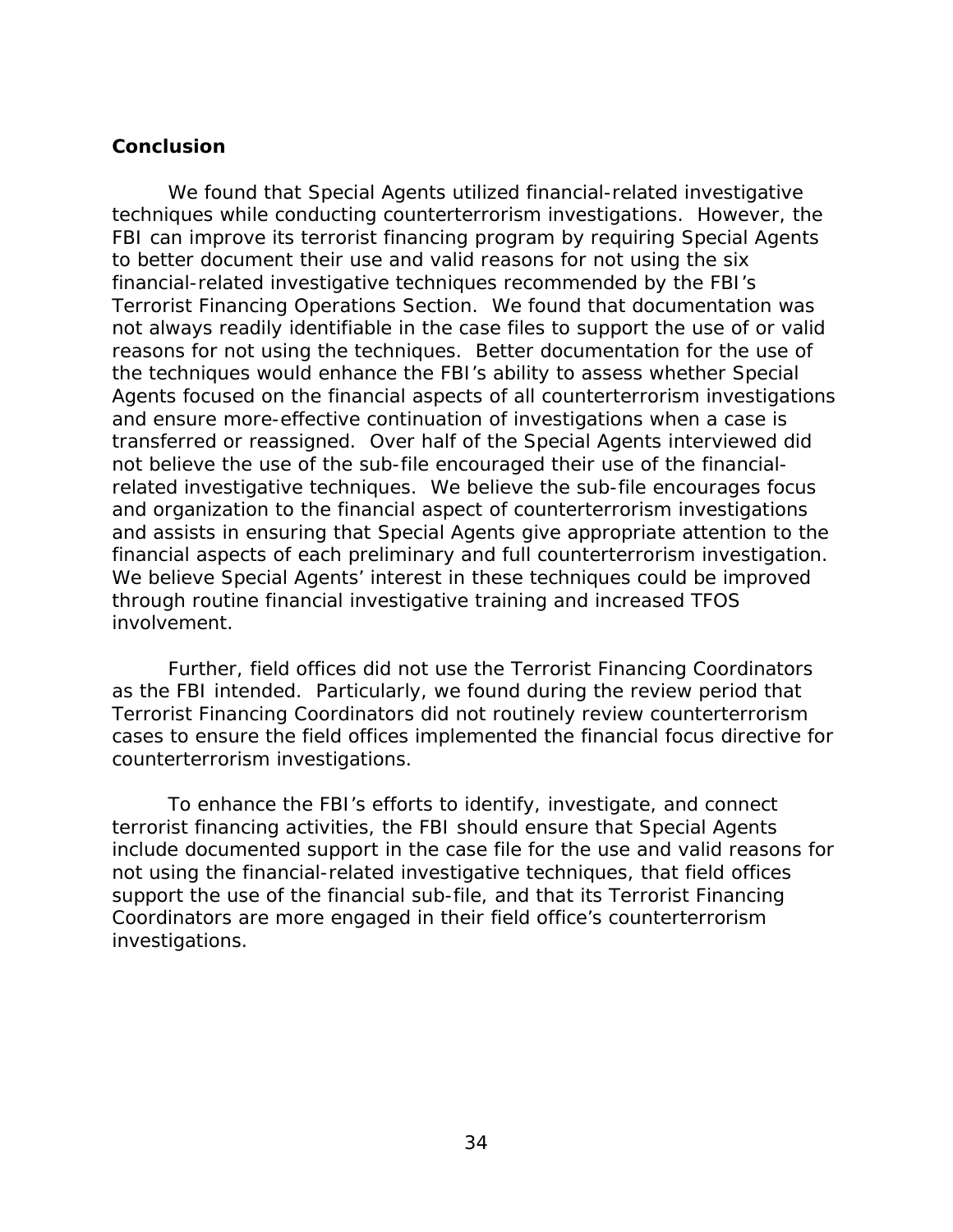### <span id="page-40-0"></span> **Recommendations**

We recommend that the FBI:

- 1. Ensure Special Agents appropriately document their use of all financial-related investigative techniques for all counterterrorism investigations.
- not using the six basic financial-related investigative techniques for all 2. Consider requiring Special Agents to document the valid reasons for counterterrorism investigations.
- 3. Ensure Special Agents adhere to the requirement for the creation of the mandatory financial investigative sub-file for all counterterrorism investigations.
- 4. Ensure that Special Agents in the field offices with responsibility for counterterrorism investigations receive on-going training regarding financial-related investigative techniques.
- 5. Clearly define the roles, responsibilities, and expectations of the Terrorist Financing Coordinators.
- 6. Develop, implement, and document formal methods to evaluate the Terrorist Financing Coordinator Conference and other training provided to Coordinators.
- 7. Ensure that there are appropriate written qualifications and training for the field offices' selection of a Terrorist Financing Coordinator as defined by TFOS.
- offices to include financial-related focus and organization for all 8. Ensure that management develops a consistent approach for field counterterrorism investigations.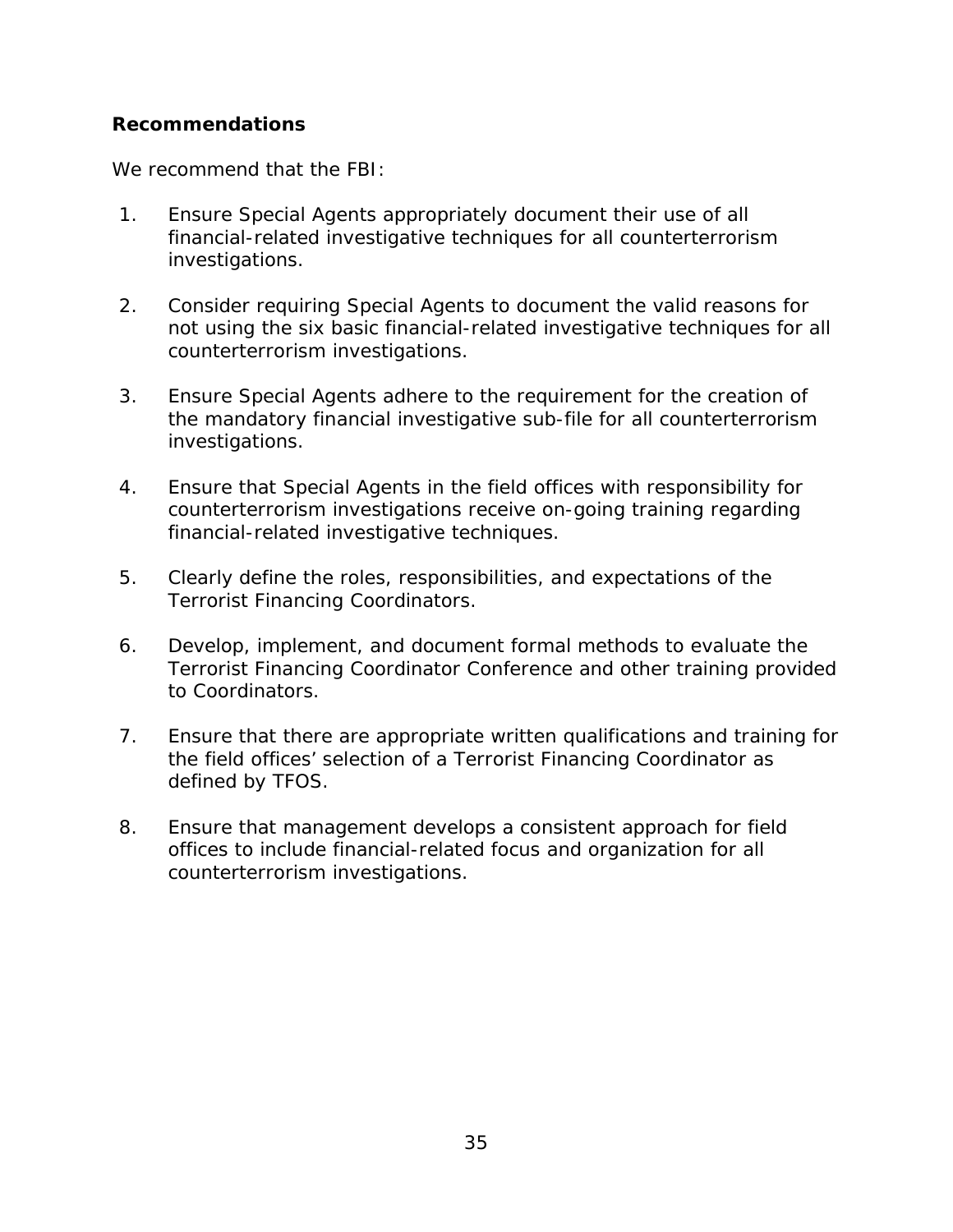# <span id="page-41-0"></span> **REGARDING TERRORIST FINANCING OPERATIONS II. THE FBI'S AND NSD'S COORDINATION AND SHARING EFFORTS**

The Department's counterterrorism strategy involves the use and sharing of intelligence by working with federal, state, and local partners, as well as international entities. The Department's approach to counterterrorism involves a focus on all components of terrorist organizations, including terrorist financing. We found that the FBI and NSD utilize established mechanisms and relationships for counterterrorism matters to share and coordinate terrorist financing-related information and operations.

### **The Department's Counterterrorism Approach**

The Department's overall approach to counterterrorism involves the investigation of the entire terrorist organization, with terrorist financing as a subset of the investigation. Terrorist financing matters are considered during investigations and intelligence gathering, along with a wide array of other terrorist activities. During our audit, we identified mechanisms used by the FBI and NSD to coordinate and share counterterrorism intelligence that encompass terrorist financing and other aspects of terrorist operations.

### **FBI Coordination and Sharing Efforts**

 disseminate information obtained or produced through activities under these enforcement agencies in performing counterterrorism investigations. These As part of its central mission, the FBI provides leadership and criminal justice services to federal, state, and local agencies. According to *The Attorney General's Guidelines for Domestic FBI Operations*, the FBI may guidelines to other federal, state, local, or tribal agencies if relevant to its responsibilities. One of the FBI's top priorities is to support these law agencies receive information and resources that include terrorist financing intelligence from the FBI's 56 field offices and 400 smaller resident agency offices throughout the United States.

 Operations Section, and Legal Attaché Offices share in the effort to target terrorist financing.<sup>27</sup> The FBI also participates with domestic and international entities to coordinate activities related to terrorist financing. Various FBI offices and programs, such as the Joint Terrorism Task Forces, Terrorist Financing

<span id="page-41-1"></span><sup>-</sup> $27$  Legal Attaché Offices, also known as Legats, are FBI offices located in U.S. embassies around the world.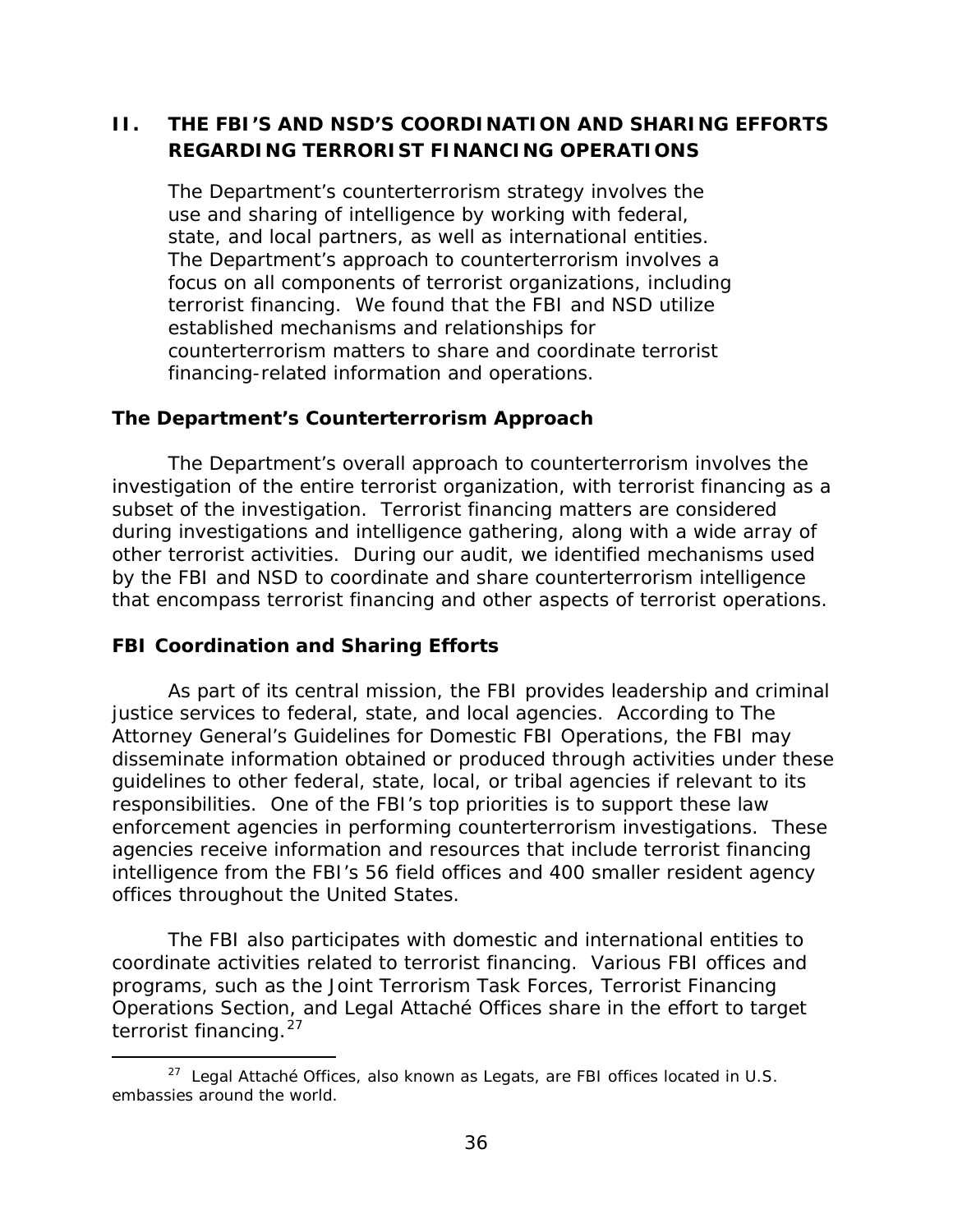<span id="page-42-0"></span> information. To assess the FBI's coordination and sharing activities TFOS, the Joint Terrorism Task Force, and the FBI's interactions with the Since the 2001 terrorist attacks, the FBI has sought to implement an intelligence program to analyze and share a broad range of counterterrorism pertaining to terrorist financing, we focused our audit work on the efforts of Department of Homeland Security. While we recognize that overall FBI coordination and sharing efforts are more broadly based, we selected these areas of focus because they form the core of the FBI's terrorist financing investigative efforts. The FBI Office of the General Counsel provided us with information regarding the FBI's authority for combating terrorist financing. The Terrorist Financing Operations Section, Joint Terrorism Task Forces, FBI field offices, Legal Attachés, and the Department of Homeland Security were included as entities to address terrorist financing.

#### *TFOS Coordination with Other Agencies*

 $\overline{a}$ 

financial information resources of private, government, and foreign entities.<br>To accomplish this objective, TFOS engages in various programs and initiatives with the private sector, intelligence community, and international community. We reviewed these programs and initiatives to assess the One of the key objectives of TFOS is to coordinate joint participation, liaison, and outreach efforts so that the FBI appropriately utilizes the extent to which TFOS engages in appropriate coordination.

 Saudi Arabia. A TFOS staff member also has been assigned to London's New One of the FBI's goals in establishing TFOS was to form an international law enforcement body to address terrorist financing. Thus, TFOS engages in extensive coordination with authorities of numerous foreign governments in terrorist financing matters that leads to joint investigative efforts throughout the world. Through international and government liaison efforts, TFOS established partnerships with foreign law enforcement. For example, the FBI established a Joint Task Force on Terrorism Financing with Scotland Yard Metropolitan Police Department's National Terrorist Financing Investigation Unit.

vulnerable to terrorist exploitation.<sup>[28](#page-42-1)</sup> Regarding training, TFOS staff The FBI also participates in the Terrorist Financing Working Group, led by the Department of State, which coordinates government efforts to identify, prioritize, assess, and assist countries whose financial systems are members are often presenters at state-funded training conferences. TFOS also developed a specific financing and money laundering crimes curriculum

<span id="page-42-1"></span><sup>&</sup>lt;sup>[28](#page-58-0)</sup> The Terrorist Financing Working Group includes members from the Departments of State, the Treasury, Justice, and Homeland Security.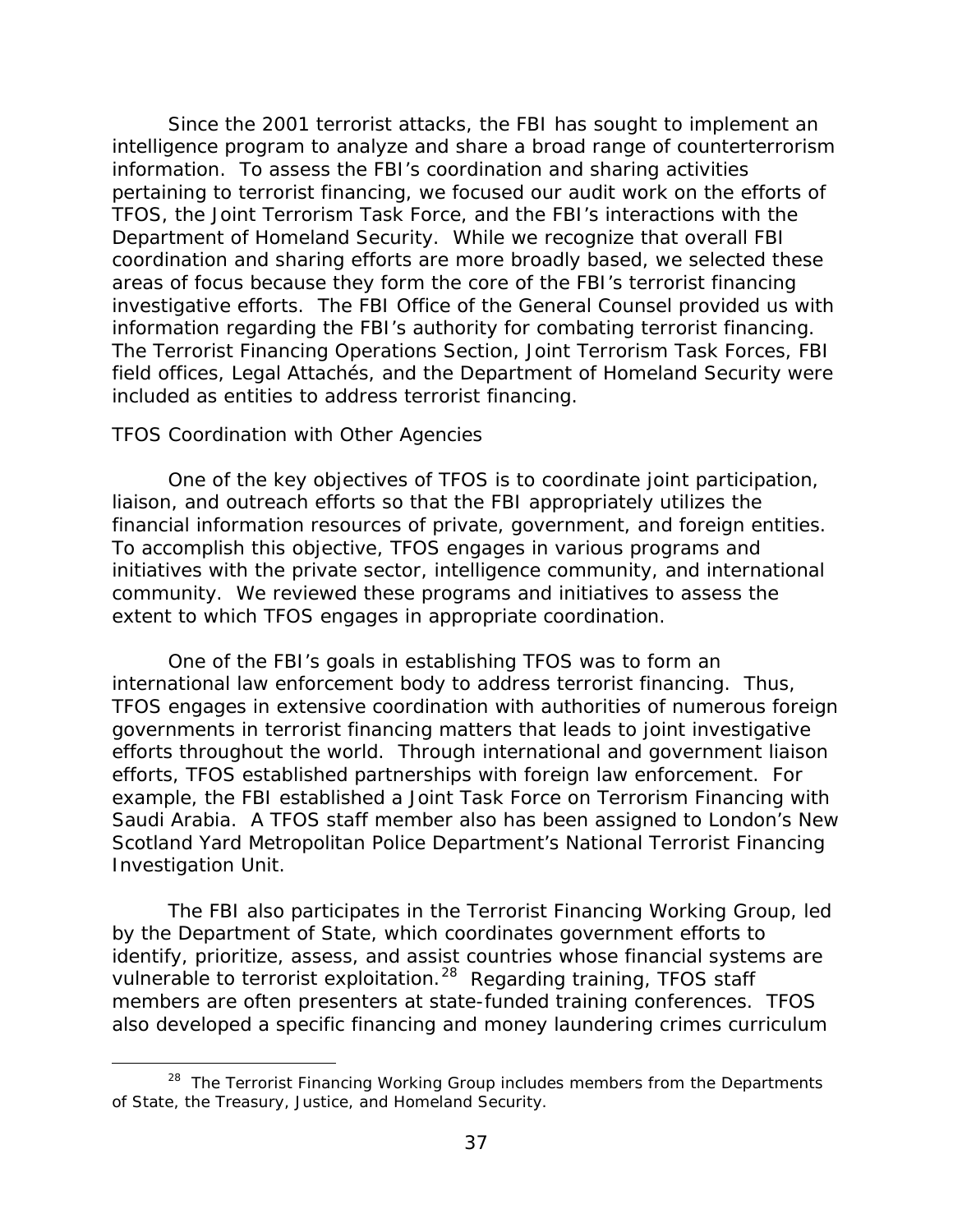<span id="page-43-0"></span> for international training, which includes topics such as: (1) acquiring and (4) methods of terrorist financing. TFOS officials also represent the United States in meetings with the Financial Action Task Force.<sup>29</sup> handling evidence in a document-intensive financial investigation, (2) major case management techniques, (3) forensic examination tools, and

#### *TFOS International Training*

 The FBI's Legal Attaché offices or "Legats" assist it in addressing the the United States.<sup>[30](#page-43-2)</sup> The FBI uses the Legal Attaché offices' expertise to global nature of terrorist financing. As of April 2011, there were 63 FBI Legal Attaché offices working with foreign law enforcement and security agencies to coordinate investigations of interest to both the host country and make use of the financial information from international law enforcement. TFOS staff members, along with the Legal Attaché offices, conduct training to foreign countries on financial-related investigative techniques.

 and 21 international training sessions in 17 countries in 2010. International training is a key program of the FBI's international operations to enhance information sharing. International training teaches foreign law enforcement officers how to perform basic and advanced investigative techniques and principles that promote cooperation and aid in the collection of evidence. According to the Section Chief of the Office of International Operations, Legal Attachés first identify the need for training regarding terrorist financing matters in their host countries. TFOS conducted 15 of these international training sessions in 13 countries in 2009

### *Counterterrorism Squad on Joint Terrorism Task Force*

Through the Joint Terrorism Task Forces (JTTF), local, state, and federal law enforcement agencies work together to address terrorism on a regional scale. Over 600 state and local agencies and 50 federal agencies participate in the JTTFs, which have more than 4,000 members nationwide. The FBI leads each JTTF in investigating terrorist activities that include terrorist financing activities. FBI agents, analysts, and other professional

<span id="page-43-1"></span> support staff join with task force officers to form counterterrorism squads. [29](#page-58-0) The Financial Action Task Force (FATF) is an inter-governmental body whose  $\overline{a}$ <sup>29</sup> The Financial Action Task Force (FATF) is an inter-governmental body whose purpose is the development and promotion of national and international policies to combat money laundering and terrorist financing. The FATF is a policymaking body that works to generate the necessary political will to bring about legislative and regulatory reforms in these areas. The FATF has published 49 recommendations to meet this objective.

<span id="page-43-2"></span> $30$  Appendix III provides a global map of the locations for the Legat offices.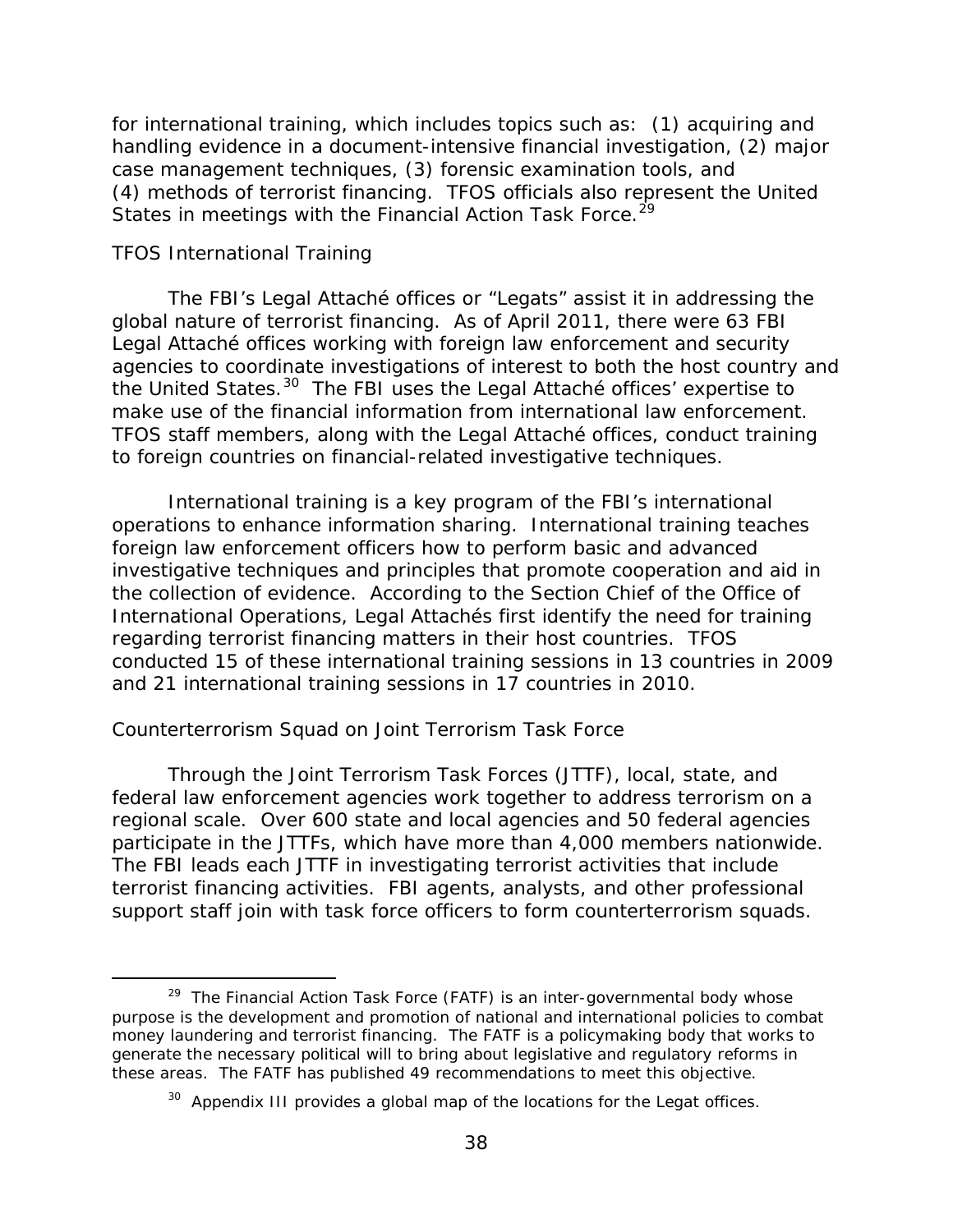Non-FBI JTTF members are assigned to and serve as co-lead agents on counterterrorism squads. They function similarly to assigned FBI Special Agents in that they attend squad meetings and have their own caseloads. We interviewed 35 personnel from non-FBI JTTF member agencies during our fieldwork at 8 FBI field offices, as illustrated in Exhibit 9. When asked about TFOS involvement in their work, one non-FBI JTTF member told us he had received training from TFOS. Two members said that they had reached out to TFOS for help on a case. In one of these cases, the member sent case information to TFOS, but 6 months later was informed TFOS could not help. The other member said he was still waiting for TFOS assistance.

| <b>FBI Field Office</b>         | <b>Law Enforcement Agency</b>                 |
|---------------------------------|-----------------------------------------------|
| <b>Atlanta Field Office</b>     | <b>Atlanta Police Department</b>              |
| <b>Chicago Field Office</b>     | Chicago Police Department                     |
|                                 | Alcohol, Tobacco, Firearms, and               |
|                                 | <b>Explosives</b>                             |
|                                 | <b>Homeland Security Investigations</b>       |
|                                 | <b>Internal Revenue Service</b>               |
|                                 | U.S. Coast Guard                              |
|                                 | U.S. Customs and Border Protection            |
|                                 | <b>U.S. Secret Service</b>                    |
| <b>Detroit Field Office</b>     | Dearborn Police Department                    |
|                                 | Detroit Police Department                     |
|                                 | <b>Immigration and Customs</b>                |
|                                 | Enforcement                                   |
|                                 | <b>Internal Revenue Service</b>               |
|                                 | U.S. Customs and Border Protection            |
| <b>Houston Field Office</b>     | <b>Houston Police Department</b>              |
|                                 | <b>Immigration and Customs</b><br>Enforcement |
|                                 | <b>Internal Revenue Service</b>               |
|                                 | U.S. Customs and Border Protection            |
| <b>Los Angeles Field Office</b> | Alcohol, Tobacco, Firearms and                |
|                                 | <b>Explosives</b>                             |
|                                 | Drug Enforcement Administration               |
|                                 | <b>Immigration and Customs</b>                |
|                                 | Enforcement                                   |
|                                 | <b>Internal Revenue Service</b>               |
|                                 | Los Angeles Police Department                 |

# **Exhibit 7: List of Law Enforcement Agencies Interviewed**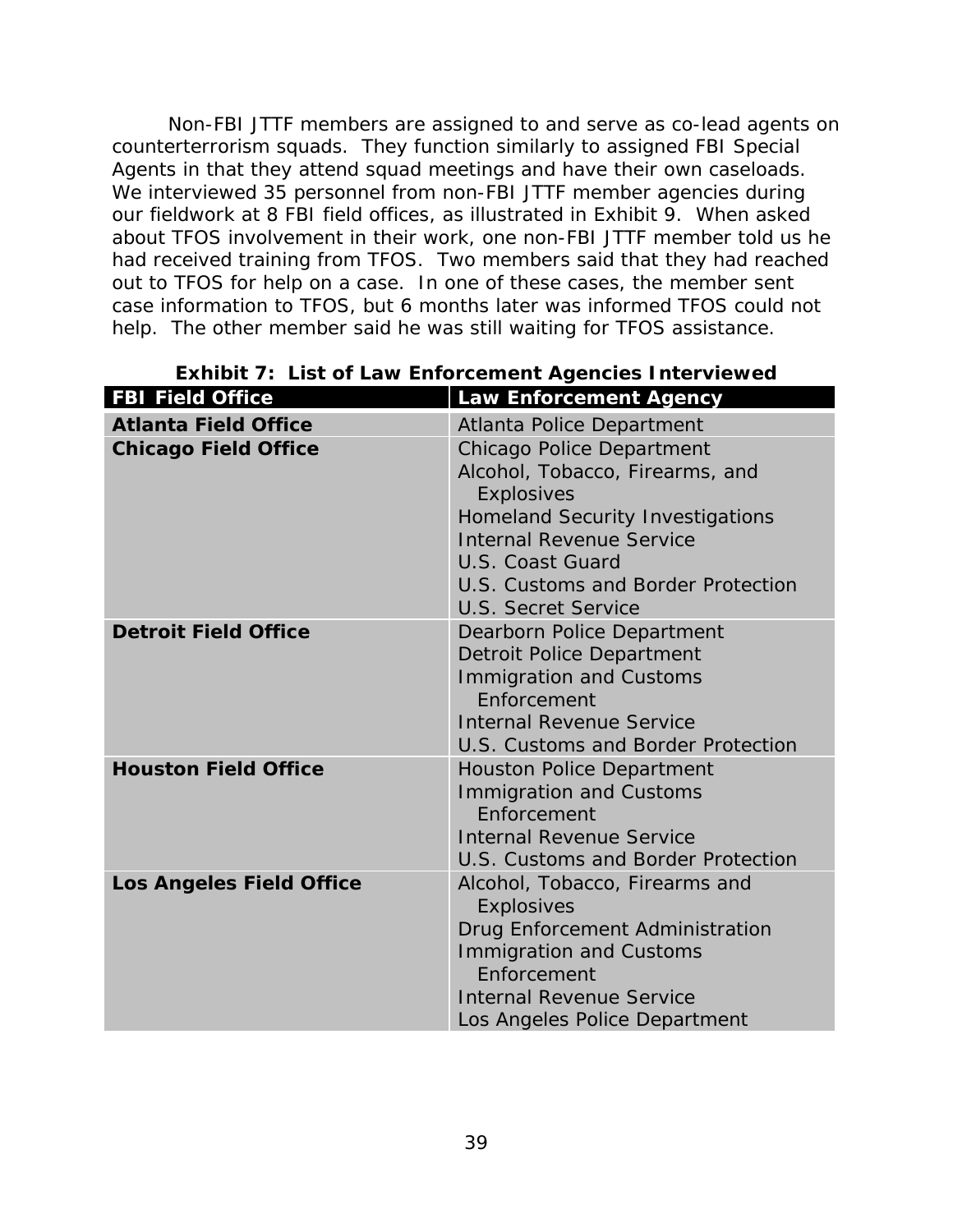| <b>Miami Field Office</b>    | City of Boca Raton Police Department<br>City of Miami Police Department<br>Florida Department of Environment<br>Protection<br><b>Internal Revenue Service</b><br>Miami-Dade Police Department<br>Miramar Miami Police Department |
|------------------------------|----------------------------------------------------------------------------------------------------------------------------------------------------------------------------------------------------------------------------------|
| <b>New York Field Office</b> | <b>Immigration and Customs</b><br>Enforcement<br><b>Internal Revenue Service</b><br>New York Police Department<br><b>U.S. Secret Service</b>                                                                                     |

Source: OIG JTTF Member Interviews

 $\overline{a}$ 

 *Immigration and Customs Enforcement* 

the FBI and DHS, and increase information sharing and coordination. investigations.<sup>[31](#page-45-0)</sup> The FBI and U.S. Immigration and Customs Enforcement terrorist financing. The MOA and its related procedures specified that the FBI was to have the lead role in investigating terrorist financing. ICE was to with a nexus to terrorism that originates at the DHS is transferred to the In May 2003, the Attorney General and the Department of Homeland Security (DHS) signed a Memorandum of Agreement (MOA) to resolve conflict, clarify the terrorist financing activities and investigations between According to FBI congressional testimony, the MOA addressed the importance of waging a seamless, coordinated campaign against sources of terrorist financing. In response to the September 11 terrorist attacks, the U.S. Customs Service conducted money laundering and financial crimes (ICE) were to detail appropriate personnel to each other's agency and develop specific collaborative procedures to determine whether applicable ICE investigations or financial crime leads may be related to terrorism or pursue terrorist financing solely through participation in FBI-led task forces, except as expressly approved by the FBI. Under the MOA, any investigation FBI.

To determine whether ICE financial cases may be related to terrorism or terrorist financing, TFOS and ICE established a Joint Vetting Unit to

<span id="page-45-0"></span> $31$  In 2001, the Department of the Treasury established Operation Green Quest to expand existing counterterrorist efforts by targeting current terrorist funding sources and identifying possible future sources. It also targeted fraudulent charities and the shipment of bulk cash. The U.S. Customs Service was once under the Department of the Treasury. In March 2003, the U.S. Customs Service transferred to the Department of Homeland Security.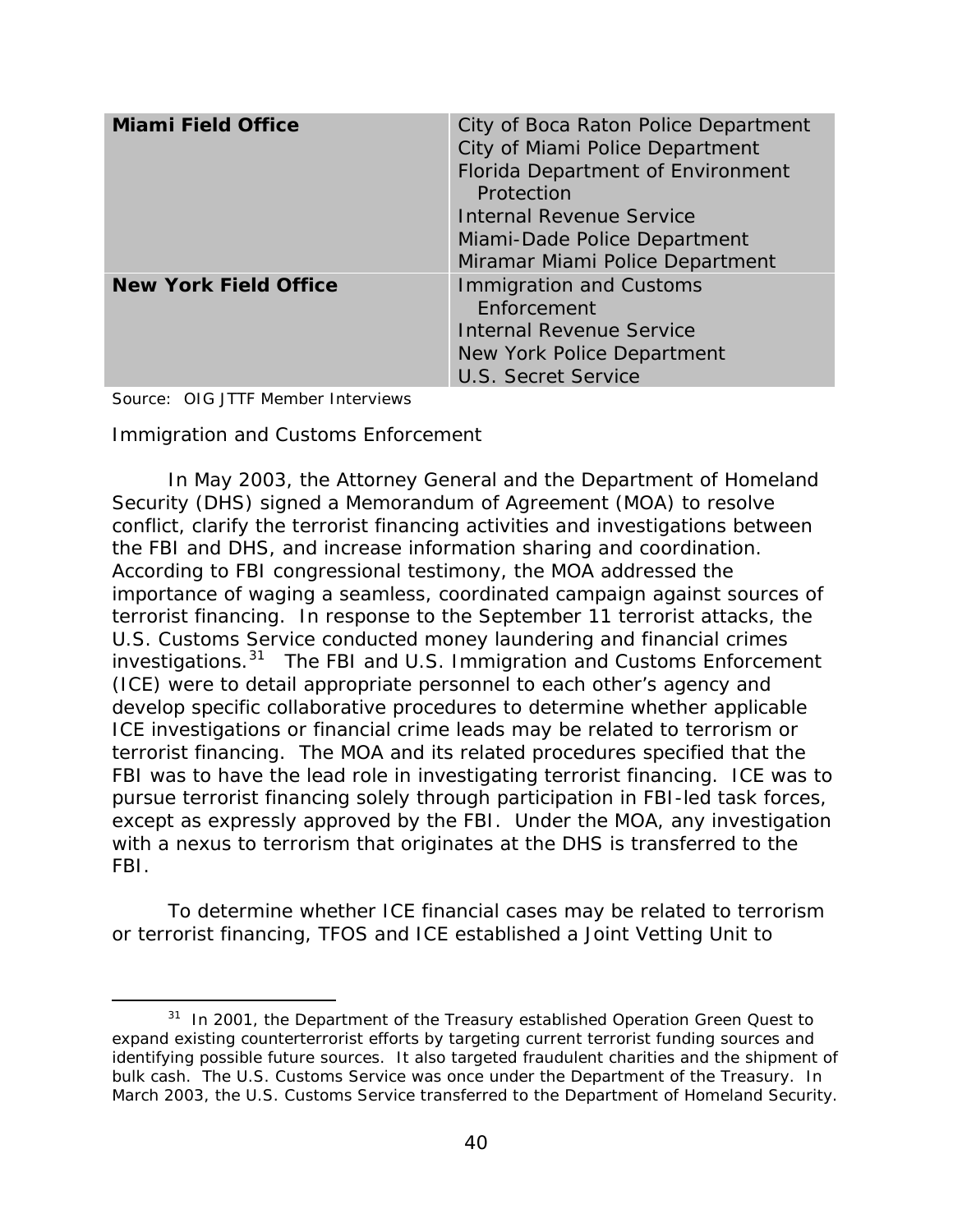<span id="page-46-0"></span>minimize conflict and coordinate investigations and projects. $^{32}$  $^{32}$  $^{32}$  According to Chief and an FBI Supervisory Special Agent is detailed to ICE in its financial agency has access to all information and that agents are fully integrated in the MOA, a supervisory ICE agent is detailed to TFOS as a Deputy Section crimes division. This cross management is intended to ensure that each the daily efforts to address terrorist financing.

 increased FBI access to its databases. In addition to the ICE and Customs We interviewed the Deputy Section Chief ICE agent detailed to TFOS. The agent told us that the Joint Vetting Unit is working well at the national level and there had not been any complaints from the JTTF staff regarding case conflicts or sharing. The Deputy Section Chief also told us that ICE has and Border Protection databases, ICE began providing information from the Transportation Security Administration databases to the FBI. The FBI continues to share its databases with ICE agents located in the JTTFs.

Based on the details included in the preceding paragraphs, we believe that the FBI and ICE have established a reasonable and beneficial information-sharing arrangement, sharing information at the headquarters level and within the JTTFs.

### **NSD Coordination and Sharing Efforts**

 The Department's National Security Division is responsible for ensuring intelligence analysts are briefed daily on FBI intelligence. While the NSD the coordination of all national security matters among the Department's components, including the U.S. Attorneys' Offices and the FBI. NSD does not operate programs or activities specific to terrorist financing, it includes terrorist financing within the scope of its counterterrorism activities. The following section describes the NSD's national coordination efforts.

### *Anti-Terrorism Advisory Council*

 $\overline{a}$ 

 training, and facilitate information sharing with state and local authorities in In September 2001, the Department directed each U.S. Attorney's Office to form an Anti-Terrorism Advisory Council (ATAC) and directed prosecutors to invite federal and local law enforcement agencies to join the ATAC. The ATAC coordinates specific anti-terrorism initiatives, provide each federal district in the United States.

<span id="page-46-1"></span> $32$  The Joint Vetting Unit is comprised of ICE and FBI staff that has joint access to FBI and ICE databases. This staff conducts reviews of persons under investigation or other leads to determine whether a potential nexus to terrorism exists.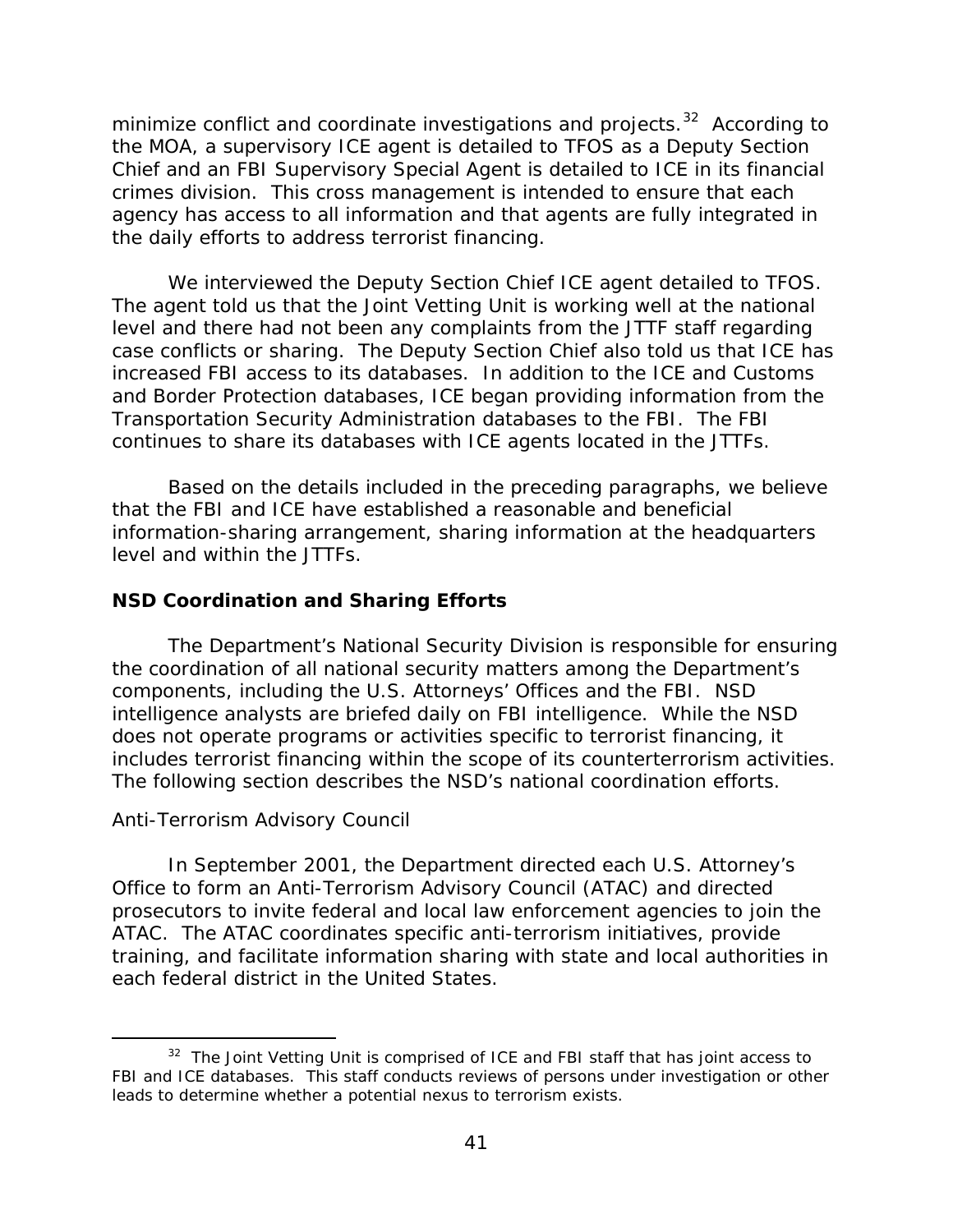<span id="page-47-0"></span> information-sharing network. The ATAC program provides training to state The NSD's Counterterrorism Section leads the ATAC program and works with the coordinators in each district to form a nationwide and local law enforcement officials. Other FBI Counterterrorism officials also speak during the annual ATAC conferences.

 Districts of Illinois and Georgia. The ATAC coordinators interact regularly ATAC coordinators told us that the NSD is helpful and they are satisfied with the NSD's assistance. We interviewed the National ATAC coordinator and seven ATAC coordinators representing the Eastern District of Michigan; the Southern Districts of Florida, Texas, New York, and California; and the Northern with the NSD on the status of counterterrorism investigations and investigative strategies for particular cases. Three of the seven ATAC coordinators we interviewed had worked on terrorist financing cases. The

#### *Designation of Terrorist Groups*

 $\overline{a}$ 

 State and the Treasury in designating individuals, groups, or entities as commission of future terrorist acts. $33$  Ultimately, the terrorist designation unknown terrorist cells and financiers. In addition, designation can On behalf of the Attorney General, the NSD assists the Departments of terrorists to freeze their assets or property in order to prevent the denies individuals or organizations access to the U.S. financial system and it notifies the public and the world that these parties are engaged in supporting terrorism or are associated with terrorists and their organizations. Designation is intended to counter terrorism by exposing terrorist financing money trails that may generate leads to previously potentially dismantle terrorist financing networks by encouraging designated persons to disassociate themselves from terrorist activity and renounce their affiliation with terrorist groups and their support networks. The Secretary of State is primarily responsible for the designation of Foreign Terrorist Organizations (FTO), under the authority of section 219 of the *Immigration and Nationality Act*.

FTO designations are made after an extensive interagency review process in which information about an entity's activity, taken both from classified and open sources, are scrutinized. The NSD, which represents the

<span id="page-47-1"></span> $33$  The designation process involves having a reasonable basis or reasonable grounds to suspect or believe that an individual or organization is a terrorist, one who finances terrorism, or a terrorist organization. Upon identification, a freeze is placed on the individual's or organization's assets or property to prevent the commission of future terrorist acts.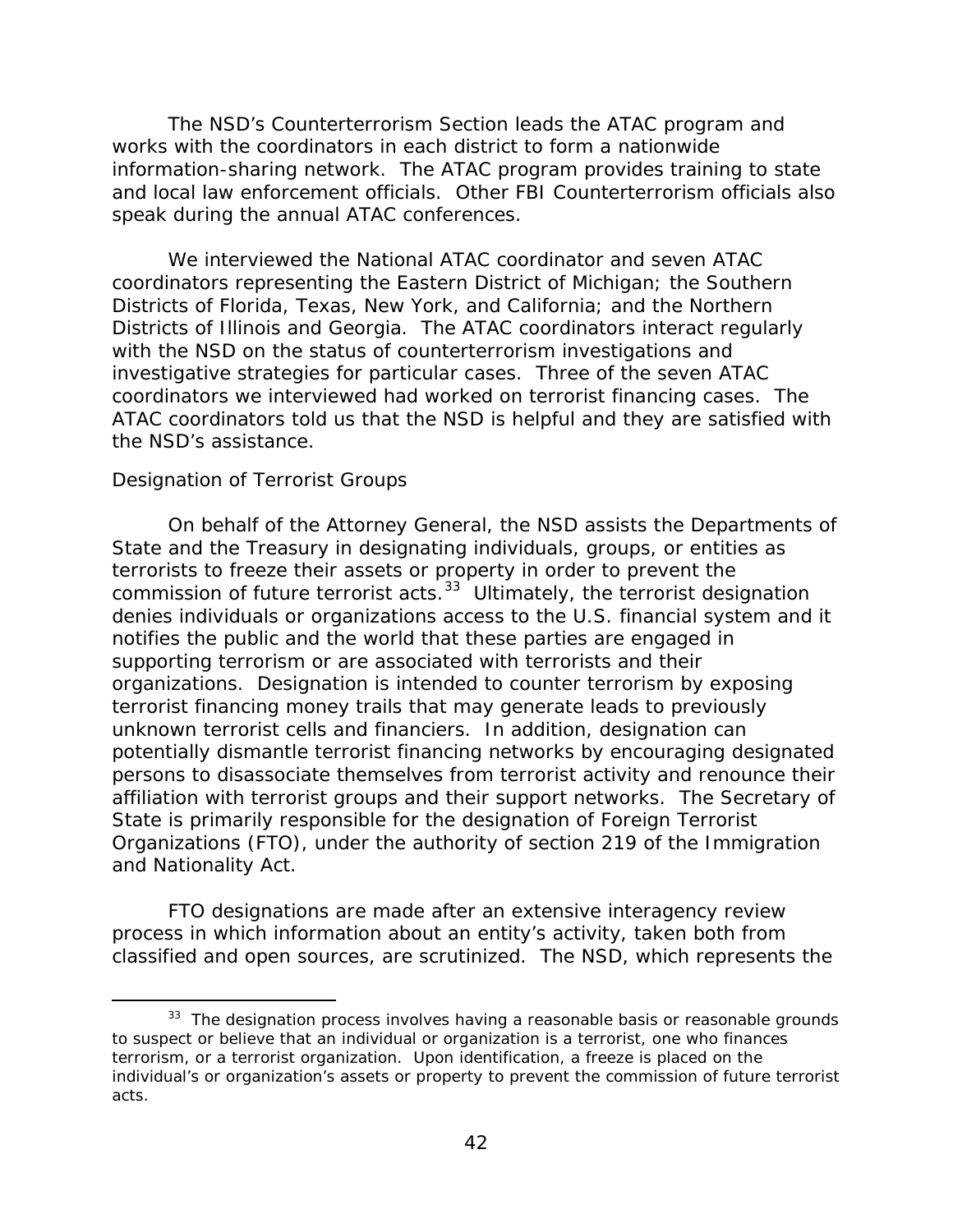Department, along with the Departments of State and Treasury, work with the applicable authority and to assess litigation risk in the event a the federal intelligence community to closely review a detailed administrative record that documents the terrorist activity of the proposed designee to ensure that the record supports adequately the factual findings required by designation subsequently is challenged by the designated entity. The designation of an entity as an FTO is made based on information contained in the administrative record. The administrative record is a compilation of classified and unclassified information that demonstrates whether the statutory criteria for designation have been satisfied. The Department of State notifies Congress 7 days before publishing an FTO designation in the Federal Register. As of January 2012, there were 49 FTO designations.

 designation is legally sufficient and can withstand judicial challenge. An official from the Department of State, Office of Law Enforcement and Intelligence, Office of the Legal Advisor, described the working relationship between the Department of State and the NSD as good. This attorney told us the NSD reviews the administrative record of proposed designees in a timely manner. In instances of non-concurrence during the first review, the NSD and the Departments of State and Treasury work together to revise the administrative record to ensure that the case for

 those done under Executive Order 13224 issued pursuant to the authorizes the Department of the Treasury to block assets and freeze bank accounts of those designated groups and individuals. The Departments of State and Treasury share the responsibility for designations of Specially Designated Global Terrorists (SDGT), including *International Emergency Economic Powers Act*. Designation as an SDGT permits the prosecution of a person who willfully engages in unlicensed financial transactions with designated persons and organizations and

groups. As of December 31, 2010, the SDGT list of 578 individuals and entities includes all of the organizations on the State Department's FTO list. Unlike the FTO list, the SDGT list of designated entities is not limited to foreign

 within the Department and is communicating with agencies outside of the Based on our review, it appears that the NSD has appropriate processes in place to coordinate efforts regarding terrorist financing. The NSD's Counterterrorism Section is sharing information on different levels Department.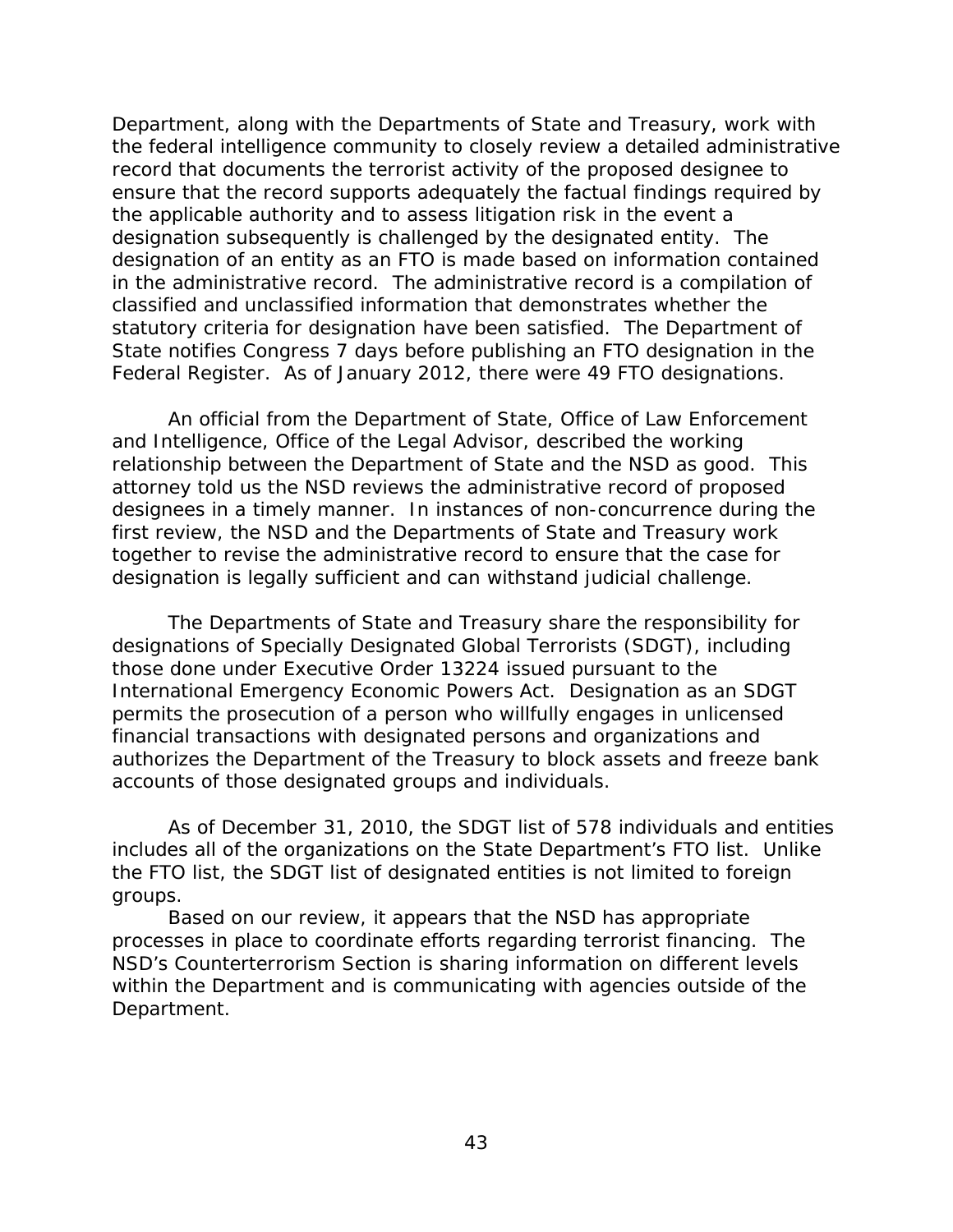### <span id="page-49-0"></span>**FBI and NSD Joint Coordination and Sharing Efforts**

 information concerning threats to national security. The guidelines also scope and nature of foreign intelligence collection activities in each FBI field *The Attorney General's Guidelines for Domestic FBI Operations* require the FBI to consult regularly with the NSD to exchange advice and require the FBI to: (1) notify the NSD of full investigations that involve foreign intelligence collection or investigations of U.S. persons in relation to threats to national security; (2) provide the NSD information about its foreign intelligence collection program, including information regarding the office; and (3) provide the NSD access to information obtained in national security or foreign intelligence activities. The Assistant Attorney General for National Security also has the general authority to obtain reports from the FBI concerning these activities.

 determining which legal tools to use to collect and preserve evidence. including the FBI. We interviewed NSD officials to determine the extent to which they coordinate and share information with the FBI. We found that intelligence and investigative information is shared at multiple management levels within the NSD and elsewhere within the Department. The Attorney General, the Deputy Attorney General, the FBI Director, and the Assistant Attorney General for National Security meet every morning to receive a threat briefing and to discuss ongoing investigations. NSD attorneys and FBI supervisors meet weekly with FBI counterparts to discuss pending matters and investigative strategies in particular cases. NSD officials hold regular meetings with the FBI to discuss terrorism-related matters where they advise the FBI on their terrorist investigations in matters such as Additionally, NSD officials participate in two daily intelligence meetings with other federal agencies that make up the federal intelligence community,

### *Coordination with State and Local Agencies*

 Council program, as described earlier in this report. The NSD provides training, general intelligence information, and legal guidance to state and local agencies through its Anti-Terrorism Advisory

### *Terrorism Prosecutions*

In coordination with the FBI and the U.S. Attorneys' Offices, the NSD assists in the investigation and prosecution of terrorist financing cases by serving as the principal legal advisor concerning questions of law, regulations, and guidelines as well as the legality of domestic and overseas intelligence operations.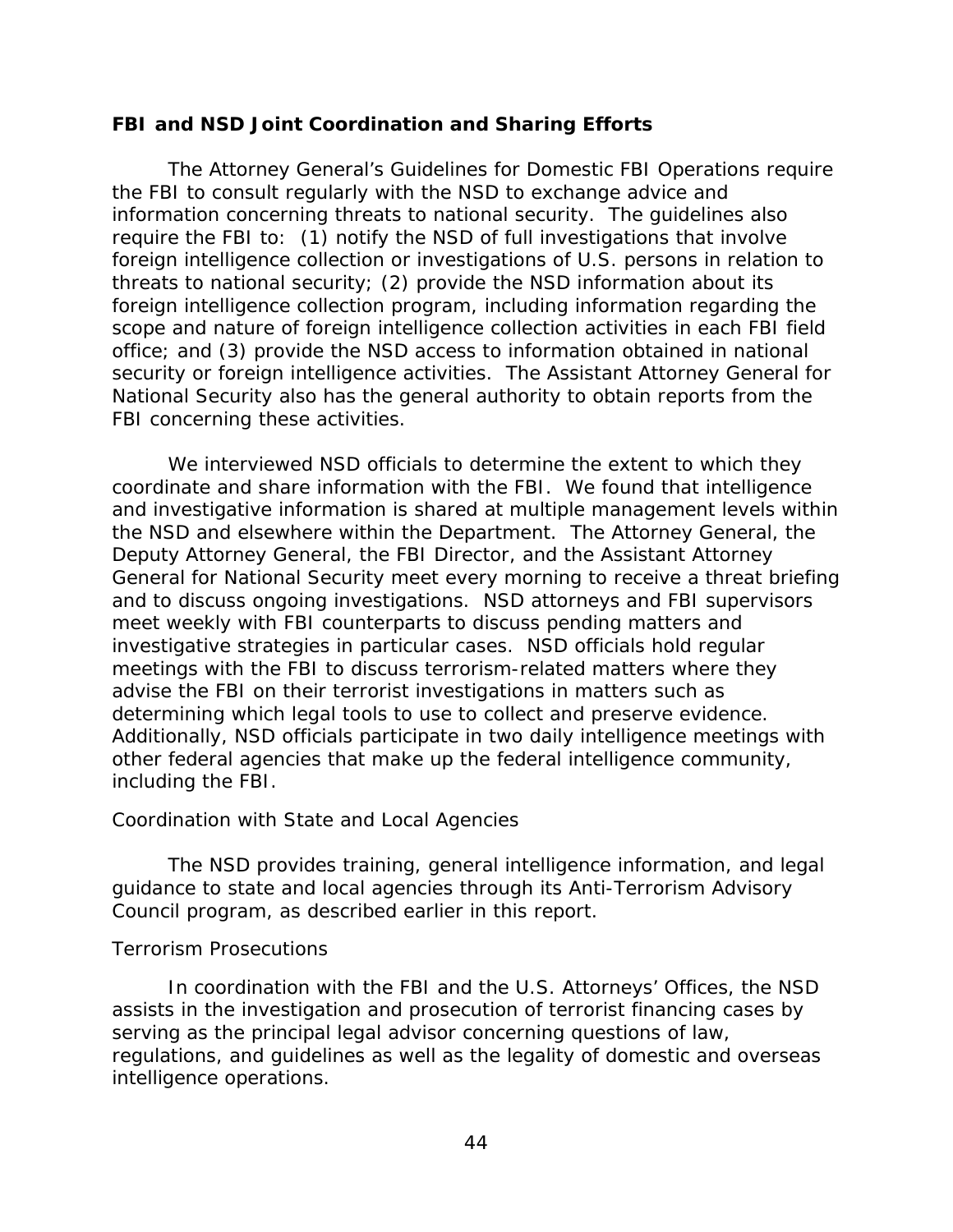<span id="page-50-0"></span> Criminal prosecution is a part of the NSD's counterterrorism program. from occurring, such as making an arrest or bringing immigration charges. Through its expanded use of criminal statutes available in the federal criminal code, the NSD seeks to use criminal charges available in the federal criminal code to obtain criminal convictions, thereby intervening at the early stages of terrorist planning before a terrorist act occurs. The NSD also authorizes the use of a variety of other methods to prevent terrorist acts

of each case.<sup>[34](#page-50-1)</sup> The material support statutes, 18 U.S.C. §§ 2339A and 2339B, which criminalize the act of knowingly providing support and engaging in financial transactions with terrorists, are a means of disrupting United States-based terrorist supporters and are central to the NSD's efforts to prosecute terrorist financing cases. The NSD draws upon other criminal statutes available in the federal criminal code based upon the facts and circumstance

 From September 11, 2001, to March 18, 2010, the NSD reports that it organizations, as listed in Appendix V. $^{35}$ has been involved in 104 unsealed terrorism-related convictions based on federal criminal statutes prohibiting certain financial transactions, money laundering, and providing material support to terrorists and terrorist

### **Conclusion**

<span id="page-50-2"></span><span id="page-50-1"></span>-

 seek to commit or support terrorist acts. Our audit work indicates the FBI and NSD efforts against terrorist financing involve working with federal, state, local, and international entities through programs and initiatives that provide operational support and legal guidance. These coordination and sharing efforts increase terrorist financing training, supports communication between agencies, and designate organizations who existence of appropriate coordination and sharing efforts to strengthen partnerships with agencies. Such partnerships may further the Department's achievement of its first goal, to prevent terrorist operations before they occur.

 $34$  Appendix V lists these criminal statutes.

 $35$  Unsealed records are court decisions that are available for public review.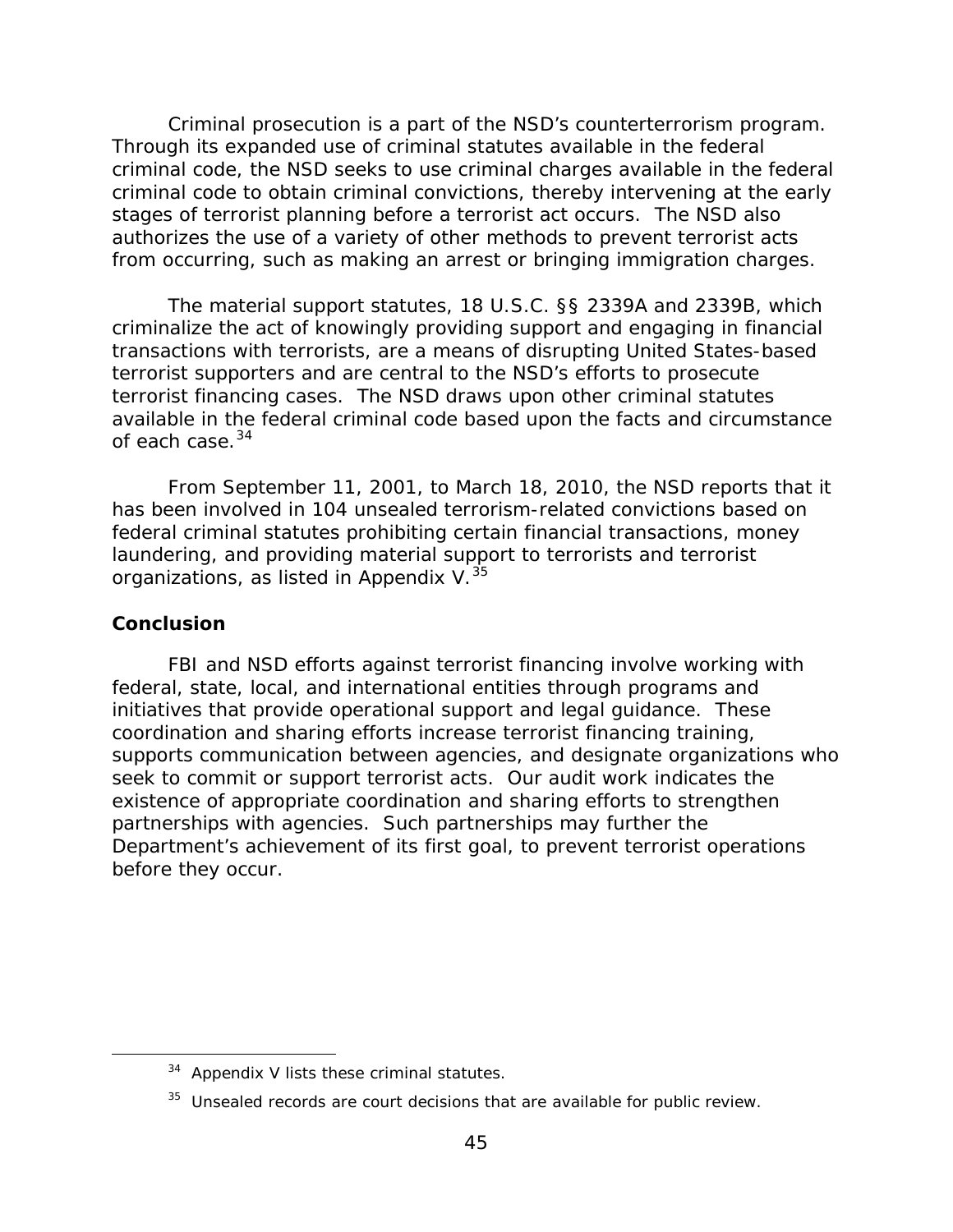# **STATEMENT ON INTERNAL CONTROLS**

<span id="page-51-0"></span> As required by the *Government Auditing Standards*, we tested, as appropriate, internal controls significant within the context of our audit objectives. A deficiency in an internal control exists when the design or operation of a control does not allow management or employees, in the normal course of performing their assigned functions, to timely prevent or detect: (1) impairments to the effectiveness and efficiency of operations, (2) misstatements in financial or performance information, or (3) violations of laws and regulations. Our evaluation of FBI and NSD internal controls were not made for the purpose of providing assurance on its internal control structure as a whole. FBI and NSD management are responsible for the establishment and maintenance of internal controls.

Through our audit testing, we did not identify deficiencies in the FBI's and NSD's internal controls that were significant within the context of the audit objectives and that, based upon the audit work performed, we believe would affect the FBI's and NSD's ability to effectively and efficiently operate, to correctly state financial and performance information, and to ensure compliance with laws and regulations.

 the information and use of the FBI and NSD. This restriction is not intended to limit the distribution of this report, which is a matter of public record. Because we are not expressing an opinion on the FBI's or NSD's internal control structure as a whole, this statement is intended solely for to limit the distribution of this report, which is a matter of public record.<br>  $46$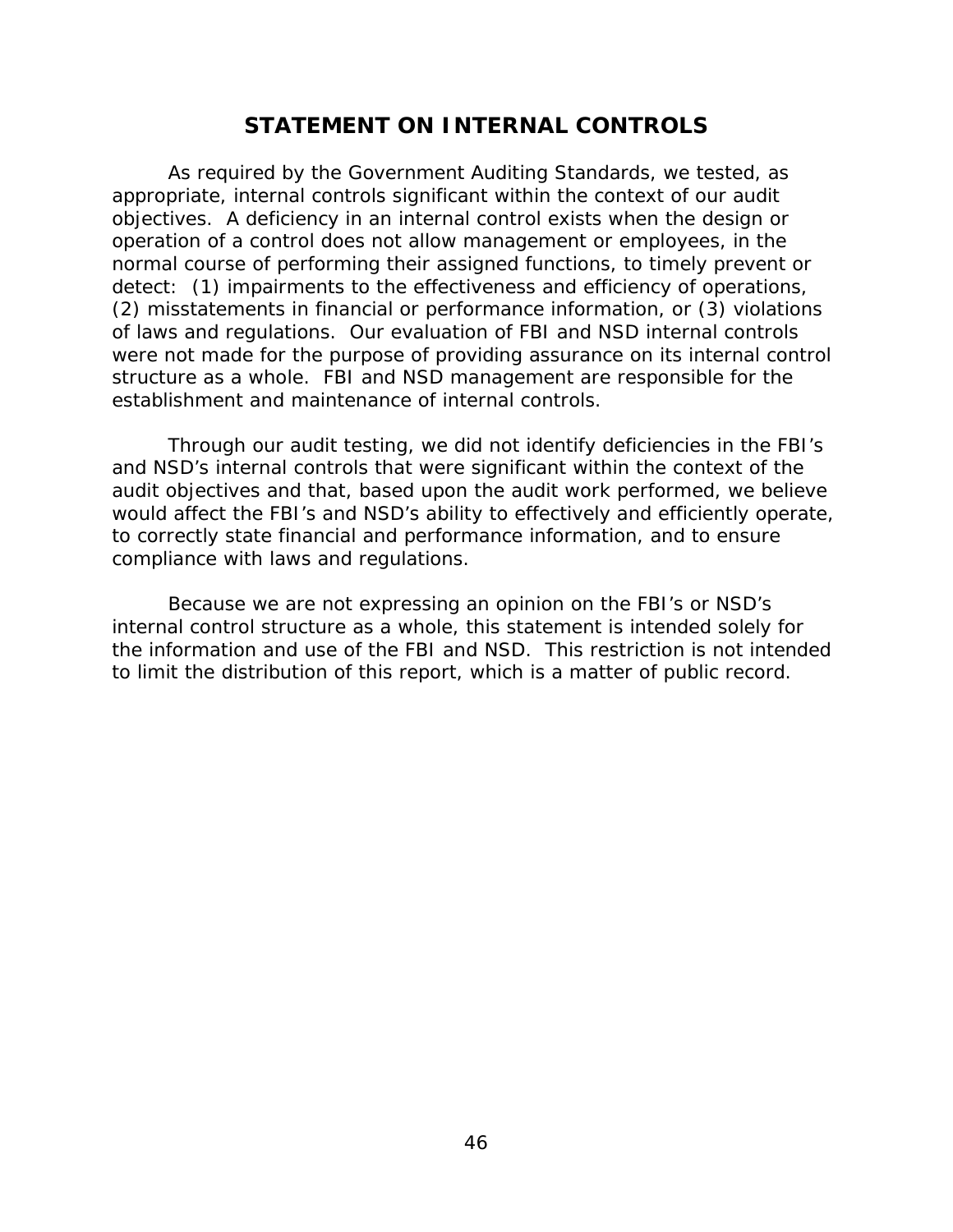# **STATEMENT ON COMPLIANCE WITH LAWS AND REGULATIONS**

<span id="page-52-0"></span> As required by the *Government Auditing Standards* we tested, as results of our audit. The FBI's and NSD's management are responsible for concerned the operations of the FBI and NSD that were significant within the appropriate given our audit scope and objectives, selected transactions, records, procedures, and practices, to obtain reasonable assurance that the FBI and NSD management complied with federal laws and regulations, for which noncompliance, in our judgment, could have a material effect on the ensuring compliance with applicable federal laws and regulations. In planning our audit, we identified the following laws and regulations that context of the audit objectives:

- USA PATRIOT Improvement and Reauthorization Act of 2005
- International Emergency Economic Powers Act
- Section 219 of the Immigration and Nationality Act

 Our audit included examining, on a test basis, the FBI's and NSD's examining procedural practices. Nothing came to our attention that the FBI compliance with the aforementioned laws and regulations that could have a material effect on the FBI's and NSD's operations, through interviewing personnel, analyzing data, assessing internal control procedures, and and NSD did not comply with the aforementioned laws and regulations.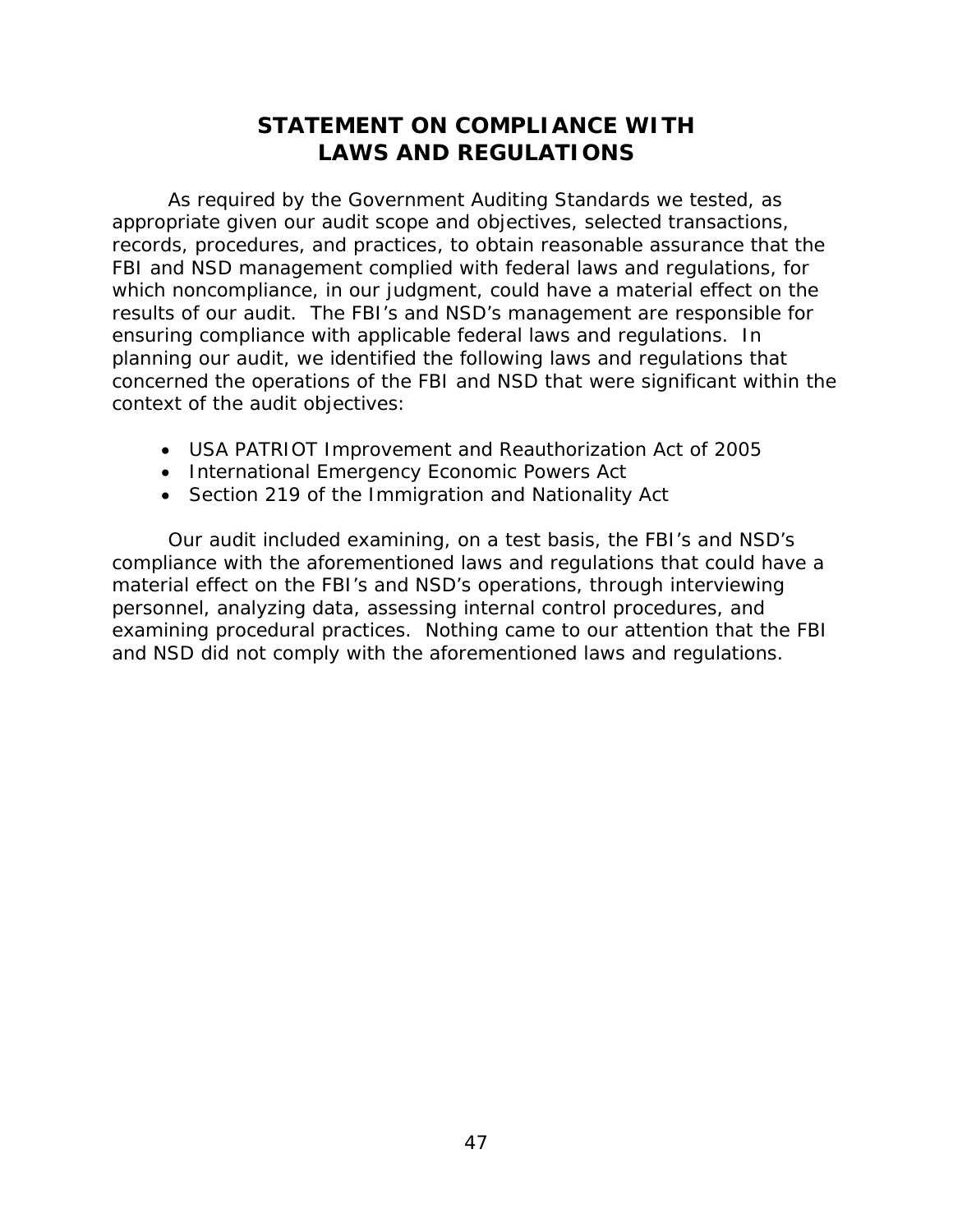# **Audit Objectives, Scope, and Methodology**

### <span id="page-53-0"></span>**Objectives**

The objectives of this audit were to determine if the FBI and NSD: (1) have implemented appropriate programs to identify, investigate, and prosecute terrorist financing activities; and (2) appropriately coordinated and shared information regarding terrorist financing operations.

### **Scope and Methodology**

 reasonable basis for our findings and conclusions based on our audit We conducted this performance audit in accordance with Generally Accepted Government Auditing Standards. Those standards require that we plan and perform the audit to obtain sufficient, appropriate evidence to provide a reasonable basis for our findings and conclusions based on our audit objectives. We believe that the evidence obtained provides a objectives. We performed fieldwork at FBI and NSD Headquarters located in Washington, D.C., and the following FBI field offices:

Atlanta, Georgia Chicago, Illinois Detroit, Michigan Houston, Texas Los Angeles, California Miami, Florida New York, New York Washington, D.C.

 addition, we also selected the Atlanta Field Office because of its close We selected field offices based on the amount of time Special Agents recorded performing counterterrorism activities for FY 2010. From the 10 offices with the highest level of recorded counterterrorism activity, we selected 7 offices from diverse locations throughout the United States. In proximity to the OIG Atlanta Regional Audit Office that conducted this audit.

The audit focused on the FBI's National Security Branch, Counterterrorism Division, and Terrorist Financing Operations Section (TFOS) and the National Security Division's Counterterrorism Sections.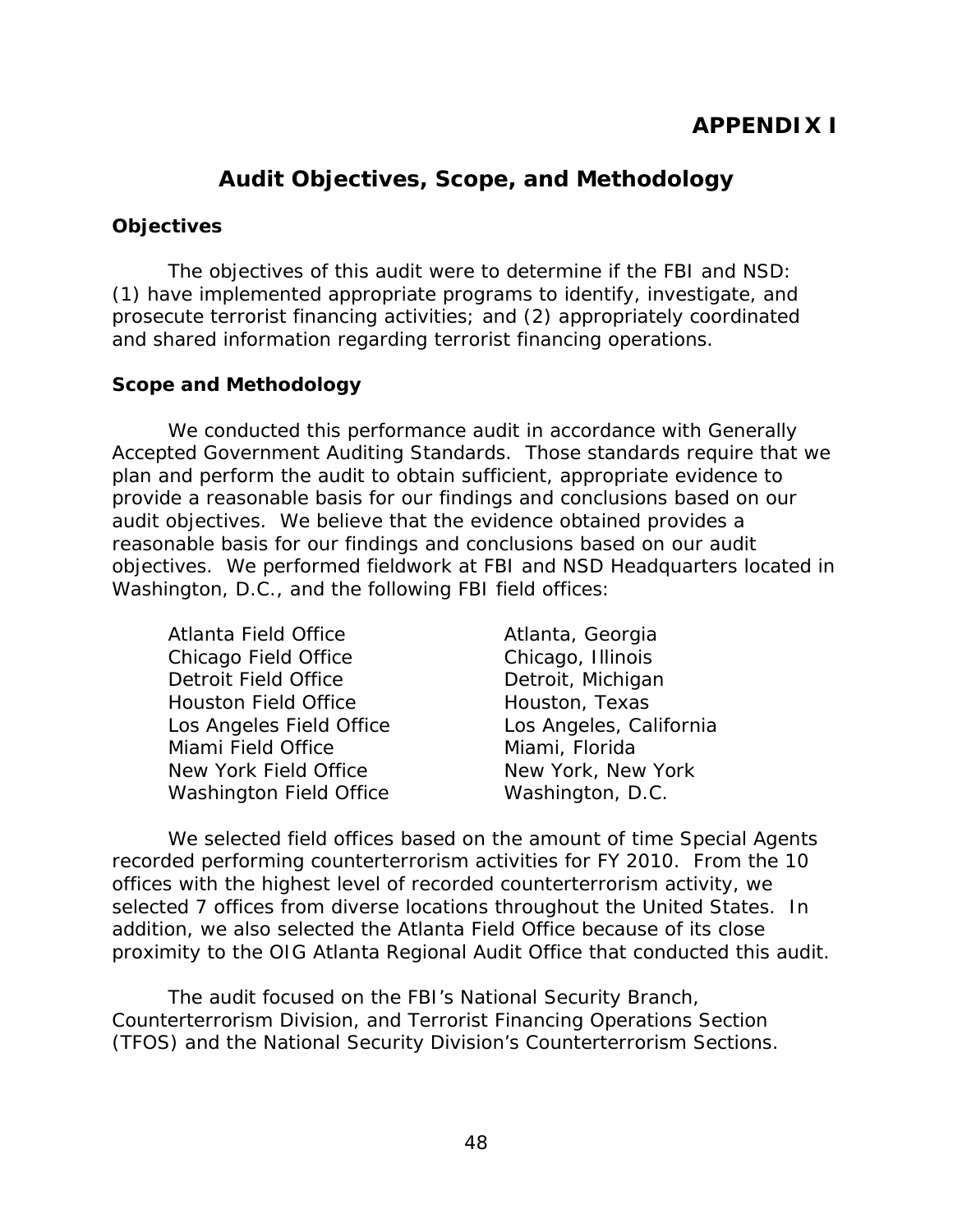To accomplish the audit objectives, we interviewed FBI and NSD Headquarters officials regarding their approach to address terrorist financing and their efforts to coordinate and share information on terrorist financing operations.

 FY 2010. To determine the extent to which Special Agents used TFOS's recommended financial-related investigative techniques and opened the mandatory sub-files, we reviewed case files at FBI field offices in Atlanta, Chicago, Detroit, Houston, Los Angeles, Miami, New York, and Washington, D.C. We began our testing in the Atlanta and Washington, D.C. field offices where we initially selected a judgmental sample of 35 and a random sample of 15 counterterrorism cases during FY 2006 through

for the six field offices include a minimum of five terrorist financing cases. Based on that initial work, we refined our sampling and testing technique. For each of the remaining six FBI field offices, we obtained a universe of opened and closed counterterrorism cases for FY 2008 through FY 2010. For each of the 6 offices, we elected to test 9 cases from each of the 3 fiscal years, for a total of 27 cases for each office. As a result, we elected to test 162 additional counterterrorism cases for the 6 offices. We selected random numbers for our case sample and then used these random numbers to select 27 case files from each of the 6 universes of counterterrorism cases provided by the FBI. We required that each sample The FBI confirmed the designated terrorist financing cases include in our sample.

Our total sample for the 8 FBI field offices was 212. Of the 212 counterterrorism cases included in our sample, we could not test 3 cases for the following reasons.

- case and subsequently closed it without any action completed.<sup>[36](#page-54-0)</sup> • In the Los Angeles Field Office, the coordinator told us that the field office assigned an investigation case number based on information obtained from a legal attaché, but the office did not investigate the
- observed that the case file folder was stapled shut and no documents • In the Miami Field Office, an FBI official told us the office inadvertently opened a counterterrorism case and performed no activity on it. We were inside the case file.

 $\overline{a}$ 

<span id="page-54-0"></span> $36$  The FBI has offices worldwide called Legal Attachés or Legats located in U.S. embassies. Appendix III shows a map of the Legat offices.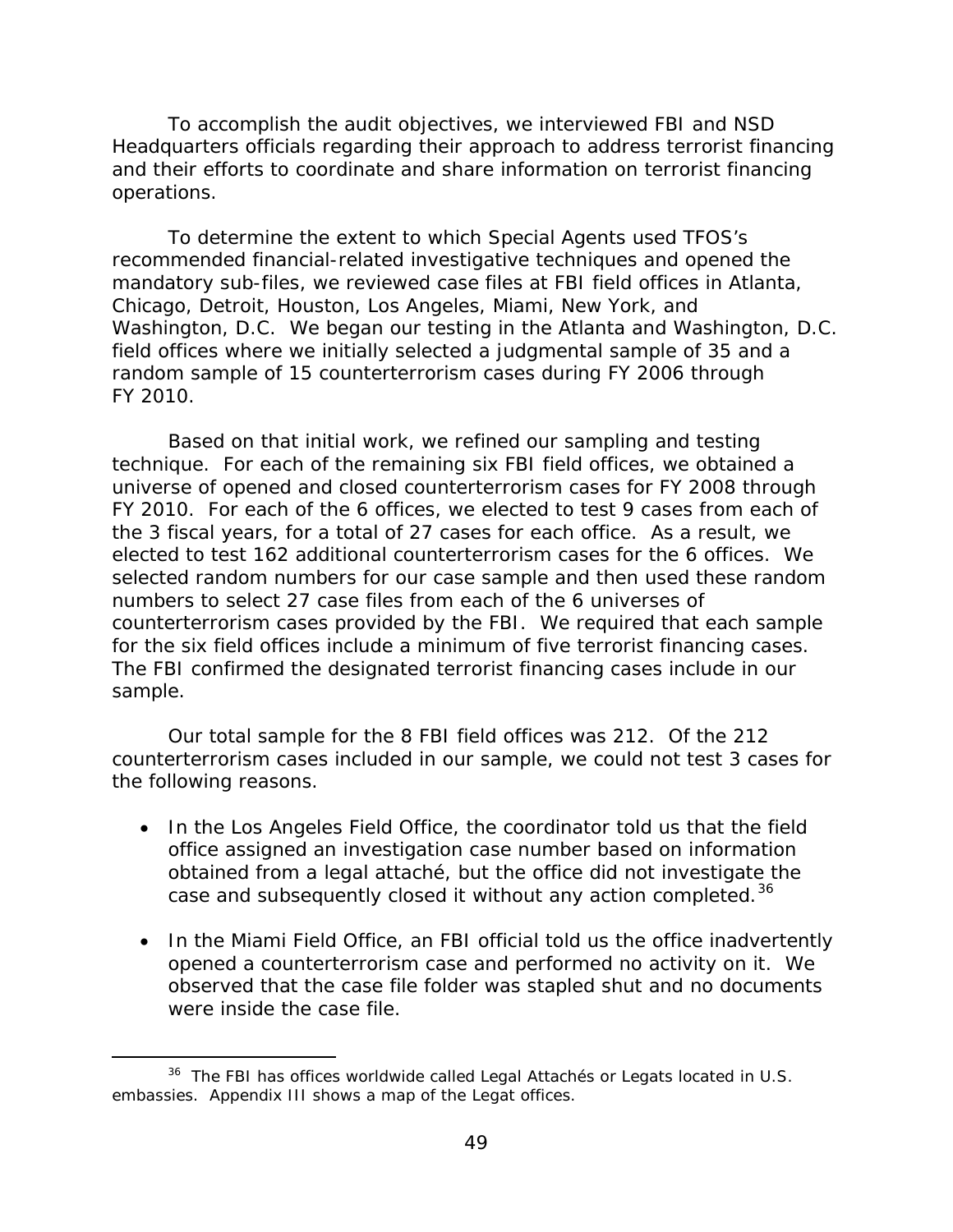cases. • In the New York Field Office, the office staff merged one case with another. There were no documents to review for one of the merged

We conducted a two-stage review of the 209 sampled case files. During fieldwork, we performed an initial review of the sampled case files for documentary support. The FBI subsequently provided additional documentation and we performed a second review of the sampled case files. Our sampling design and methodology was not designed to project our audit test results to the universe counterterrorism cases.

 Department, the Department of State, and U.S. Attorneys' Offices to discuss their relationships with the NSD. The NSD is responsible for coordinating the Department's national security efforts among the components of the Department, the intelligence community and other federal agencies; state, local, and foreign governments; and outside organizations. We interviewed officials within the their relationships with the NSD.<br> $50$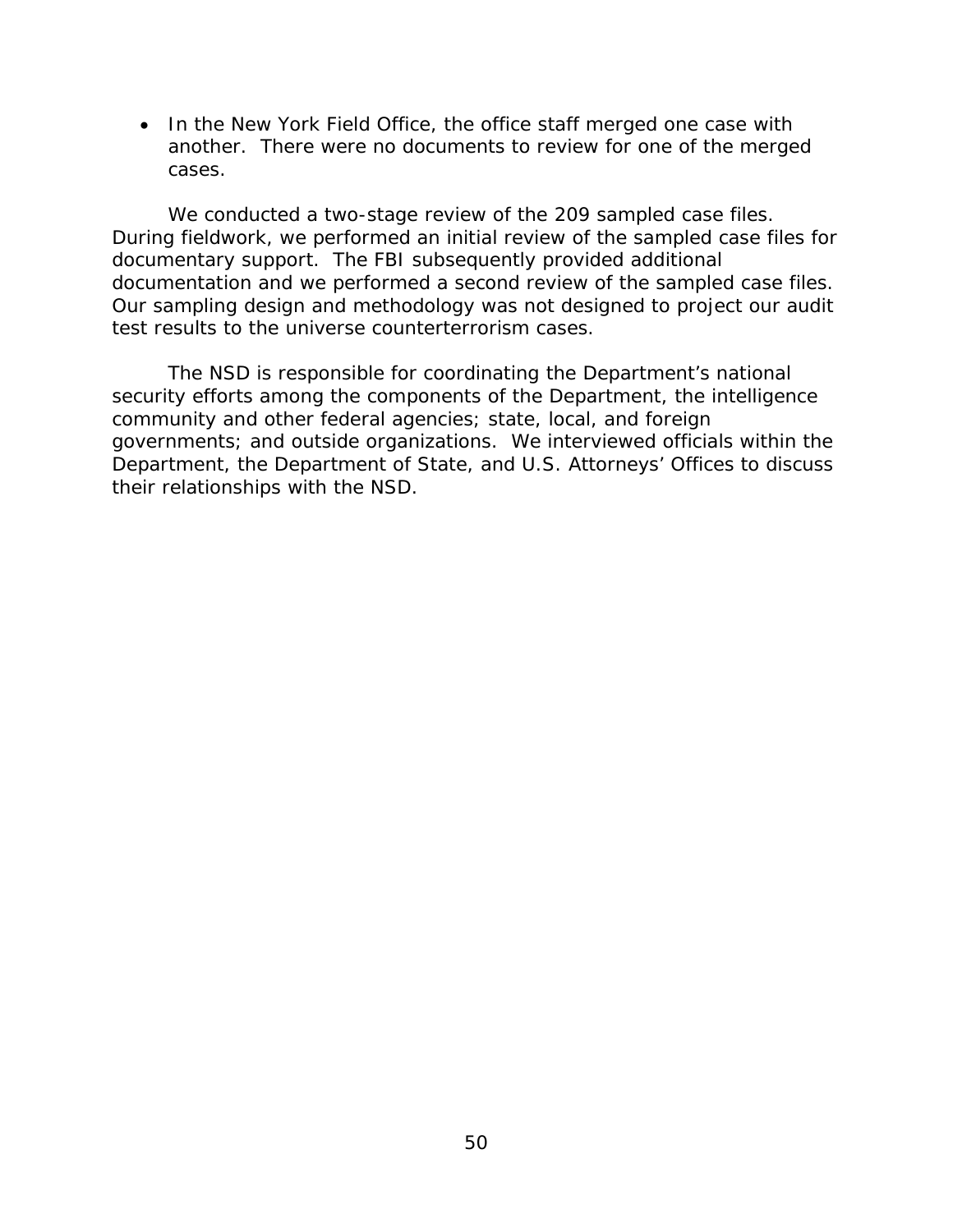# **APPENDIX II**

# **Abbreviations**

| <b>Abbreviation</b> | <b>Description</b>                                 |
|---------------------|----------------------------------------------------|
| <b>ATAC</b>         | Anti-Terrorism Advisory Council                    |
| <b>CTD</b>          | <b>Counterterrorism Division</b>                   |
| <b>CPI</b>          | Crime Problem Indicator                            |
| <b>DHS</b>          | Department of Homeland Security                    |
| <b>FATF</b>         | <b>Financial Action Task Force</b>                 |
| <b>FBI</b>          | Federal Bureau of Investigation                    |
| <b>FinCEN</b>       | <b>Financial Crimes Enforcement Network</b>        |
| <b>FTO</b>          | Foreign Terrorist Organization                     |
| GAO                 | Government Accountability Office                   |
| <b>HLF</b>          | Holy Land Foundation for Relief and Development    |
| <b>ICE</b>          | U.S. Immigration and Customs Enforcement           |
| <b>IEEPA</b>        | <b>International Emergency Economic Powers Act</b> |
| <b>ITOS</b>         | <b>International Terrorism Operations Section</b>  |
| <b>JTTF</b>         | Joint Terrorism Task Force                         |
| <b>MOA</b>          | Memorandum of Agreement                            |
| <b>NSD</b>          | <b>National Security Division</b>                  |
| <b>OIG</b>          | Office of the Inspector General                    |
| <b>SAR</b>          | <b>Suspicious Activity Report</b>                  |
| <b>SDGT</b>         | Specially Designated Global Terrorist              |
| <b>TFOS</b>         | <b>Terrorist Financing Operations Section</b>      |
| <b>TFRG</b>         | <b>Terrorism Financing Review Group</b>            |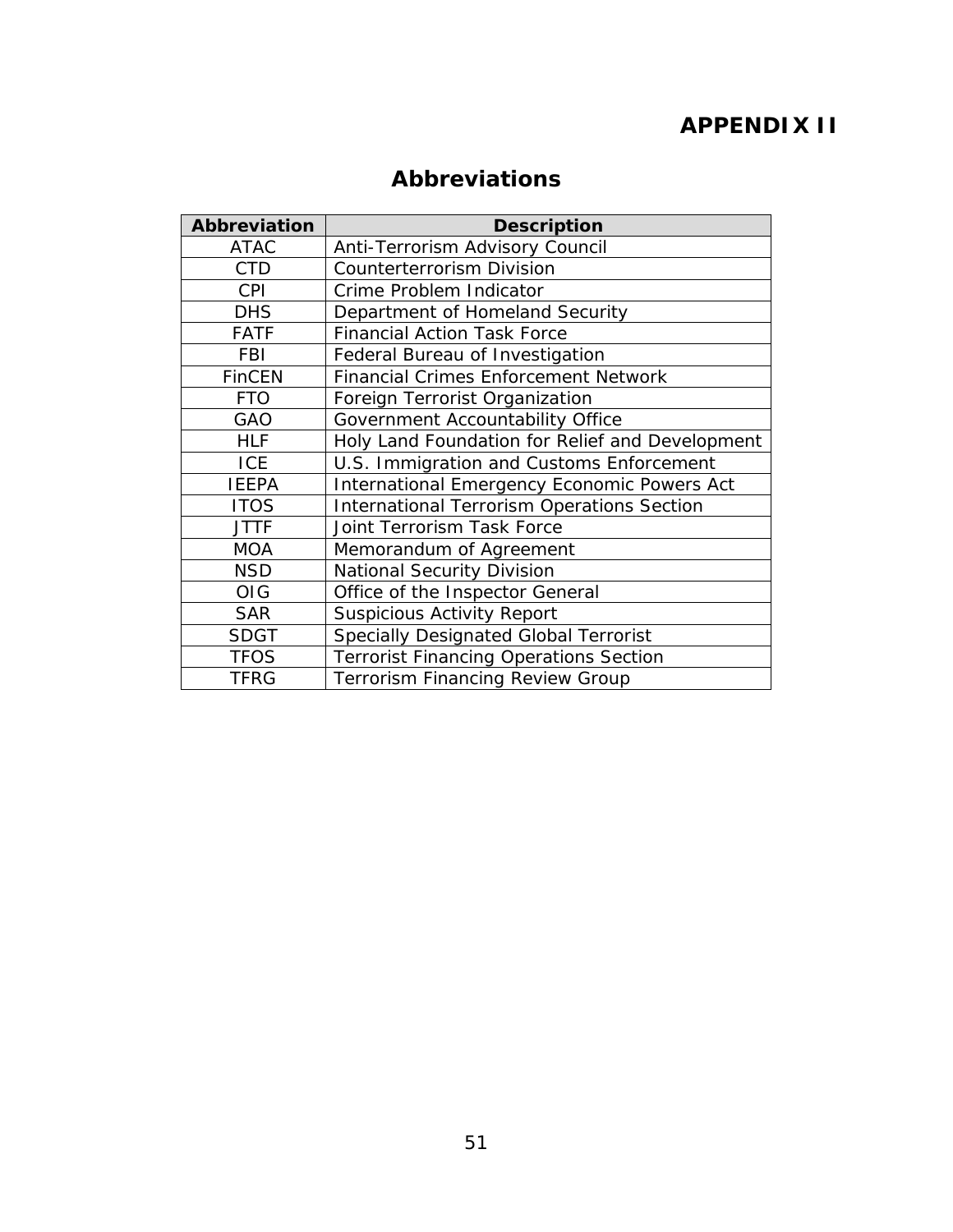## **APPENDIX III**

### **FBI Legal Attaché Offices**



#### **Africa**

 Algiers, Algeria Addis Ababa, Ethiopia Freetown, Sierra Leone Pretoria, South Africa Cairo, Egypt Dakar, Senegal Lagos, Nigeria Nairobi, Kenya Rabat, Morocco

#### **Americas**

 Buenos Aires, Argentina Mexico City, Mexico Panama City, Panama Santo Domingo, Dom. Republic San Salvador, El Salvador Bogota, Columbia Brasilia, Brazil Bridgetown, Barbados Caracas, Venezuela Ottawa, Canada Santiago, Chile

#### **Asia**

Bangkok, Thailand Beijing, China Canberra, Australia Hong Kong, China Jakarta, Indonesia Kuala Lumpur, Malaysia Manila, Philippines New Delhi, India Phnon Penh, Cambodia Seoul, South Korea Singapore, Singapore Tokyo, Japan

#### **Eurasia**

Astana, Kazakhstan Ankara, Turkey Athens, Greece Bucharest, Romania Budapest, Hungary Kyiv, Ukraine Moscow, Russia Sarajevo, Bosnia-Herzegovina Sofia, Bulgaria Tallinn, Estonia Tbilisi, Georgia Warsaw, Poland

#### **Europe**

Berlin, Germany Bern, Switzerland Brussels, Belgium Copenhagen, Denmark London, England Madrid, Spain Paris, France Rome, Italy The Hague, **Netherlands** Vienna, Austria

#### **Middle East**

 Abu Dhabi, UAE Riyadh, Saudi Arabia Tel Aviv, Israel Amman, Jordan Baghdad, Iraq Doha, Qatar Islamabad, Pakistan Kabul, Afghanistan Sanaa, Yemen

Source: FBI website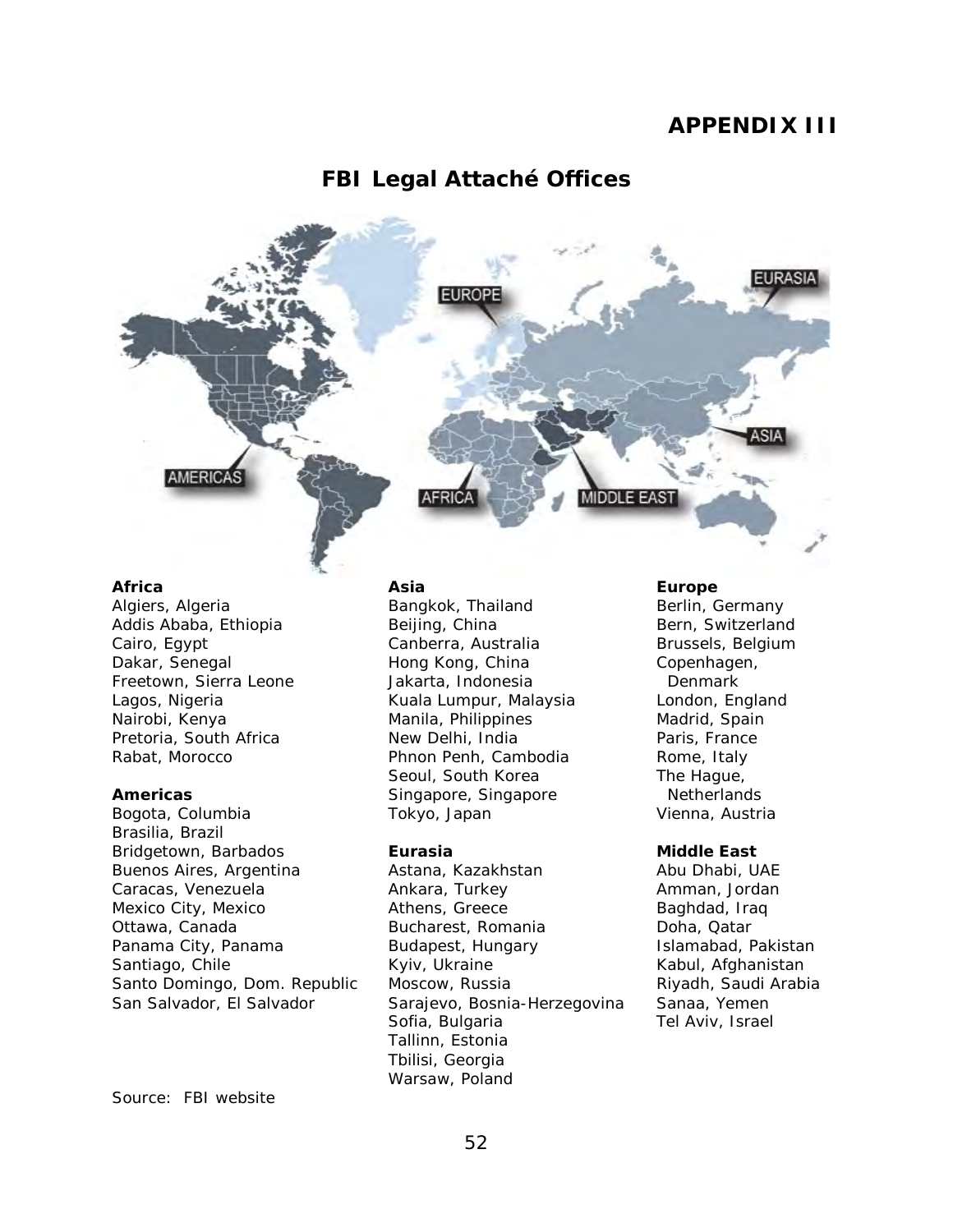# **APPENDIX IV**

# **Designated Foreign Terrorist Organizations**

- <span id="page-58-0"></span>1. Abu Nidal Organization (ANO)
- 2. Abu Sayyaf Group (ASG)
- 3. Al-Aqsa Martyrs Brigade (AAMS)
- 4. Al-Shabaab
- 5. Ansar al-Islam (AAI)
- 6. Asbat al-Ansar
- 7. Aum Shinrikyo (AUM)
- 8. Basque Fatherland and Liberty (ETA)
- 9. Communist Party of the Philippines/New People's Army (CPP/NPA)
- 10. Continuity Irish Republican Army (CIRA)
- 11. Gama'a al-Islamiyya (Islamic Group)
- 12. HAMAS (Islamic Resistance Movement)
- 13. Harakat ul-Jihad-i-Islami/Banglasdesh (HUJI-B)
- 14. Harakat ul-Mujahidin (HUM)
- 15. Hizballah (Party of God)
- 16. Islamic Jihad Union (IJU)
- 17. Islamic Movement of Uzbekistan (IMU)
- 18. Jaish-e-Mohammed (JEM) (Army of Mohammed)
- 19. Jemaah Islamiya organization (JI)
- 20. Kahane Chai (Kach)
- 21. Kata'ib Hizballah (KH)
- 22. Kongra-Gel (KGK, formerly Kurdistan Worker's Party, PKK, KADEK)
- 23. Lashkar-e Tayyiba (LT) (Army of Righteous)
- 24. Lashkar i Jhangvi (LJ)
- 25. Liberation Tigers of Tamil Eelam (LTTE)
- 26. Libyan Islamic Fighting Group (LIFG)
- 27. Moroccan Islamic Combatant Group (GICM)
- 28. Mujahedin-e Khalq Organization (MEK)
- 29. National Liberation Army (ELN)
- 30. Palestine Liberation Front (PLF)
- 31. Palestinian Islamic Jihad (PIJ)
- 32. Popular Front for the Liberation of Palestine (PFLP)
- 33. PFLP General Command (PFLP GC)
- 34. al-Qaida in Iraq (AQI)
- 35. al-Qa'ida
- 36. al- Qa'ida in the Arabian Peninsula (AQAP)
- 37. al-Qaida in the Islamic Maghreb (formerly GSPC)
- 38. Real IRA (RIRA)
- 39. Revolutionary Armed Forces of Colombia (FARC)
- 40. Revolutionary Organization 17 November (17N)
- 41. Revolutionary People's Liberation Party/Front (DHKP/C)
- 42. Revolutionary Struggle (RS)
- 43. Shining Path (Sendero Luminoso, SL)
- 44. United Self-Defense Forces of Colombia (AUC)
- 45. Harakat-ul Jihad Islami (HUJI)
- 46. Tehrik-e Taliban Pakistan (TTP)
- 47. Jundallah
- 48. Army of Islam (AOI)

 Source: Department of State website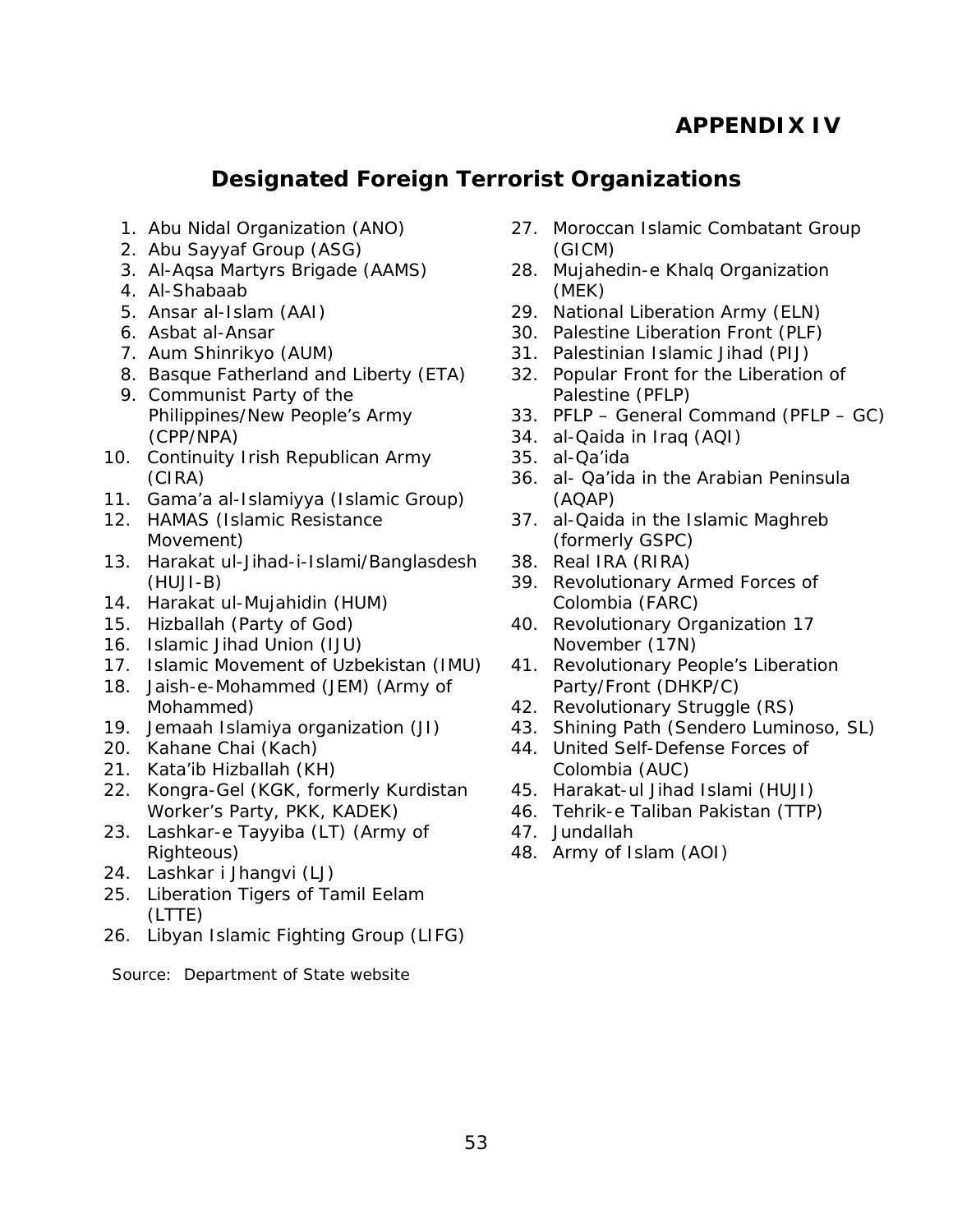# **Terrorist Statutes Applicable to Financial Transactions, Money Laundering, Material Support to Terrorists, and Terrorist Organizations**

| <b>United States Code</b> | <b>Description</b>                      |
|---------------------------|-----------------------------------------|
| 18 U.S.C. § 226           | Bribery affecting port security         |
| 18 U.S.C. § 832(a)        | Participation in the development of     |
|                           | nuclear and other weapons of mass       |
|                           | destruction by terrorists               |
| 18 U.S.C. § 981           | Assets of terrorists organizations      |
| 18 U.S.C. § 1956          | Laundering of monetary instruments      |
| 18 U.S.C. § 1957          | Engaging in monetary transactions in    |
|                           | property derived from specified         |
|                           | unlawful activity                       |
| 18 U.S.C. § 1960          | Unlicensed money transmitting           |
|                           | businesses                              |
| 18 U.S.C. § 2284          | Transportation of terrorists            |
| 18 U.S.C. § 2332d         | Financial transactions with terrorists  |
| 18 U.S.C. § 2339          | Harboring terrorists                    |
| 18 U.S.C. § 2339A         | Providing material support to           |
|                           | terrorists                              |
| 18 U.S.C. § 2339B         | Providing material support to           |
|                           | designated terrorist organizations      |
| 18 U.S.C. § 2339C         | <b>Terrorist financing</b>              |
| 18 U.S.C. § 2339D         | Receiving military training from a      |
|                           | financial terrorist organization        |
| 31 U.S.C. § 5322(a)       | Currency smuggling                      |
| 21 U.S.C. § 960a          | Narcoterrorism                          |
| 28 U.S.C. § 2641(c)       | Criminal forfeiture                     |
| 50 U.S.C. § 1701          | Unusual and extraordinary threat;       |
|                           | declaration of national emergency;      |
|                           | exercise of Presidential authorities    |
| 50 U.S.C. § 1702          | Presidential authorities                |
| 50 U.S.C. § 1705(b)       | <b>International Emergency Economic</b> |
|                           | Power Act violations/ transactions      |
|                           | with designated groups                  |

Source: NSD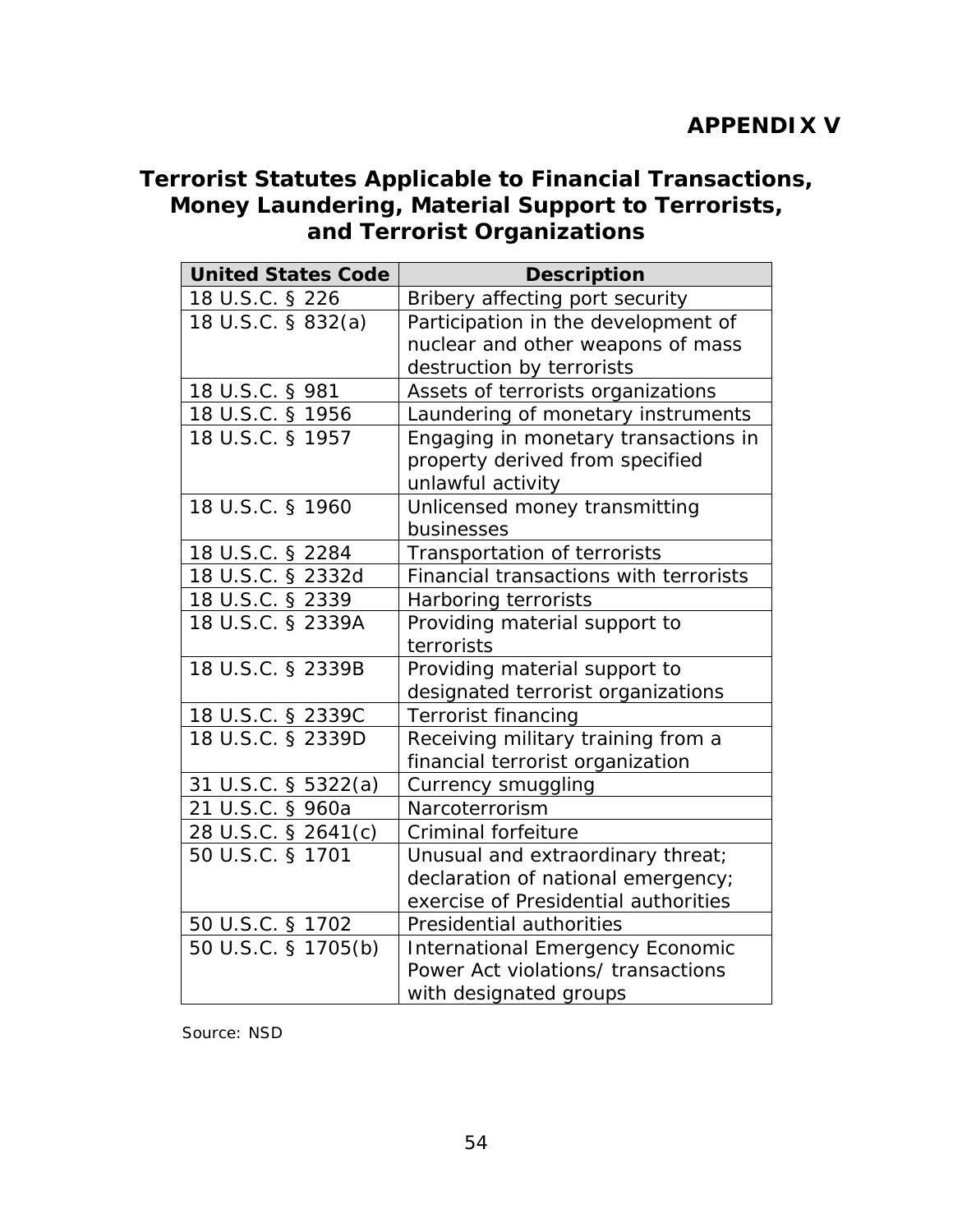### **APPENDIX VI**

# **RESPONSE TO THE DRAFT AUDIT REPORT THE FEDERAL BUREAU OF INVESTIGATION'S**



U.S. Department of Justice

Federal Bureau of Investigation

Washington, D. C. 20535-0001

March 18, 2013

The Honorable Michael E. Horowitz Inspector General Office: of the Inspector General U. S. Department of Justice: 950 Pennsylvania Avenue, N.W. Washington, DC 20530

Dear Mr. Horowitz:

The Federal Bureau of Investigation (FBI) appreciates the opportunity to review and respond to your office's report entitled, *Audit of the Federal Bureau of Investigation's and the National Securiry Division's Efforts to Coordinate and Address Terrorist Financing*  (hereinafter. "Report").

We are plcased you found, "the FBI and NSD have mechanisms to ensure terrorist financing-related information is shared and coordinated with each other and with other law enforcement organizations and intelligence agencies." As noted, ''these coordination efforts increase terrorist fmancc training, supports communication between agencies, and designate organizations who seek to commit or support terrorist acts."

The FBI continues to evaluate and strategize on ways to improve the mission of the Terrorist Financing Operations Section (TFOS). As briefly mentioned in the Report, the FBI restructured TFOS beginning in December 2010. Since that time, FBI efforts to exploit financial intelligence information has increased far beyond your case sampling, which examined counterterrorism cases between fiscal years 2006 through 2010.

In conclusion, we concur with your eight recommendations. Please find enclosed our responses. Should you have any questions, feel free to contact me.

Sincerely

Andrew G. McCabe Assistant Director Counterterrorism Division

Enclosures (2)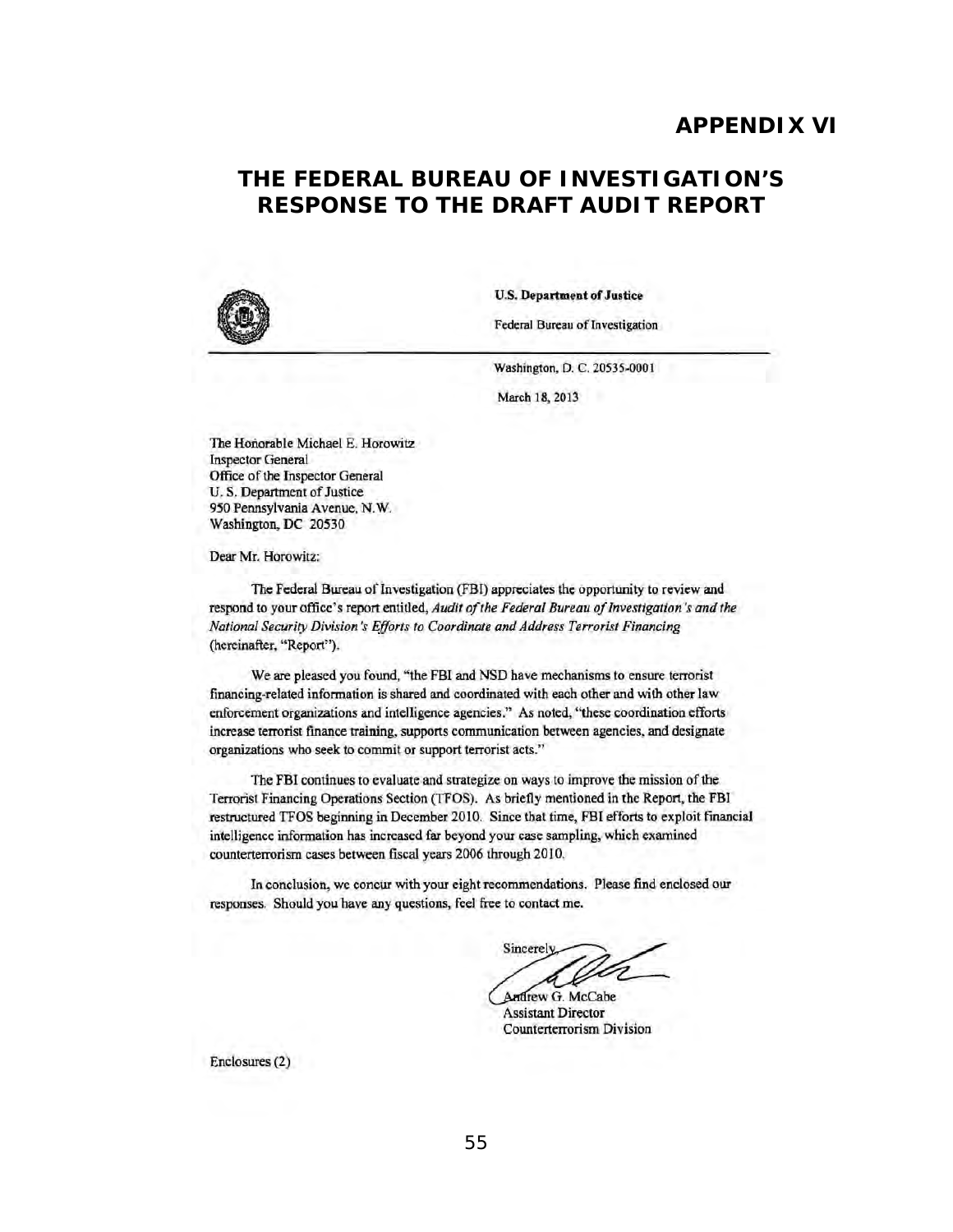#### FBI RESPONSES TO THE OIG RECOMMENDATIONS RE THE FEDERAL BUREAU OF INVESTIGATION'S AND THE , NATIONAL SECURITY DIVISION'S EFFORTS TO COORDINATE AND ADDRESS TERRORJST F1NANCING

Recommendation 1: Ensure Special Agents appropriately document their use of all financialrelated investigative techniques for all counterterrorism investigations.

FBI Response: Concur - The FBI's Counterterrorism Division (CTD), Terrorist Financing Operations Section (TFOS), will provide updated guidance to Special Agents, Intclligenee Analysts, Forensic Accountants and Task Force Officers on the appropriate use and documentation of financial-related investigative techniques for counterterrorism investigations.

Recommendation 2: Consider requiring Special Agents to document the valid reasons for not using the six basic financial-related investigative techniques for all counterterrorism investigations.

FBI Response: Concur - Updated guidance will be provided by TFOS to Special Agents, Intelligence Analysts, Forensic Aceountants and Task Force Officers regarding the use and documentation of financial-related techniques. The guidance will balance investigative necessity, program management requirements., and administrative burden.

Recommendation 3: Ensure Special Agents adhere to the requirement for the creation of the mandatory finaneial investigative sub-file for all counterterrorism investigations.

FBI Response: Concur - As per Section 4.8 of the CfD Policy implementation Guide, the TERRFIN subfile is mandatory in any CT investigation when investigators receive terrorism financing intelligence on the subject or conduct investigative activities regarding the subject's financial background. This subfile must be used to maintain financial records and documents generated as a result of any financial analysis or intelligence collected on a subject's financial activities. TFOS will monitor counterterrorism investigations to cnsure compliance with the stated policy.

Recommendation 4: Ensure that Special Agents in the field offices with responsibility for counterterrorism investigations receive on-going training regarding financial-related investigative techniques.

FBI Response: Concur - In coordination with the Training Division, CTD and TFOS will ensure Special Agents., InteJligcnce Analysts, Forensic Accountants and Task Force Officers receive infonnation and guidance on the use of financial-related investigative techniques.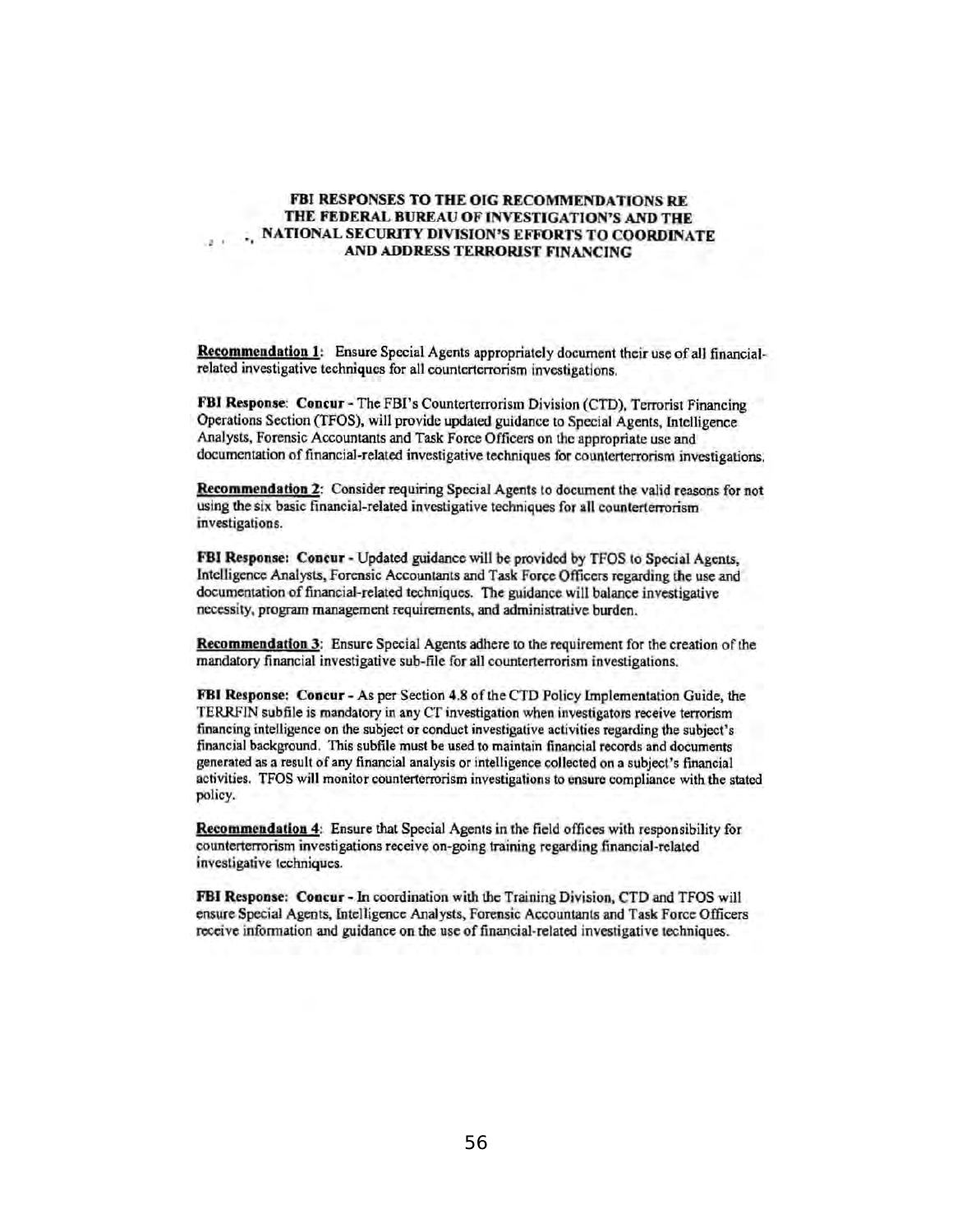Recommendation 5: Clearly define the roles, responsibilities, and expectations of the Terrorist Financing Coordinators.

FBI Response: Concur - TFOS is in the process of assessing the Terrorist Financing Coordinator (TFC) duties and responsibilities as the position was originally established II years ago prior to TFOS assuming case management responsibilities. Upon completion of the review of the position, TFOS will provide updated guidance regarding the TFC position to the field. To streamline and better coordinate terrorist financing cases, consideration is being given to eliminating the position.

Recommendation 6: Develop, implement, and document formal methods to evaluate the Terrorist Financing Coordinator Conference and other training provided to Coordinators.

FBI Response: Concur - As indicated above in response to #5, TFOS is assessing the current duties and responsibilities of the TFCs.

Recommendation 7: Ensure that there are appropriate written qualifications and training for the field offices' selection of a Terrorist Financing Coordinator as defined by TFOS.

FBI Response: Concur - As indicated above in response to #5, TFOS is assessing the current duties and responsibilities of the TFCs.

Recommendation 8: Ensure that management develops a consistent approach for field offices to include financial-related focus and organization for all counterterrorism invest igations.

FBI Response: Concur - Through the FBI's CTD program management efforts, TFOS will continue to provide guidance, instruction and assistance in identifying and utilizing financial intelligence infonnation in counterterrorism investigations. Following the focus and realignment ofTFOS in 2011 to an operational section, CTD saw an increase in the awareness and utility of financial intelligence in all types of counterterrorism investigations. For example, relevant financial information is proactively pushed out to investigators on a reguler basis, a significant improvement over the previous standard of pulling financial data reactively to support investigative efforts. Active program management of terrorism financing and threat cases is conducted in a coordinated fashion between CTD/TFOS, field offices, Joint Terrorism Task Forces, and Intelligence Conununity partners. Performance measures are in place for TFOS personnel to ensure that the appropriate level of program management and oversight is conducted.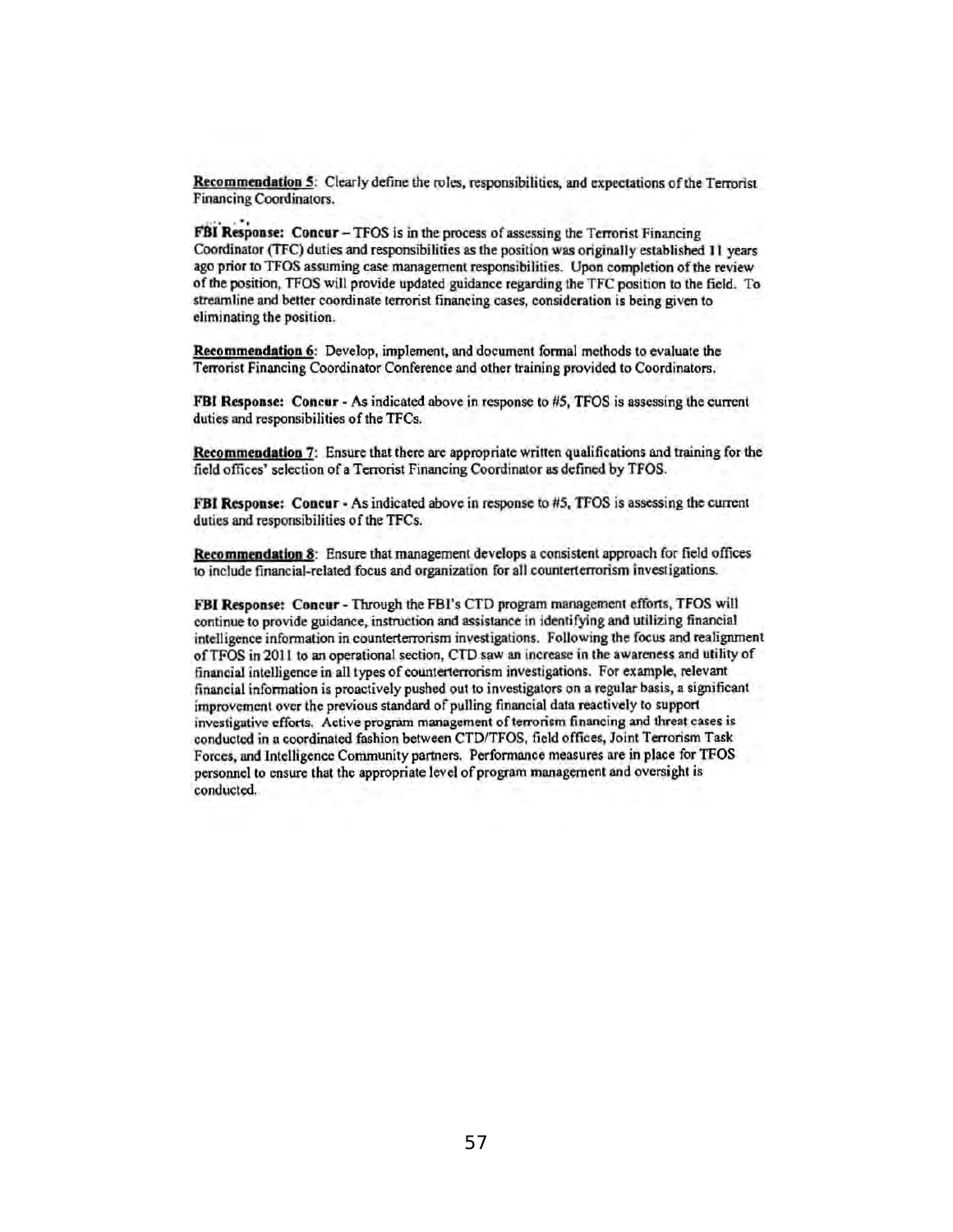# <span id="page-63-0"></span> **OFFICE OF THE INSPECTOR GENERAL ANALYSIS AND SUMMARY OF ACTIONS NECESSARY TO CLOSE THE REPORT**

The OIG provided a draft of this audit report to the FBI and NSD. The FBI's response is incorporated in Appendix VI of this report. NSD did not provide a formal response but did provide technical comments that are incorporated into the body of this report. The following provides the OIG' analysis of the response and summary of actions necessary to close the report.

### **Recommendation Number:**

 1. **Resolved**. The FBI concurred with our recommendation to ensure counterterrorism investigations. Special Agents appropriately document their use of all financial-related investigative techniques for all counterterrorism investigations. The FBI stated in its response that the Terrorist Financing Operations Section (TFOS) will provide updated guidance to Special Agents, Intelligence Analysts, Forensic Accountants and Task Force Officers on the appropriate use and documentation of financial-related investigative techniques for

This recommendation can be closed when we receive documentation of the updated guidance on the appropriate use and documentation of financial-related investigative techniques.

 2. **Resolved**. The FBI concurred with our recommendation to consider investigations. The FBI stated in its response that TFOS will provide updated guidance to Special Agents, Intelligence Analysts, Forensic requiring Special Agents to document the valid reasons for not using the six basic financial-related investigative techniques for all counterterrorism Accountants and Task Force Officers regarding the use and documentation of financial-related techniques, and that the guidance will balance investigative necessity, program management requirements, and administrative burden.

This recommendation can be closed when we receive documentation of the updated guidance on the appropriate use and documentation of financial-related investigative techniques, including the requirement to document valid reasons for not using the six basic financial-related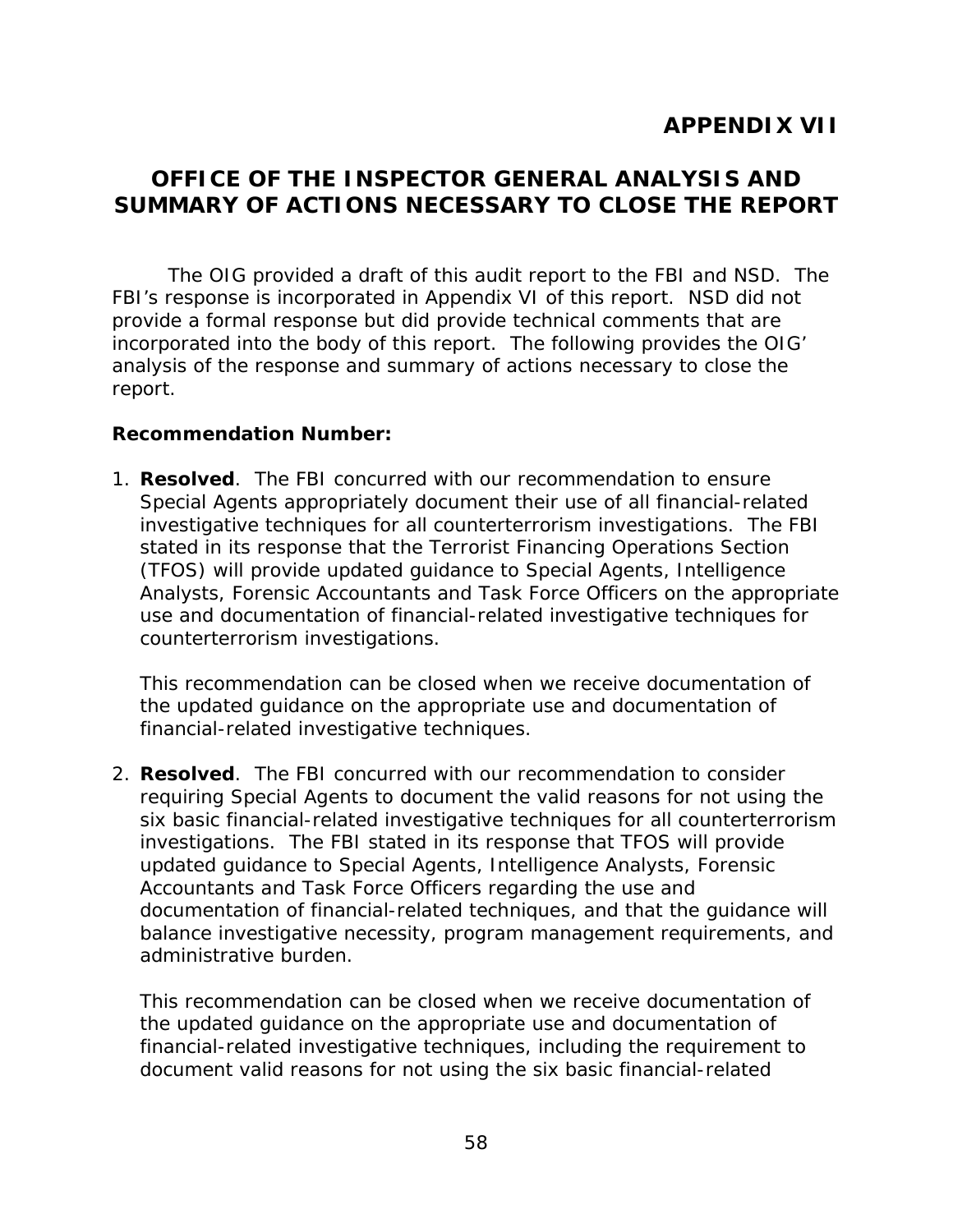investigative techniques for all counterterrorism investigations or a written explanation of why such a requirement will not be issued.

 3. **Resolved**. The FBI concurred with our recommendation to ensure investigations. The FBI stated in its response that the sub-file is FBI stated that TFOS would monitor counterterrorism investigations to ensure compliance with the stated policy. Special Agents adhere to the requirement for the creation of the mandatory financial investigative sub-file for all counterterrorism mandatory in any counterterrorism investigation when investigators receive terrorism financing intelligence on the subject or conduct investigative activities regarding the subject's financial background. The

This recommendation can be closed when we receive documentation of the procedures in place to ensure compliance with the requirment.

 investigative techniques. The FBI stated in its response that the Training 4. **Resolved**. The FBI concurred with our recommendation to ensure that Special Agents in the field offices with responsibility for counterterrorism investigations receive on-going training regarding financial-related Division, Counterterrorism Division, and TFOS will ensure Special Agents, Intelligence Analysts, Forensic Accountants and Task Force Officers receive information and guidance on the use of financial-related investigative techniques.

 and Task Force Officers, as well as a documented timeframe detailing This recommendation can be closed when we receive documentation of the information and guidance on the use of financial-related investigative techniques the Training Division, Counterterrorism Division, and TFOS will provide to Special Agents, Intelligence Analysts, Forensic Accountants how often this information and guidance will be disseminated.

5. **Resolved**. The FBI concurred with our recommendation to clearly define the roles, responsibilities, and expectations of the Coordinator position. The FBI stated in its response that TFOS is in the process of assessing the Coordinator duties and responsibilities. After the review, TFOS will provide updated guidance regarding the Coordinator position to the field staff. The FBI stated that consideration is being given to eliminating the Coordinator position in an effort to streamline and better coordinate terrorist financing cases.

This recommendation can be closed when we receive documentation of updated guidance clearly defining the roles, responsibilities, and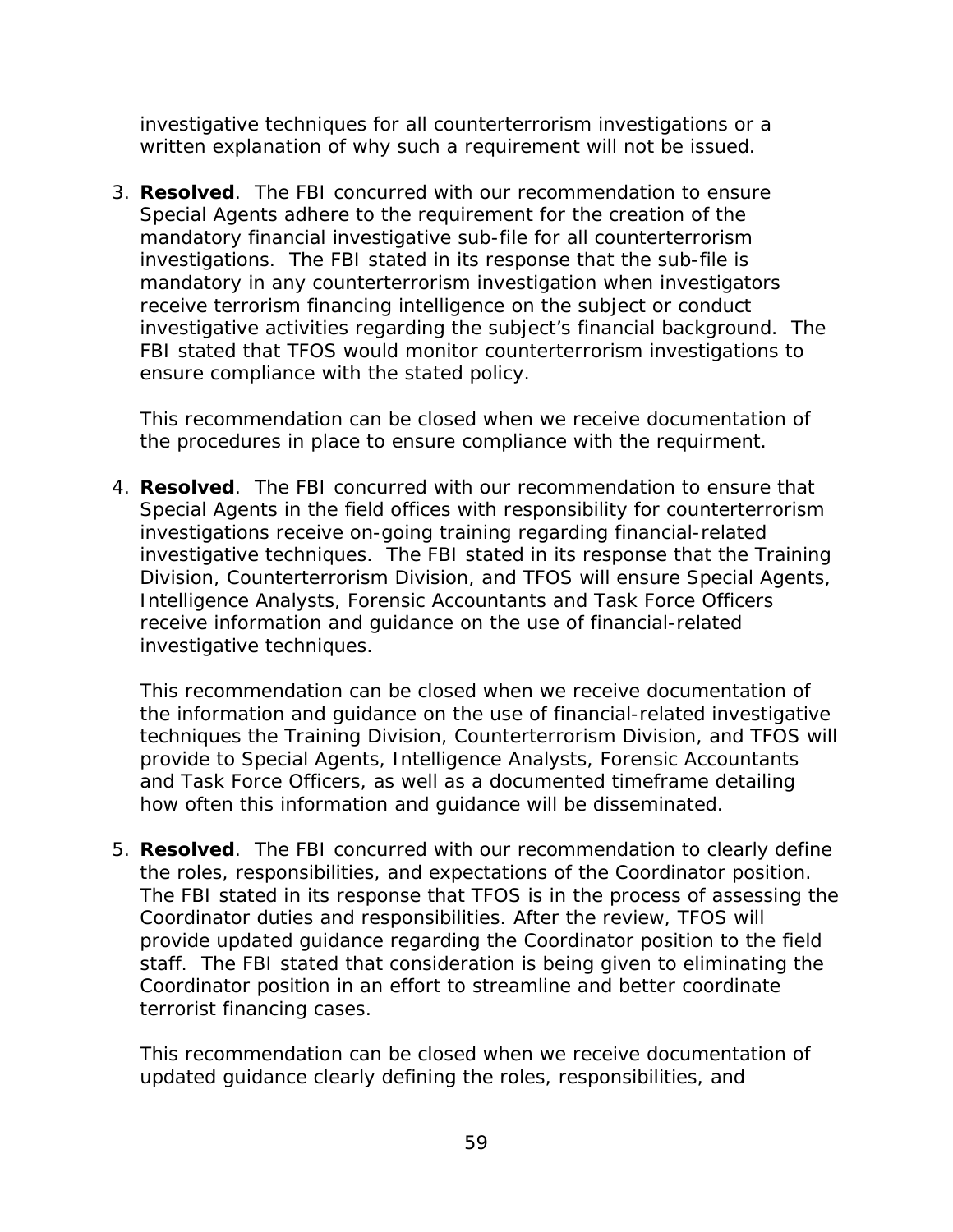expectations of the Coordinator position to the field or documentation eliminating the position.

 Coordinators. The FBI stated in its response that TFOS is assessing the 6. **Resolved**. The FBI concurred with our recommendation to develop, implement, and document formal methods to evaluate the Terrorist Financing Coordinator Conference and other training provided to current duties and responsibilities of the Coordinators and will provide updated guidance regarding the Coordinator position to the field.

This recommendation can be closed when we receive documentation of updated guidance on formal methods to evaluate the Terrorist Financing Coordinator Conference and other training provided to Coordinators or documentation eliminating the position.

7. **Resolved**. The FBI concurred with our recommendation to ensure that there are appropriate written qualifications and training for the field offices' selection of a Coordinator as defined by TFOS. The FBI stated in its response that TFOS is assessing the current duties and responsibilities of the Coordinators and will provide updated guidance regarding the Coordinator position to the field.

This recommendation can be closed when we receive documentation of updated guidance on appropriate written qualifications and training for the field offices' selection of a Coordinator or documentation eliminating the position.

 investigations. The FBI stated in its response that TFOS will continue to TFOS in 2011. The FBI stated in its response that active program oversight is conducted. 8. **Resolved**. The FBI concurred with our recommendation to ensure that management develops a consistent approach for field offices to include financial-related focus and organization for all counterterrorism provide guidance, instruction, and assistance in identifying and utilizing financial intelligence information in counterterrorism investigations. The FBI also stated that the Counterterrorism Division (CTD) saw an increase in the awareness and utility of financial information in all types of counterterrorism investigations following the focus and realignment of management is conducted in a coordinated fashion between CTD/TFOS, field offices, Joint Terrorism Task Forces, and Intelligence Community partners and that performance measures are in place for TFOS personnel to ensure that the appropriate level of program management and oversight is conducted.<br>
60